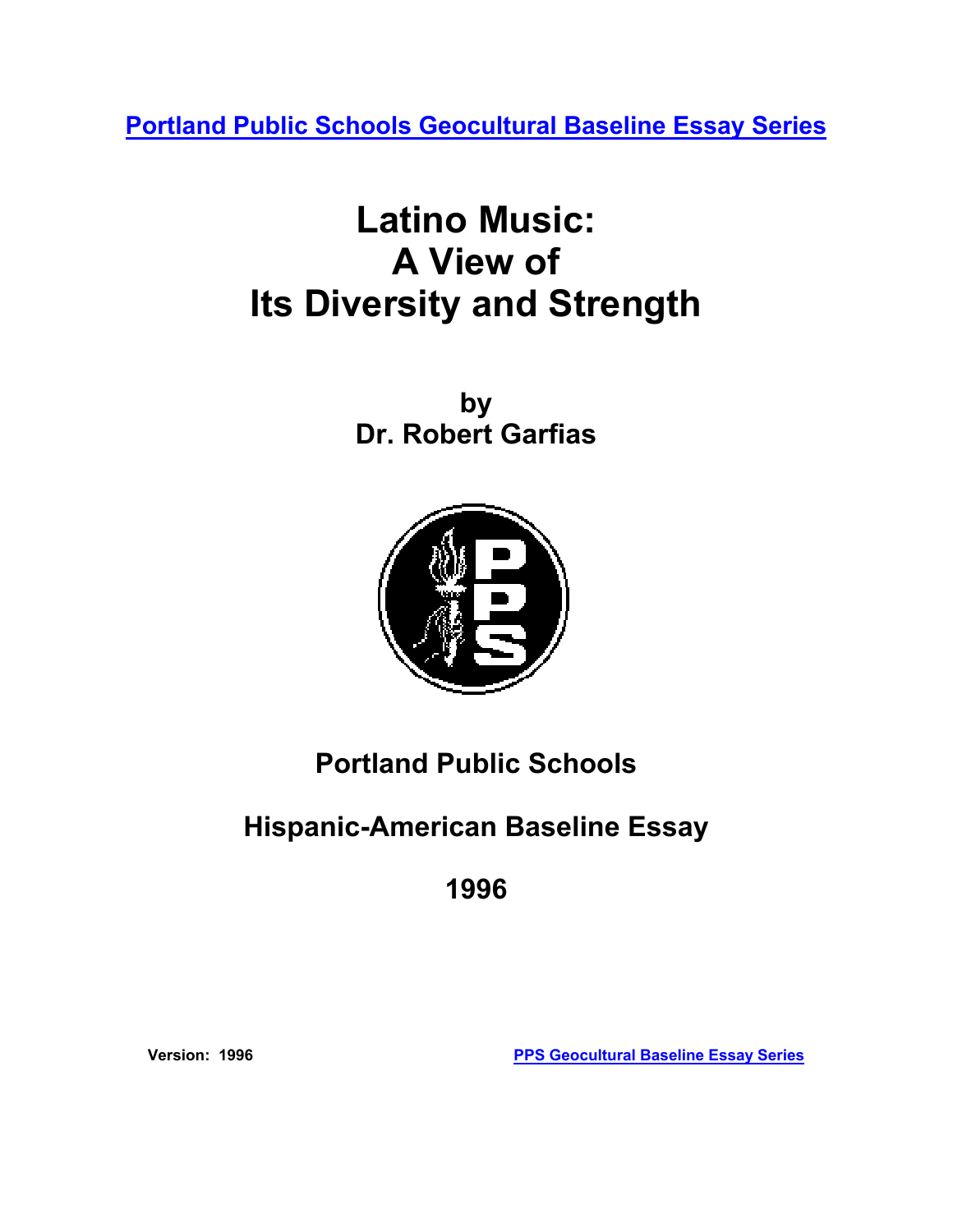## **TABLE OF CONTENTS**

| THE ROOTS OF LATINO MUSIC IN THE NEW WORLD 3                                                |  |
|---------------------------------------------------------------------------------------------|--|
|                                                                                             |  |
| The Indigenous Musical Cultures of México 4                                                 |  |
|                                                                                             |  |
|                                                                                             |  |
| Música Norteña or the Texas-Mexican Border Style 7                                          |  |
|                                                                                             |  |
| Hispanic Musical Traditions of the Caribbean 9                                              |  |
|                                                                                             |  |
|                                                                                             |  |
|                                                                                             |  |
| Music of the Andean Regions13                                                               |  |
| Latin Music in the United States Today 13                                                   |  |
|                                                                                             |  |
|                                                                                             |  |
|                                                                                             |  |
| The Lacandón $\ldots \ldots \ldots \ldots \ldots \ldots \ldots \ldots \ldots 16$            |  |
|                                                                                             |  |
| The Tzotzil Indians of Chiapas  17                                                          |  |
|                                                                                             |  |
|                                                                                             |  |
|                                                                                             |  |
| Marimba Music of México and Central America 21                                              |  |
| Música Norteña, or the Texas-Mexican Border Style 23                                        |  |
| Spanish Music of New México 24                                                              |  |
| Hispanic Musical Traditions of the Caribbean 24                                             |  |
|                                                                                             |  |
|                                                                                             |  |
| Afro-Puerto Rican Music  25                                                                 |  |
|                                                                                             |  |
|                                                                                             |  |
| The Danza $\ldots \ldots \ldots \ldots \ldots \ldots \ldots \ldots \ldots \ldots \ldots 27$ |  |
|                                                                                             |  |
| The Music of Brazil 31                                                                      |  |
| Music of the Andean Regions34                                                               |  |
|                                                                                             |  |
|                                                                                             |  |
|                                                                                             |  |
|                                                                                             |  |
| Mexican and Central American Regional Styles 37                                             |  |
| Marimba Music from México and Central America  37                                           |  |
|                                                                                             |  |
| Latino Music in the Caribbean: Puerto Rican Mountain Music 37                               |  |
|                                                                                             |  |
|                                                                                             |  |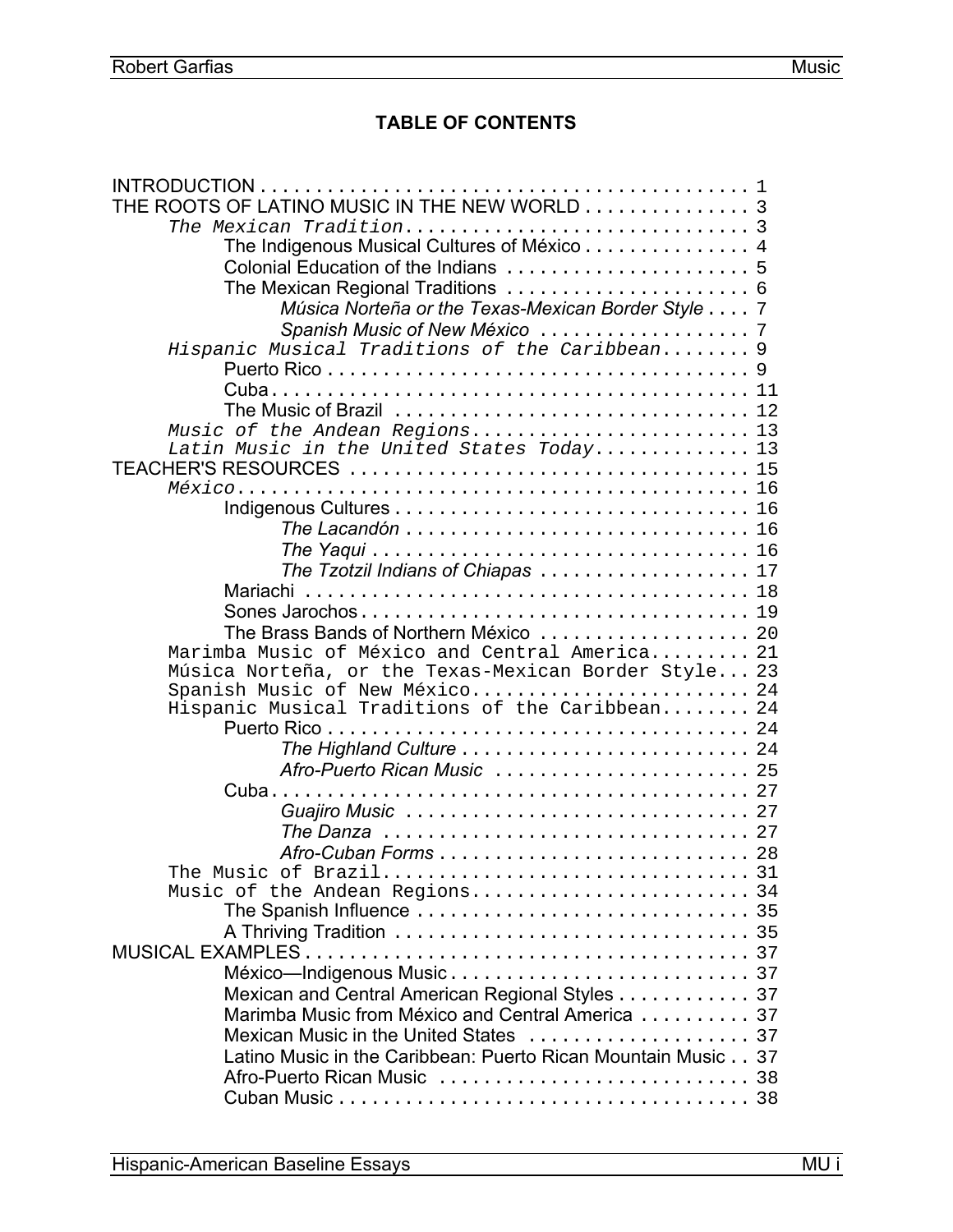| ANNOTATED LIST OF ENGLISH LANGUAGE REFERENCES FOR LATIN AND |
|-------------------------------------------------------------|
|                                                             |
| PUBLISHERS OF MULTICULTURAL MUSIC-EDUCATION MATERIALS 46    |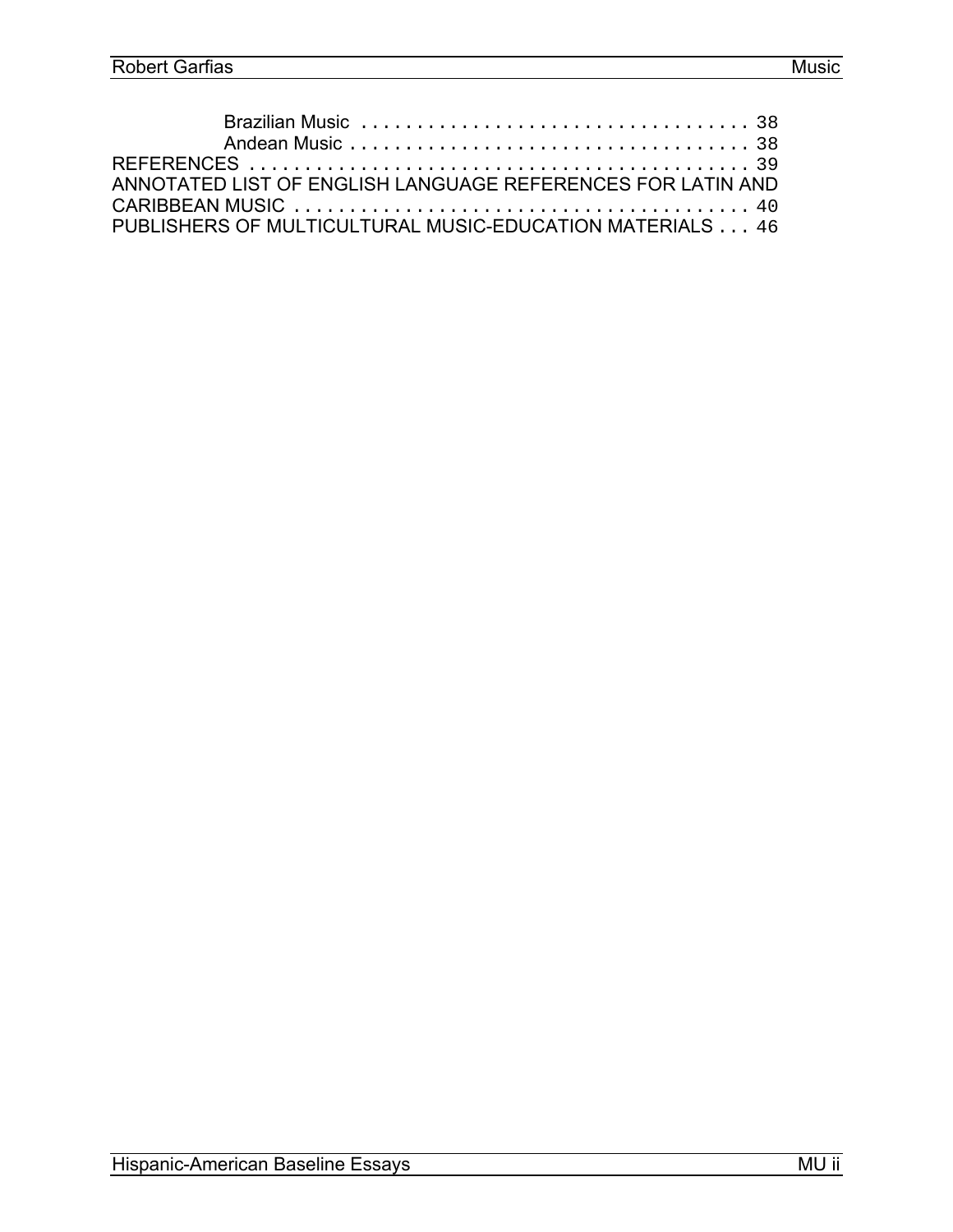## **INTRODUCTION**

<span id="page-3-0"></span>In the United States today, we are blessed with a diversity of Spanish-speaking and other Latin American cultures in our midst—brought here by people from many different areas of the hemisphere. In attempting to understand and appreciate these cultures, we can learn much from their music.

Surprisingly, Latin American music is a subject about which little has been written that is not either very general or highly specialized. This essay is intended to serve as a reasonably comprehensive guide to the various forms and styles of music and musical cultures that have made their way to the United States from neighboring countries to the south and southeast.

For many who are unfamiliar with the vast array of musical languages current in the largely Spanish-speaking countries of Latin America, the first assumption is that they are similar or identical. True, there are intriguing resemblances, parallels, and similarities in the haunting strains of Andean music, the Spanish-tinged music of Argentina and Chile, the African-influenced musical forms of the Antilles, and the complex of forms found in México and in Venezuela, Colombia, and other countries of Central America. Yet the musical language of each area is distinct, and within each we encounter a huge array of musical genres with clear distinctions of form and style. Taken together, these forms are again quite different from, albeit related generically to, the music heard in Spain today.

This panorama of musical expressions has been at once the result and the reflection of Latin America's history. Each cultural stratum—the indigenous American; the politically and economically dominating European; the African, brought through slavery; and most recently the northern European and North American, transmitted by the contemporary mass media—has contributed to the wealth and variety of Latin music in the New World. Beyond the places where the music originated, beyond the enclaves in the U.S. where its traditions are strongest, the general influence of Latin music has been slow, steady, and at various times intense enough to be a clear and marked influence on the mainstream of popular American (U.S.) culture.

One of the earliest influences that made the music of the United States distinctively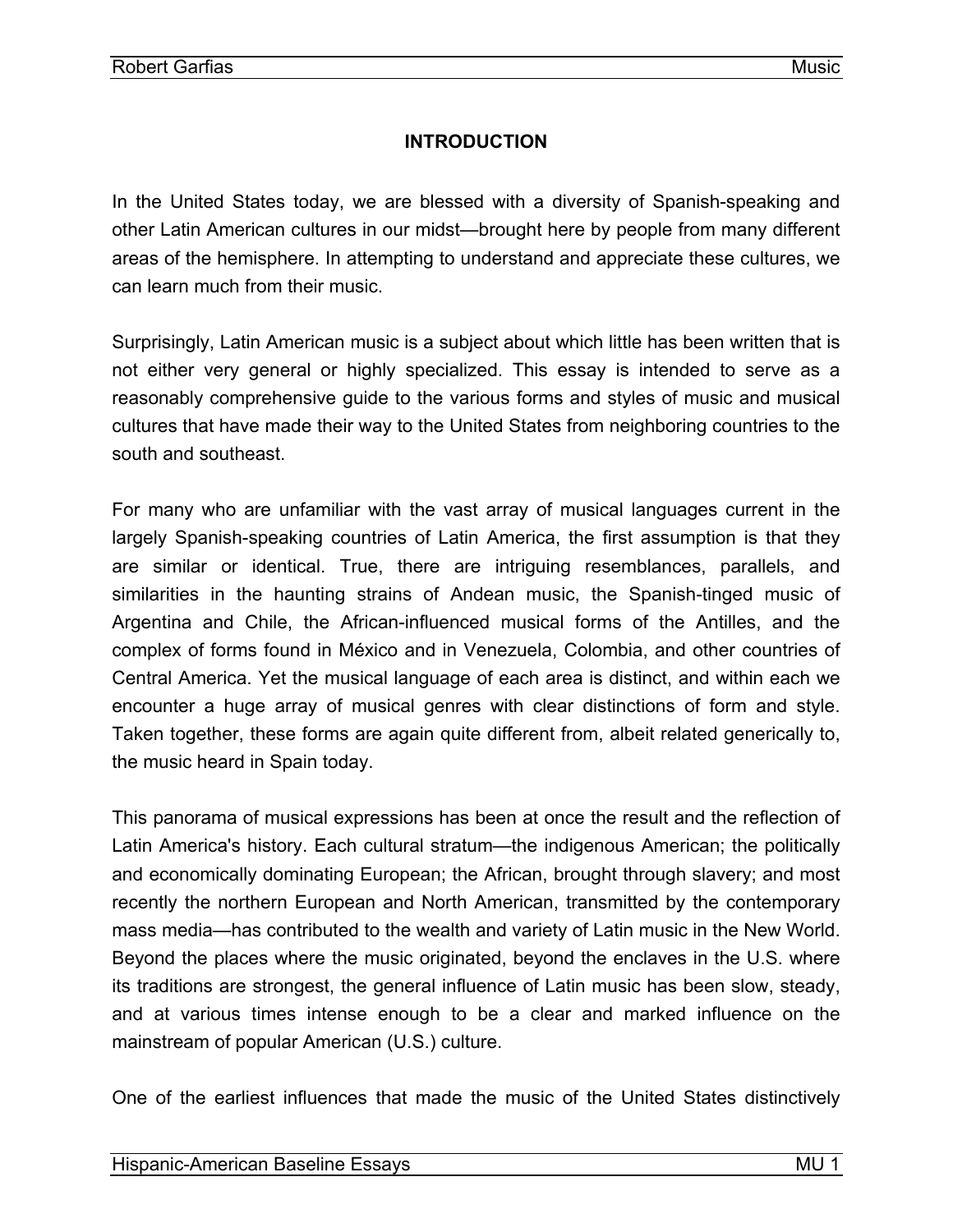*American* is African musical forms and styles. This influence can be heard today in popular, folk, and classical music. It was heard early on in ragtime, which in turn influenced such distinctively American (U.S.) composers as Victor Herbert and John Philip Sousa.

Within this distinctive American (U.S.) musical language, the influence of Latin music has been strong. In the oldest examples of the blues tradition, found in the compositions of W. C. Handy, tango rhythm is used frequently. That rhythm is made memorable in the "St. Louis Woman" section of his famous *St. Louis Blues.* From musicians who were playing the the northeastern cities of the United States, like pianist Eubie Blake, we learn that the *tango* was frequently included in many compositions. (In fact, this tango was really a *habanera*, which had been introduced directly from Cuba or through the popular music of México.) In New Orleans, through the compositions and descriptions of Ferdinand Jelly Roll Morton, we learn of the important spice provided by the "Spanish Tinge," once again the habanera.

The first orchestra of Black musicians to be recorded in the U.S., the famous Syncopated Orchestra of James Reece Europe (renowned for providing the dance music for Irene and Vernon Castle), chose on their first recording date in 1914 to play a *samba* and a *maxixe*, two popular dances from Brazil. Shortly after World War I and through the early years of the Great Depression, the tango became the rage, but this time it was imported from Argentina, a musical form completely different from the tango of the preceding twenty years in American (U.S.) music. During the early 1930s and on until well after World War II, in response to the growing influence and prestige of Cuban music throughout Latin America, Cuban dance forms again became the rage in the U.S. The craze started with the *rumba* and *conga*, and continued in the late 1940s and early 1950s with the *mambo*, followed by the *cha-cha-chá*, *pachanga*, and *charanga* and the establishment of several Latin musicians in the popular mainstream. During the late 1940s Latin music was once again fused with jazz in the music of Dizzy Gillespie, Miguelito Valdez, and Pérez Prado.

With the isolation of Cuba from the United States in the late 1950s, the Latin American influence on music in the U.S. shifted to Brazil and the *bossa nova*. The most famous of these songs was probably *The Girl From Ipanema*, by Brazilian composer, Antonio Carlos Jobim. The influence of the bossa nova beat was most pronounced in the early 1960s and continued well into the 1970s as the standard rhythm to accompany popular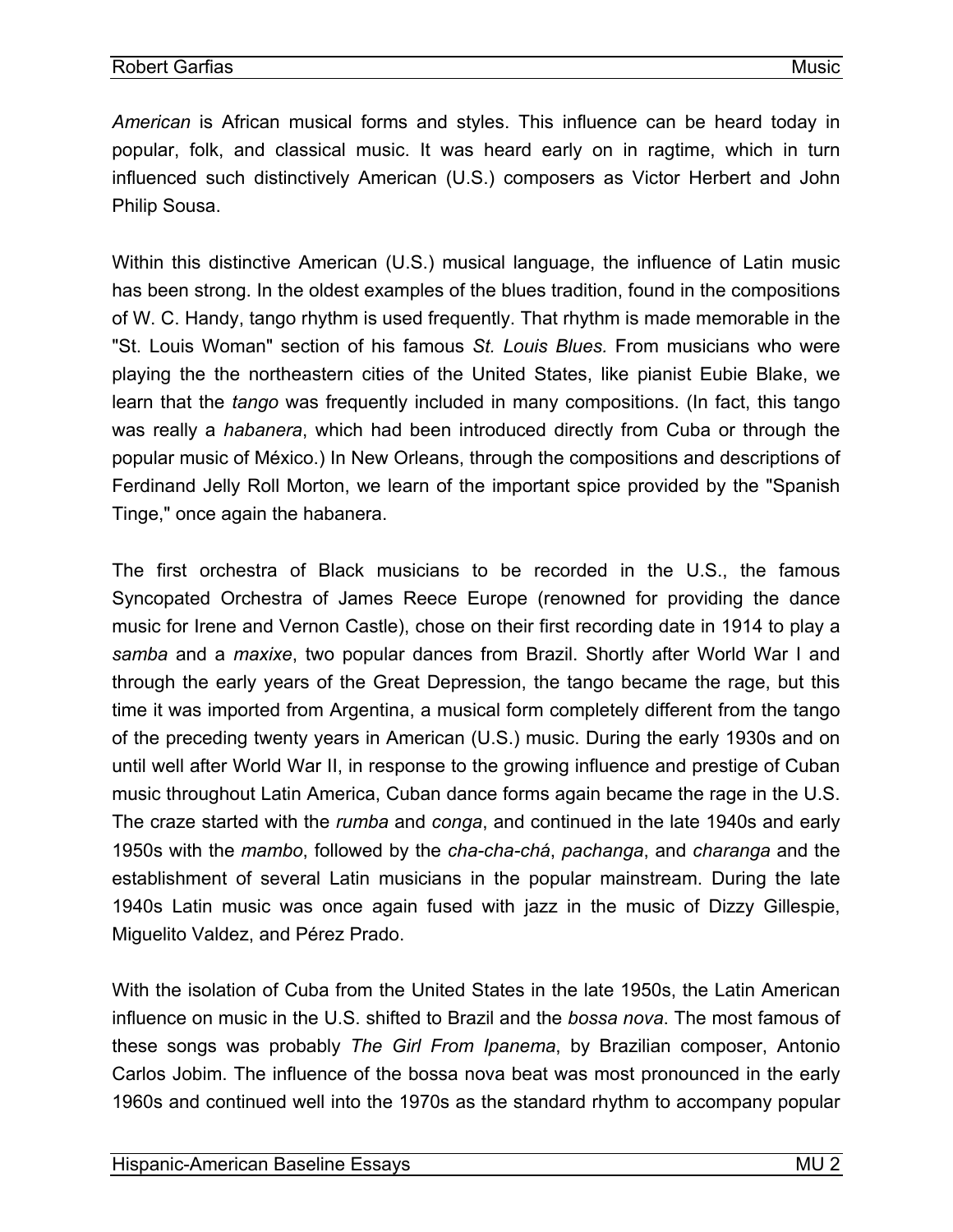<span id="page-5-0"></span>ballads. The now-displaced Cuban music (displaced by rock) became the domain of a variety of musicians from all over Latin America, and under the generic name of *salsa*  continues today to be an important element in the general popular framework of American (U.S.) music. While perhaps never so strong as to entirely dominate the American (U.S.) popular music scene, the various influences from Latin American have, at times, been very strong and have never been far from what most Americans (U.S.) were hearing.

## **THE ROOTS OF LATINO MUSIC IN THE NEW WORLD**

Three main cultural layers interact to make up the myriad strands of Latin music in this hemisphere. These are the indigenous American, the European (in this case the Spanish and Portuguese), and the various African cultures (primarily those from West Africa) that took root here. The culture of each region, each nation of Hispanic America—and by extension the Latino cultures within the United States—reflects some combination of these three influences.

In some countries, Argentina and Chile for example, the predominant cultural strain in most regions is European. In other places, México and the Andean region, for example, a mixture of indigeous and European influences dominates. The entire Caribbean region and the coastal areas of Venezuela, Colombia, Ecuador, Perú, and Brazil reflect a mixture of European and African elements. This, however, is to paint a very broad picture. Each country of Latin America consists of a complex mixture of many cultures. Some countries, Venezuela and Colombia in particular, boast a great richness and variety of cultures, some African, others European, and yet others indigenous. What is noteworthy in all of this, however, is the uniqueness of the *combination* of cultures within each nation.

## *The Mexican Tradition*

For many Americans (U.S.), Latin America and México are almost synonymous. What little they might know of Latin America is about México, and anything Latin American is thought to be Mexican. What a surprise to travelers who go beyond México to other areas of Latin America, beyond the now almost universal Taco Bells, for they find that other Latin Americans do not eat tacos and that Latin rhythm which "South of the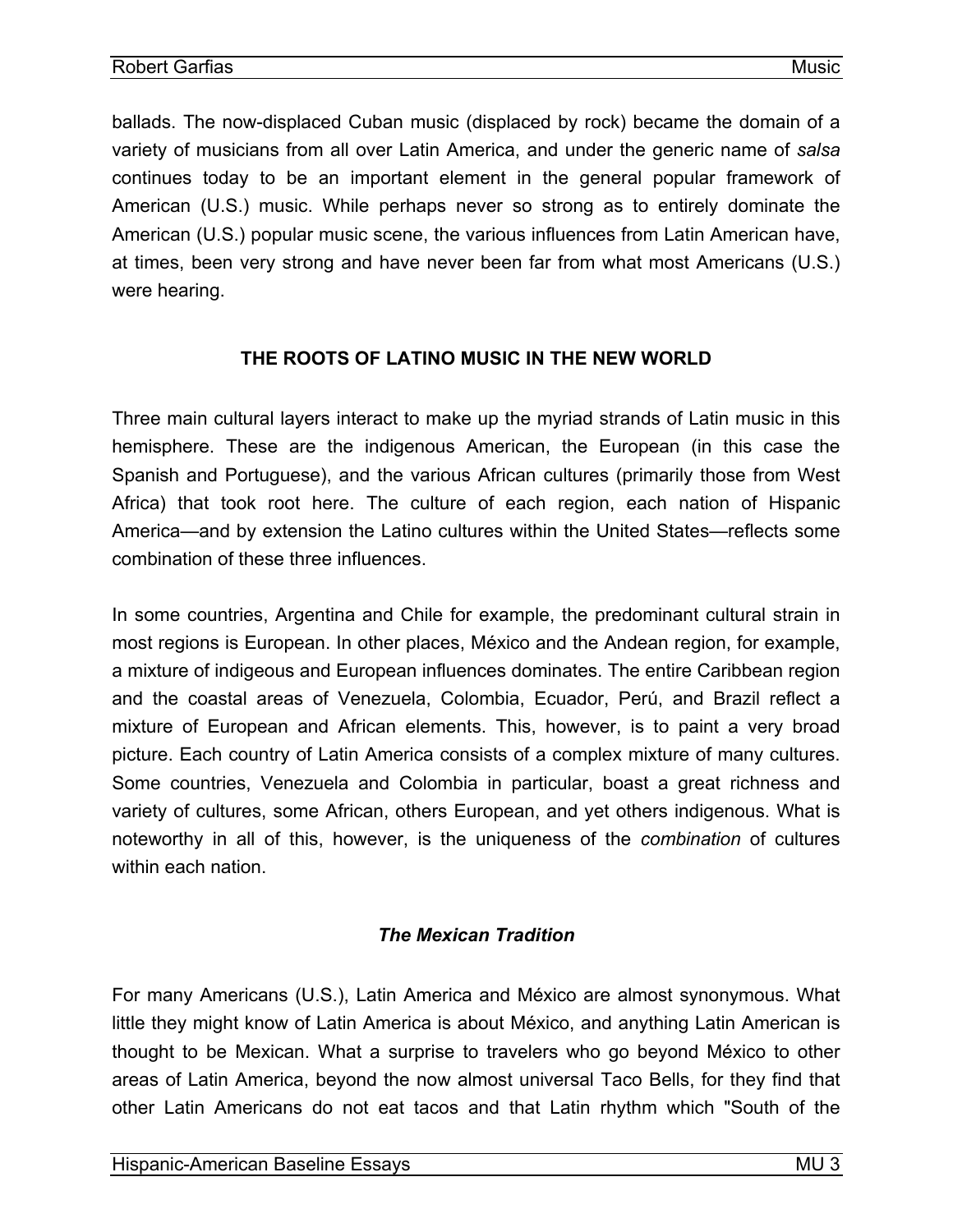<span id="page-6-0"></span>Border" conjures up for many Americans (U.S.) is really of Caribbean origin.

There are, in fact, many Méxicos. There is the México of the big cities, like México City and Guadalajara, whose culture draws heavily on the *criollo*, or Creole, traditions of the New World, many of which originated in Spain. (This Spanish-tinged culture, by the way, is shared by the city dwellers of Buenos Aires, Argentina; Santiago, Chile; Caracas, Venezuela; and San José, Costa Rica.) but beyond the big cities lie several strata of cultures from the country's many regions. These regions' cultural influences *also* survive in the big cities, brought there by ever-growing numbers of transplanted villagers and townsfolk from all over the country.

Before the Mexican Revolution began around 1910, the various regions of México were rather isolated. Travel from one region to another was neither easy nor frequent, and each region was able to retain strong local characteristics that are exemplified in its music. All these musical styles and forms had their origins in Spain and to varying degrees reflected admixtures of indigenous Mexican elements and, in a few rare cases, African cultural admixtures.

#### **The Indigenous Musical Cultures of México**

The indigenous peoples discovered by the Spanish were grouped into several language and culture groups, the most powerful being the Aztec, Toltec, Tarascan, Zapotec, and Mayan. These peoples were all descendants of early inhabitants who had traveled across a land bridge in the Bering Straits in about 25,000 B.C., then slowly worked their way south until they reached the southern end of South America 600 generations, or 18,000 years, later.

What the Spanish discovered in México was a network of cultures connected by war and commerce, largely under the domination of one warlike group, the Aztecs, who had, in fact, only been in control for a few hundred years and who followed upon several generations of high civilizations. These cultures had not discovered the use of metal tools and, having no large draft animals, had no practical use for the wheel except in children's toys. The measurement of time and an accurate calendar were important to these people, and it is likely that rhythmic precision in music was, too.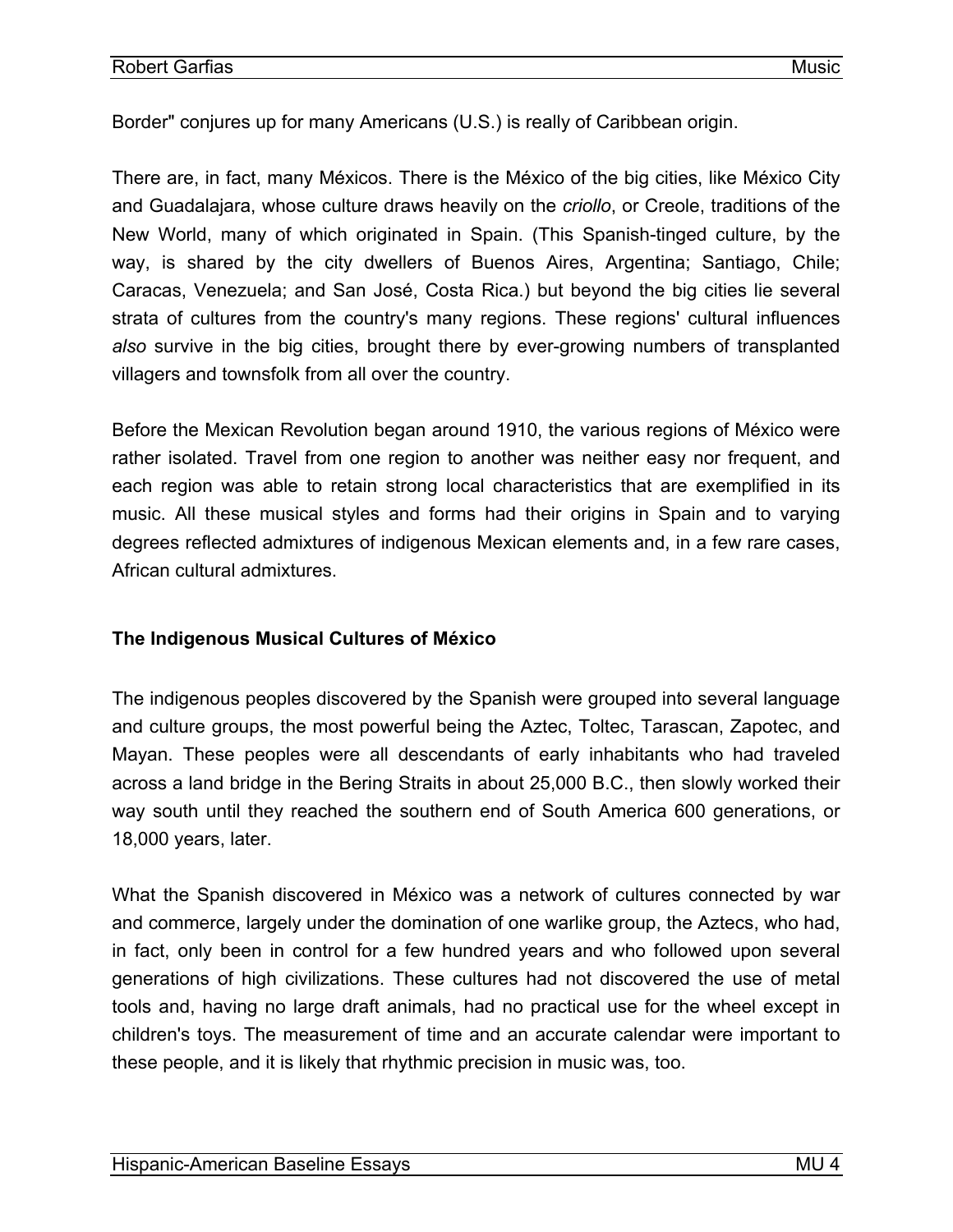<span id="page-7-0"></span>The calendar system resembles the one used in ancient China and relies on a complex method of charting the passing of time through two synchronous systems. When the two systems synchronized once every 52 years and the Aztec century ended, the people feared for the continuation of the world, and important ritual ceremonies were performed.

While the first Spanish, soldiers and priests alike, were aghast at the rituals performed by the Aztec of México, some of the first monks who wrote descriptions of these rituals expressed amazement at the musical precision of the performances, noting the exactness of their intonation and the rhythmic accuracy of the drumming. They said that the drums were tuned to the pitch of the singers' voices; that the performances began slowly and at a low pitch, gradually increasing in both tempo and pitch as the performance went on; and that the drums were regularly retuned to match the pitch of the singers' voices.

The monks' admiration was not enough to save either the music or the musicians. In the Spaniards' zeal to end what they viewed as the barbaric practices of the Aztecs, they had all the priests, teachers, and musicians put to death. Large numbers of books were destroyed for fear the Aztecs' ideas might not die. (In fact the Aztec practice of ritual human sacrifice came from the ancient Mexican belief, long predating the Aztecs themselves, that the cycle and regular rebirth of the sun depended on offering human sacrifices.) In the end, hundreds of thousands of Indians lost their lives for no other reason than that their ideas conflicted with their conquerors'.

#### **Colonial Education of the Indians**

In the process of reeducating the indigenous peoples of México, Spanish priests built special schools that all the natives were required to attend. The task was formidable because the population of México was incredibly diverse. Even today, after the loss of several entire groups of Indians, over 260 separate languages are spoken from northern México to Guatemala. Many of the Indians speak two or three languages, including Spanish.

In the slow struggle to forge a common European culture for this great variety of peoples, music was one of the important subjects to impart. Singing and the playing of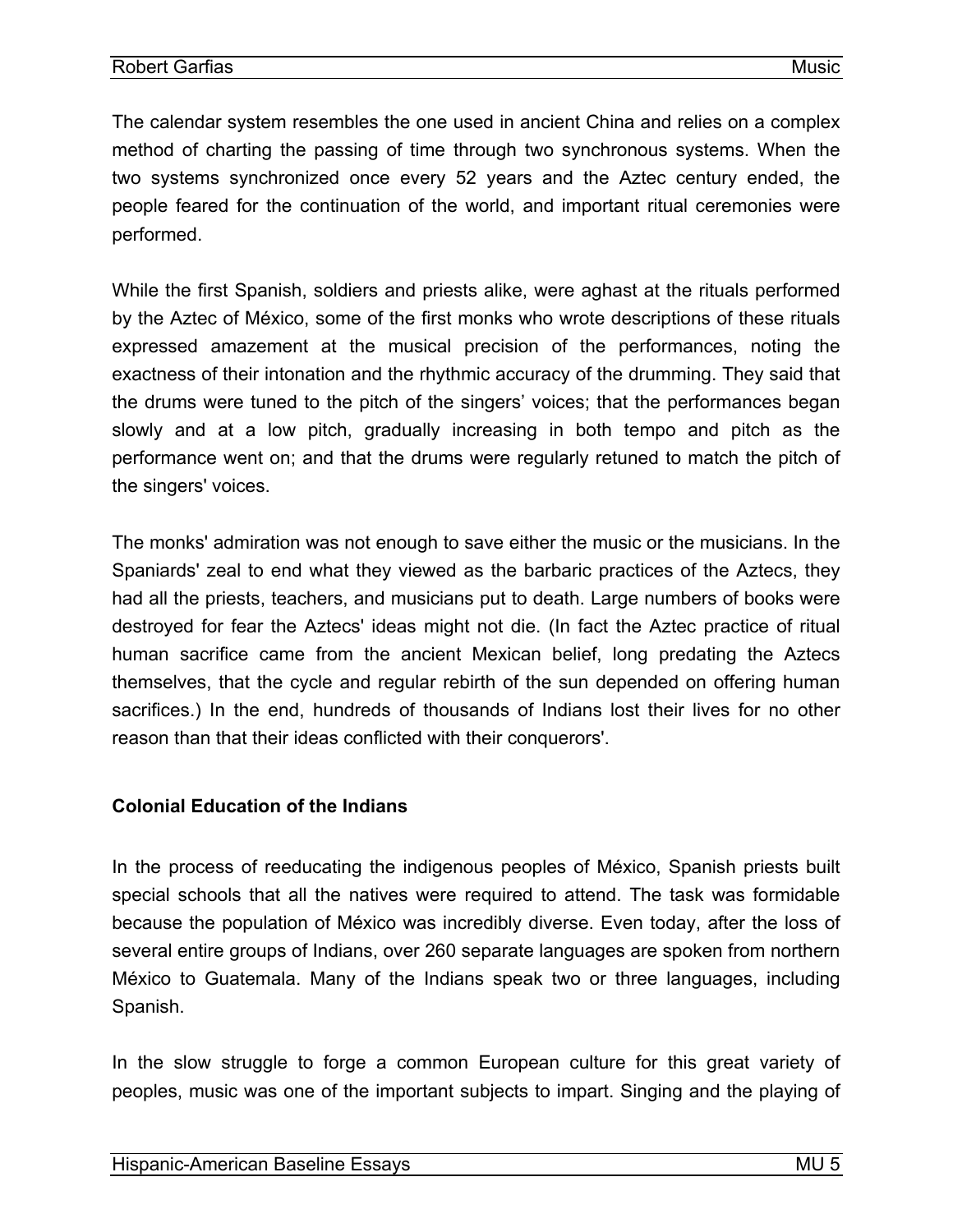<span id="page-8-0"></span>violin, guitar, and harp in the Spanish style were taught. The indigenous peoples were absolutely forbidden to play the old music of pre-Spanish times and eventually, with their newly learned music as a source, a new music developed. But as with the African slaves in the United States, to whom anything resembling African musical practice was forbidden, the people of México retained some of the musical ideas from pre-Hispanic times—ideas that were gradually absorbed into the new musical style of México.

The process of inculcating the native population into a European educational tradition was a long and slow one, and some Indian groups—particularly those living in the northern areas of México and closest to the United States—were able to resist with force and vigor Spanish and (later) Mexican soldier and priest. Among the various indigenous groups in northern México, such as the Yaqui, Seri, Cora, Tarahumara, and Huichol, we still find musical practices that strongly suggest possible antecedents in pre-Hispanic times and that further suggest pre-European roots for many of the seeming "colonialized" musical practices of indigenous people living further south in México.

## **The Mexican Regional Traditions**

With the arrival in México of increasing numbers of Spanish settlers, new cities and towns grew up beyond the main colonial garrisons and Indian settlements, and the old indigenous population centers gradually became more Hispanic. In these towns, a new *mestizo* population (a mixture of Spanish and Indian) began to appear and dominate. It is the culture of this population that we think of as typically Mexican.

The music of this group developed in the old Indian mission schools and contained elements of current Spanish folk and popular styles. From this combination came the various regional styles of México, each of which in turn evolved its own style. Many of these regions have contributed well-known compositions, in some cases one or two and in others several, which have become adopted into the general culture of México while remaining symbols of regional pride in their provinces of origin. Here we will examine a few of the most influential and well-known regional styles.

#### **Mexican Music in the United States**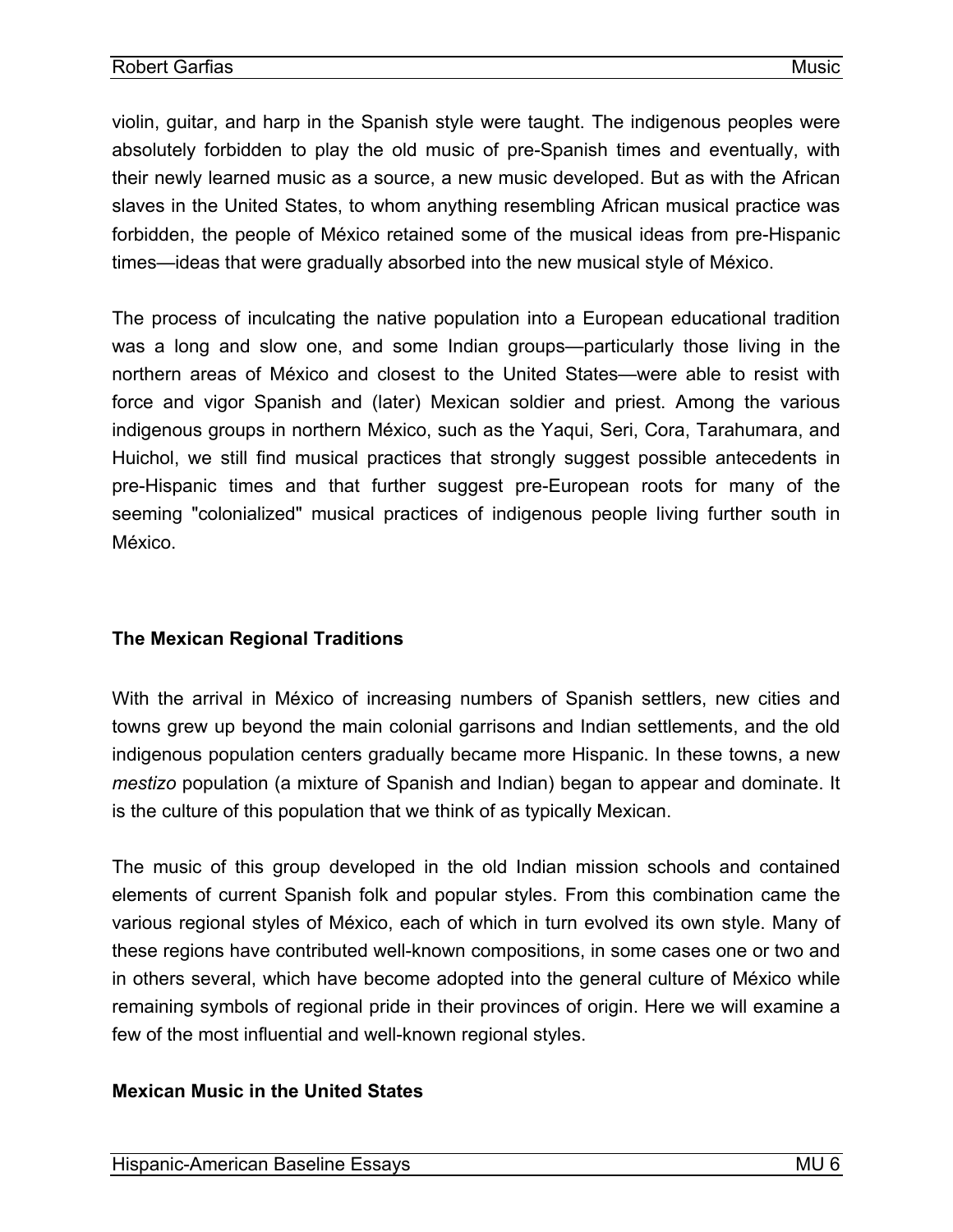## <span id="page-9-0"></span>*Música Norteña or the Texas-Mexican Border Style*

In southern Texas, in the valley of the Rio Grande, a unique kind of music evolved that most Mexicans associate with the northern territory of the country and Mexican Hispanics in the United States associate it with their own struggles. South Texas is an area where the Mexican population has never been a minority and Mexican culture has remained strong, as have regular cultural ties with México.

*Música norteña* draws from the traditional and popular music of the original inhabitants of Texas, before it was annexed from México, and from the Mexican musical styles brought to the area as part of continuous cultural contact with México. Another very important influence in this music was German and Bohemian polka bands that were scattered around this part of Texas. From all these elements came a new style, Mexican but with clear polka threads mixed with the Mexican ballad, or *corrido*, and more recently popular Mexican forms like the *huapango*, a unique form of the *son* from the inland area of Veracruz whose singing style has strong Indian elements.

## *Spanish Music of New México*

In the mountains of northern New México and southern Colorado lives a group of people who trace their roots back to those early residents who resided there when the region was part of New Spain and before México became independent of Spain. Although many of the inhabitants of this region still refer to themselves as Spanish rather than Mexican, this is largely a matter of the period in history from which they choose to claim their origins.

These people share much in common with the oldest Mexican residents of the states of California and Texas, although they were largely isolated for many years from the larger urban culture of the United States and from the kind of regular cultural contact with new cultural developments in México. As a result of their isolation, they managed to preserve, in their culture, strong vestiges of a tradition that goes back to the times of the earliest Spanish and Mexican settlers in the Southwest, to a time when only a few Anglo-Americans had yet ventured there.

The music of New México/Colorado draws from a common repertoire of song and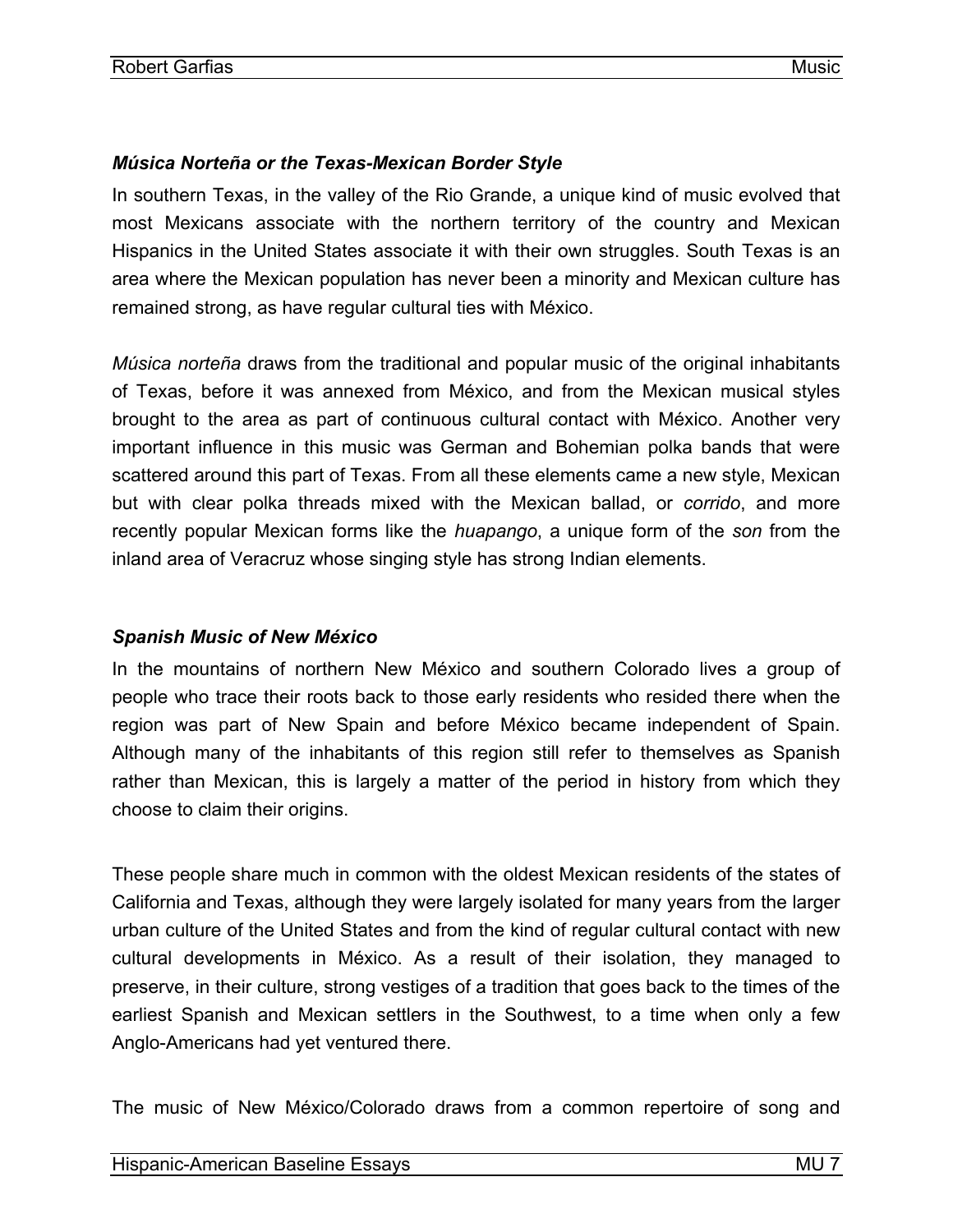dance types that were popular in many regions of the Western world during the nineteenth century: waltzes, schottisches, and mazurkas. However, these dance pieces, as they were played in southern Colorado and northern New México, had distinctive Spanish roots and came filtered through the contemporary polite urban culture of México, which itself was strongly influenced by what was popular in Spain at that time.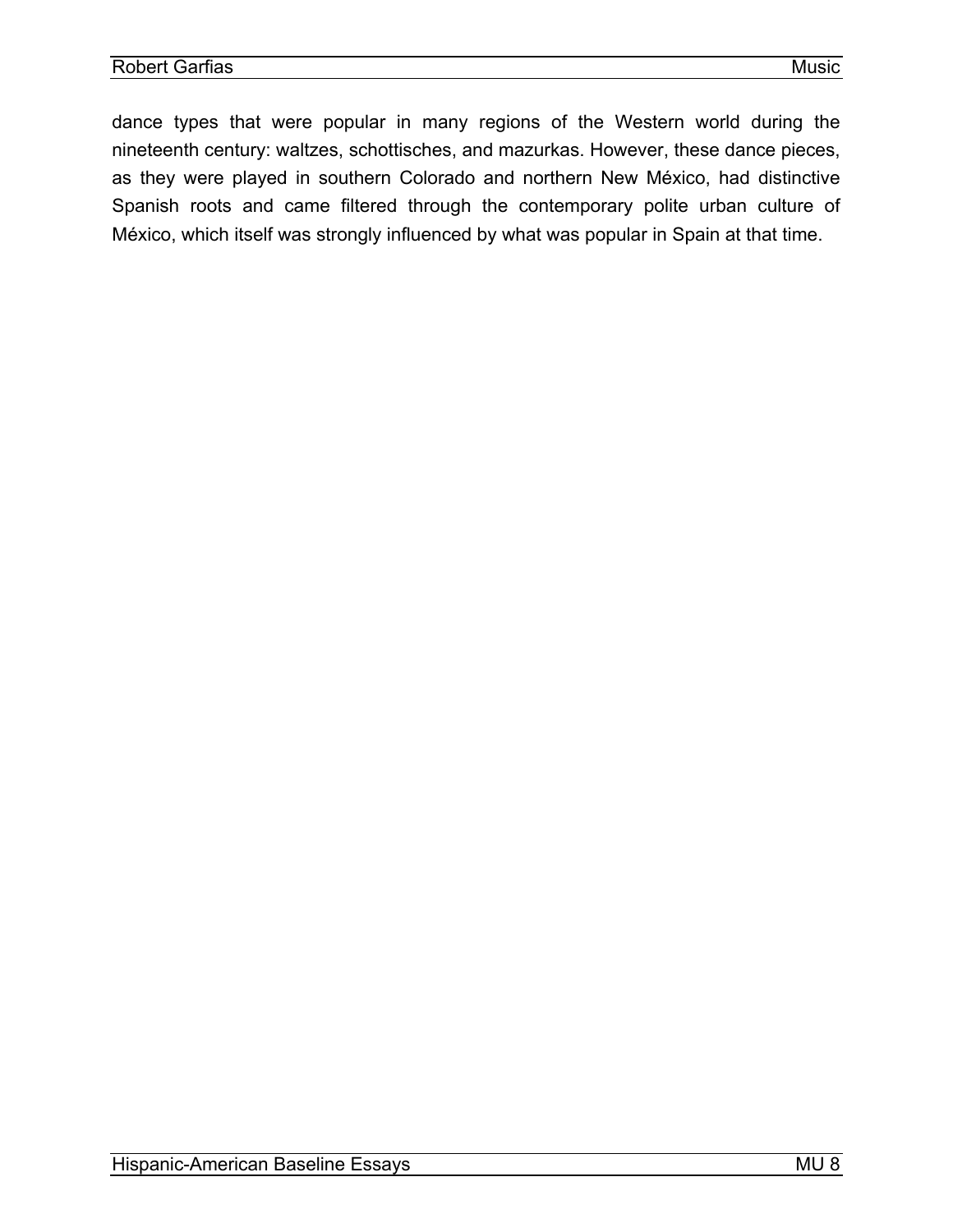## *Hispanic Musical Traditions of the Caribbean*

#### <span id="page-11-0"></span>**Puerto Rico**

At the far southern end of the Greater Antilles in the Caribbean—culturally and geographically but not politically remote from the United States—Puerto Rico has through chance and fortune, or misfortune, found itself linked to the United States in a relationship that continues to be unique. As a result of the Spanish-American War, the United States eventually permitted Cuba to go its own way, but Puerto Rico remained tied to the U.S. as a dependent state—albeit one that is clearly and strongly a distinct Latin American culture. Puerto Rico has only the thinnest veneer of what might be termed a U.S. American culture and has generated several important musical forms that have had a strong international impact.

The cultural and historical background of Puerto Rico parallels that of Cuba. The first Spanish colonizers arrived to find the Indian population unable and unwilling to do the arduous work that the commercial potential of the island demanded. Subsequently, the Spanish killed off the Taino Indians, the original inhabitants of the island, and replaced them with an African labor force brought in by the slave trade.

Spanish settlers who made their livelihood through the cultivation of small plantations lived in the highlands of the island and were known as *jíbaros*. Their small farms were largely family businesses and did not require the employment of slaves. Thus the culture of the highland jíbaro in Puerto Rico represents and retains the strongest elements of Spanish culture found on the island.

In the lowlands, and especially around the major coastal cities of San Juan and Ponce, overseas trade flourished, demanding a large labor force. It was here that the largest concentration of enslaved Africans grew and the strongest Afro-Puerto Rican elements of the culture developed. Today, a few strongly African villages or towns, such as Loiza Aldea near San Juan, remain; but it is in the admixture of African elements into Puerto Rican music that Africa's greatest impact lies. From this mixture came two important forms—the bomba and the plena—and these forms became a powerful force in the music of Puerto Rico. Later, these forms figured strongly in the development of the contemporary musical style known as salsa to such a degree that Puerto Rico can be thought of as an equal partner with Cuba in the development of this now international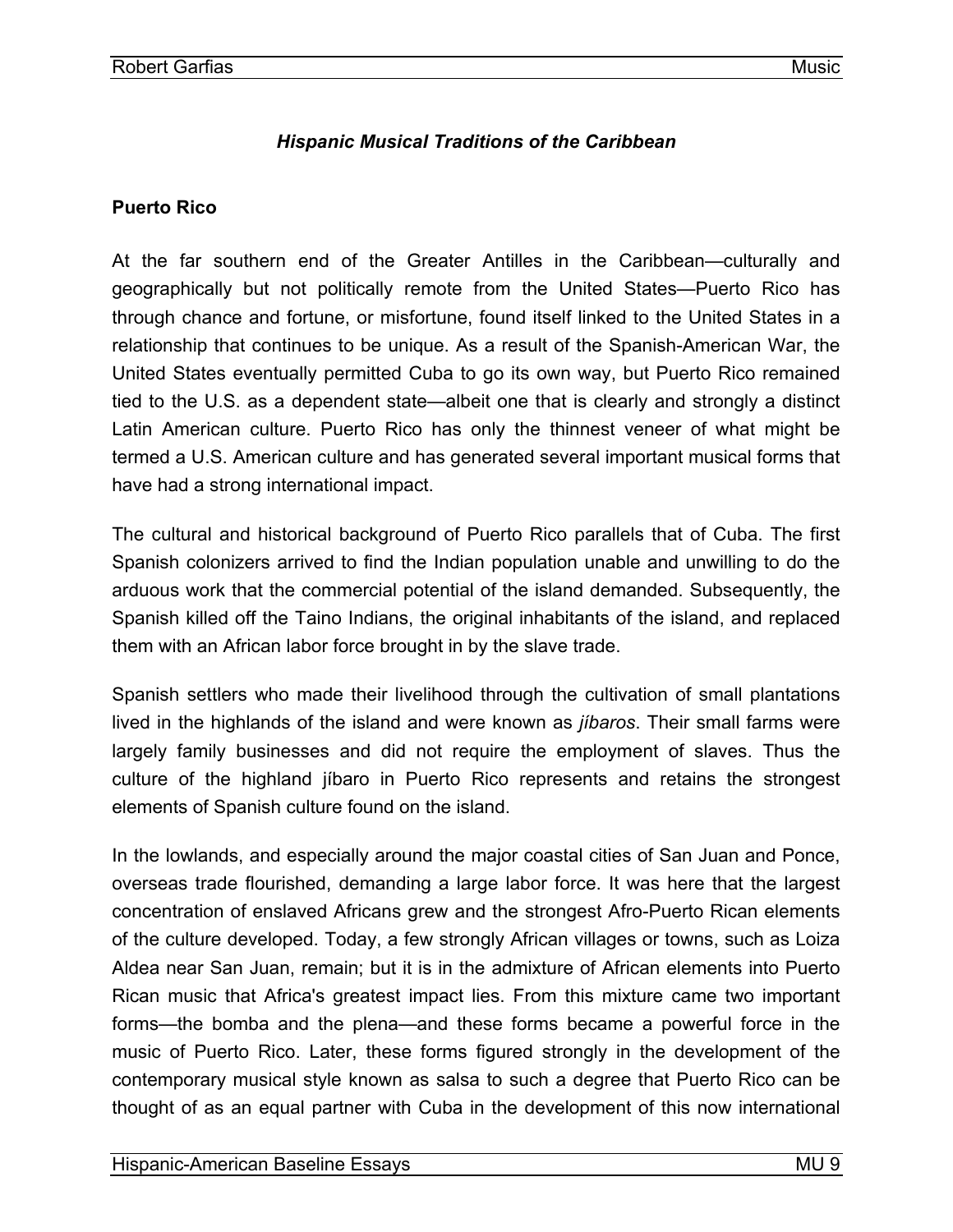form.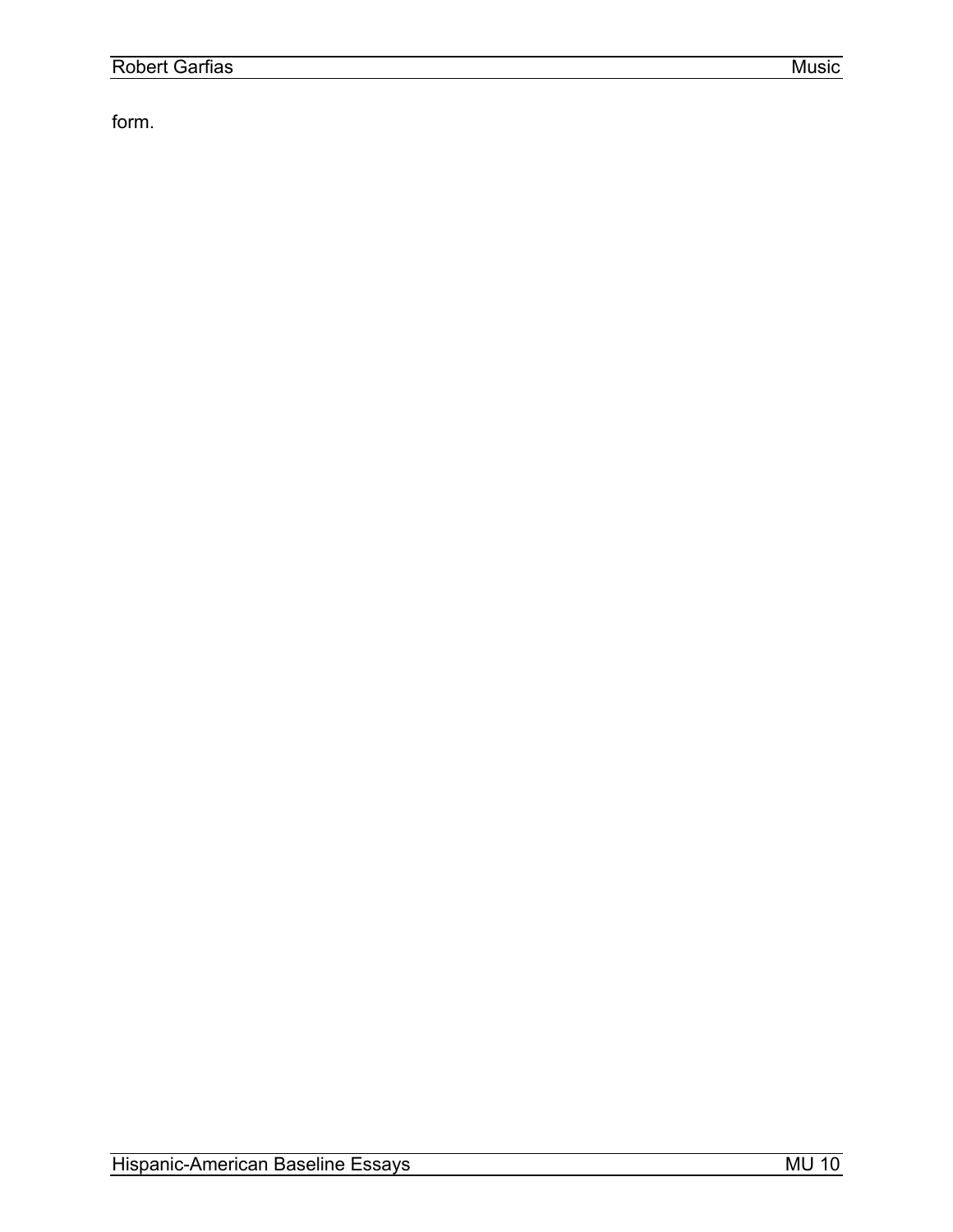<span id="page-13-0"></span>In the larger cities of the island, there also developed several popular forms of old dances that date from the late nineteenth century and come from the same tradition that spread the waltz, polka, and schottisch around much of the world. In the polite society of the day, Puerto Ricans attended social dances that consisted of the *danza*, *shotis*, *mazuca,* and *vals*. While these forms remained popular for many years, particularly the danza, they were gradually amplified by newer forms from other regions of the Caribbean, like the *guaracha* from Cuba and the *merengue* from the Dominican Republic. This combination of traditional forms continued and continues to grow, today being very close to the salsa forms of Latin countries and enclaves, wherever they are found.

In addition to its own native and original forms, Puerto Rico has made important contributions to the vast body of Pan-Latin American popular music. Although many of these styles of music, such as the rumba, conga, guaracha, and bolero, have their roots in Cuba, they form a body of music for dancing and vehicles for song that are used throughout Latin America. Two of the most famous names whose music is known all over Latin America are Rafael Hernandez and Pedro Flores, musicians who have added richly to the Pan-Latin style. More recently, Cortijo and Ismael Rivera have added greatly to the salsa. While retaining a clear Puerto Rican flavor, their contributions have made them important players in the overall development of that style.

#### **Cuba**

Cuba is something of a musical mystery in Latin America. It is the largest of the islands of the Antilles and was settled in much the same way as the Dominican Republic and Puerto Rico. The first Spanish settlers arrived to find an indigenous population that could not stand up to the demands of forced plantation labor, which the full exploitation of the land required. This population was all killed either by being used brutally as forced labor or through the introduction of new diseases. As the indigenous population was replaced by Africans brought in through the slave trade, Cuba, like Puerto Rico and the Dominican Republic, developed an Afro-Hispanic culture. But from Cuba, a particularly unique and powerful creative energy flowed for many years.

With the exception of the Argentine tango and the Brazilian samba and bossa nova, almost all other popular Latin American dance forms have come from Cuba. These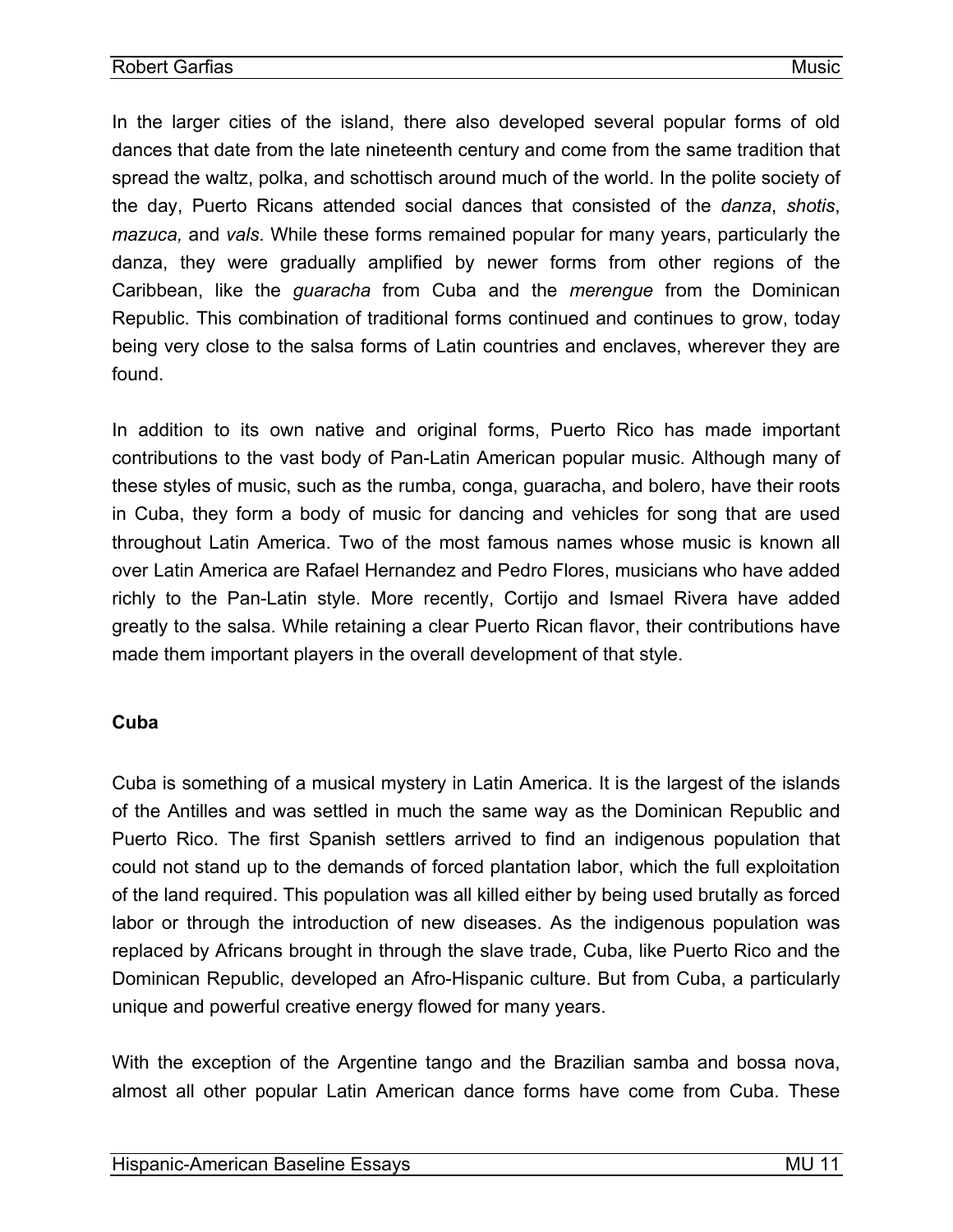<span id="page-14-0"></span>dances have exerted a powerful influence on the music of other Latin American countries and even the United States and Europe. From the famous habanera in Bizet's opera *Carmen* and Ravel's habaneras in *L'Heure Espagnole* and other compositions, to the contemporary salsa in the United States, it has been Cuban rhythms and dance patterns that have dominated and—until the United States blockade of Cuba in 1958 generated new dance crazes that swept the world. In the history of global popular music, there has never been anything to duplicate the massive creative force and influence Cuba has represented, and there seems no adequate way to explain it other than through the excellence of the music itself.

As in Puerto Rico, the Spanish settlers who came to Cuba came largely from Andalucía in southern Spain. While it appears evident that the Africans who were brought to Cuba as slave labor were from many different regions of Africa, it is also clear that it was the Yoruba among them who quickly became organized and found a means of continuing the performance of their rituals, as they did in Haiti and Brazil.

n attempting to understand the powerful influence of African musical elements on Latin American music, it is also important to realize that the slave policy in Latin countries was very different from that in the United States. These cultures—the French, Portuguese, and Spanish—came out of a common background of old Roman law that recognized that slaves had certain minimal rights and were human beings.

#### **The Music of Brazil**

In the development of its musical culture, Brazil shows parallels to the pattern of other countries, in particular Cuba and the United States. One clear parallel is a strong African cultural impact on the musical traditions of the culture.

However, Brazil is unique in the world of Latin American music in that its European cultural traditions are from Portugal. For most Americans in this country, the cultural differences between Spain and Portugal may appear insignificant, but to the bearers of those two cultures, they are immense. These differences have created varying responses to the challenge of life in the New World and over a period of more than 300 years have become more pronounced. A unique Portuguese melody type and the expression of *saudade*, a special kind of nostalgia, mark the music of Brazil with a clear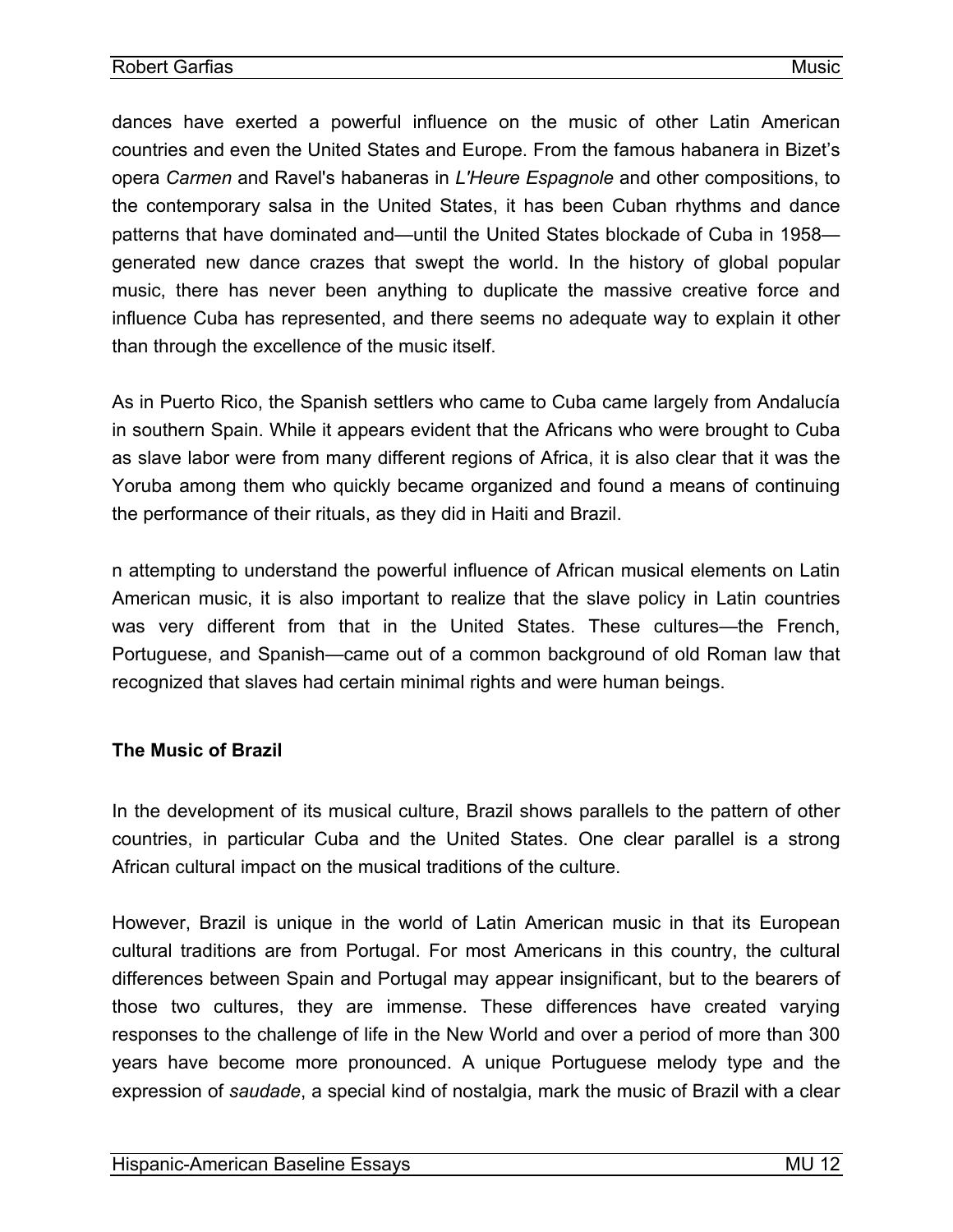<span id="page-15-0"></span>Portuguese flavor.

## *Music of the Andean Regions*

When they arrived in the Andes, the Spanish conquerors met a second great civilization in the New World. As in the case of the Aztecs of the Valley of México, the Incas' empire was only one in a long line of civilizations. Their cultural realm ranged over what is today Perú, Bolivia, Northern Chile, and Ecuador and its influence spread to the Amazon region of Brazil and on to Venezuela. A great number of different languages were spoken in this area, but the people speaking Quechua and Aymara dominated.

For their part, the Spanish were primarily interested in obtaining gold and silver and in enslaving the native population as forced labor. They were little concerned with the marvelous architecture of Andean cites, the fineness of Andean textiles, or the beauty of Andean ceramics. They also had little regard for the Incas' music.

Of that music, we know little, but we do know that there were no stringed instruments in the New World. Rather, the people of the Andes made music on panpipes, other kinds of flutes, and drums. While we can be certain that the music must have changed since that time, we can also surmise from recent performances by indigenous peoples that ancient Andean music must have been exciting and unusual.

## *Latin Music in the United States Today*

The old idea of America as a cultural melting pot is not something very many Americans (U.S.) believe exists any more. Now, if we are to survive, what we once thought was strength in unity must become strength in diversity. A recognition of the existence and scope of this diversity may be a significant first step. Many of the musical cultures of Latin America that have been described above have also found a home in the United States. Mexican music has spilled across the border and there are *mariachis* and norteño bands in small Mexican communities and communities with no Mexican elements. Cuban music among the large number of Cubans is not surprising, but the strength and impact of salsa can be noted in most major cities in the U.S. Puerto Ricans play an important role in the salsa scene, but in addition a number of bands play *seises* and *aguinaldos* in the jíbaro style all over the eastern U.S. and even in Hawaii.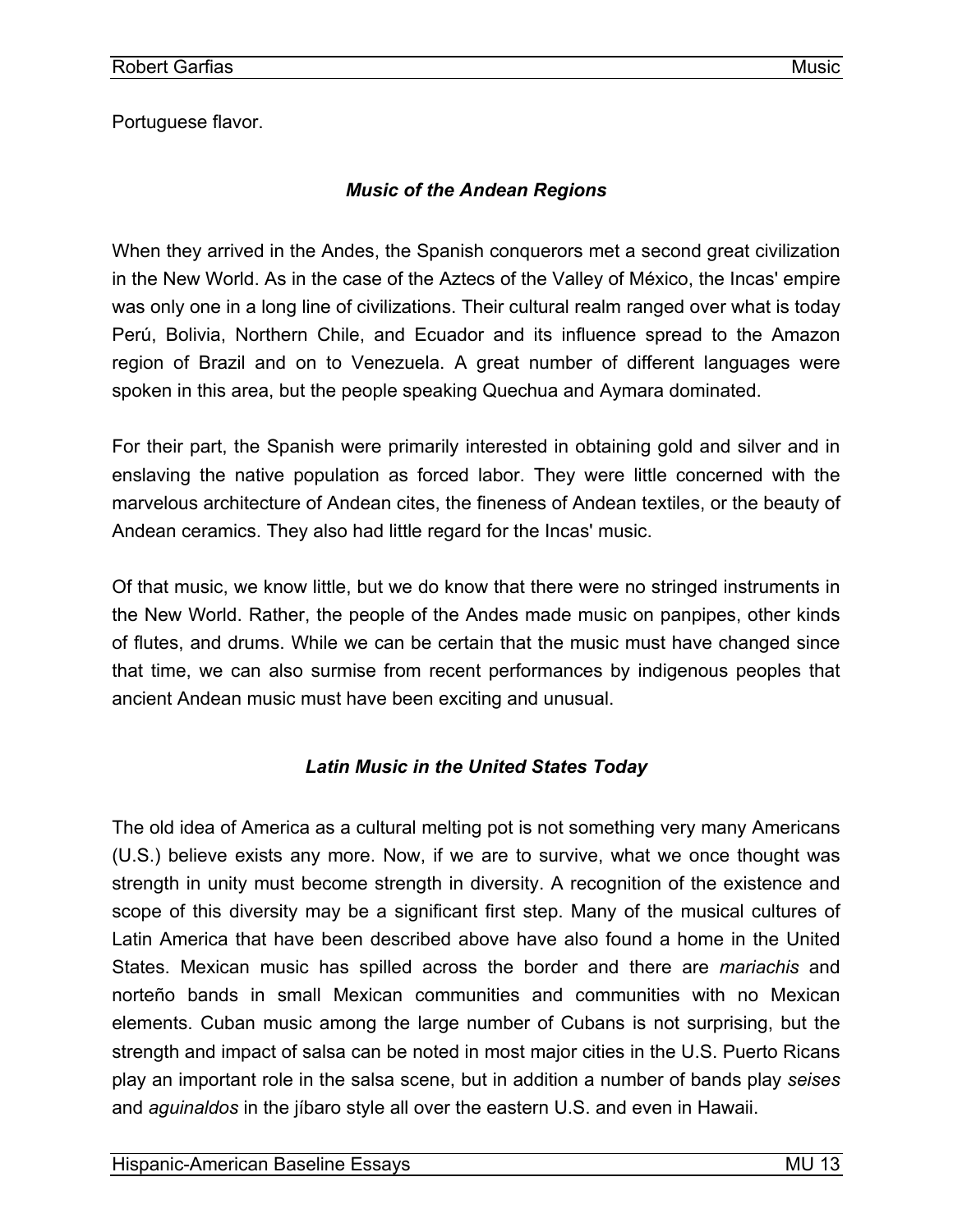The large number of Latinos in this country's urban labor force, numerous pockets of old traditions (some only very recently rediscovered), and countless individual carriers of unique Latin American traditions together create a map of amazing diversity. A new, broader awareness of the old musical traditions of New México and Colorado—and a renewed pride in them—exists. There is a Paraguayan harpist living in Oregon and a Veracruz harpist in Southern California. There are little pockets of Spanish Canary Islanders living along the Mississippi Delta in Louisiana who still sing old Spanish *décimas*. There are several groups of Spanish from the islands of Menorca and Mayorca in the Balearics living in Florida, as well as numerous Portuguese from the Azores living in California and Portuguese in Hawaii. There are Andean panpipers throughout the country. All in various ways retain something of their culture.

Increasingly we are becoming aware of this Latin presence in our culture. The National Academy of Arts and Sciences, the organization that awards the "Grammys" each year, realized some ten years ago that it had to add a Latin Music category in its awards selection process. That category has since had to be broken down into several new categories in recognition of the diversity that exists in the Latin field.

The diversity of Latino music here is immense and we would do well to understand, appreciate, and nurture it if we are to interact successfully with the people whose cultures it represents.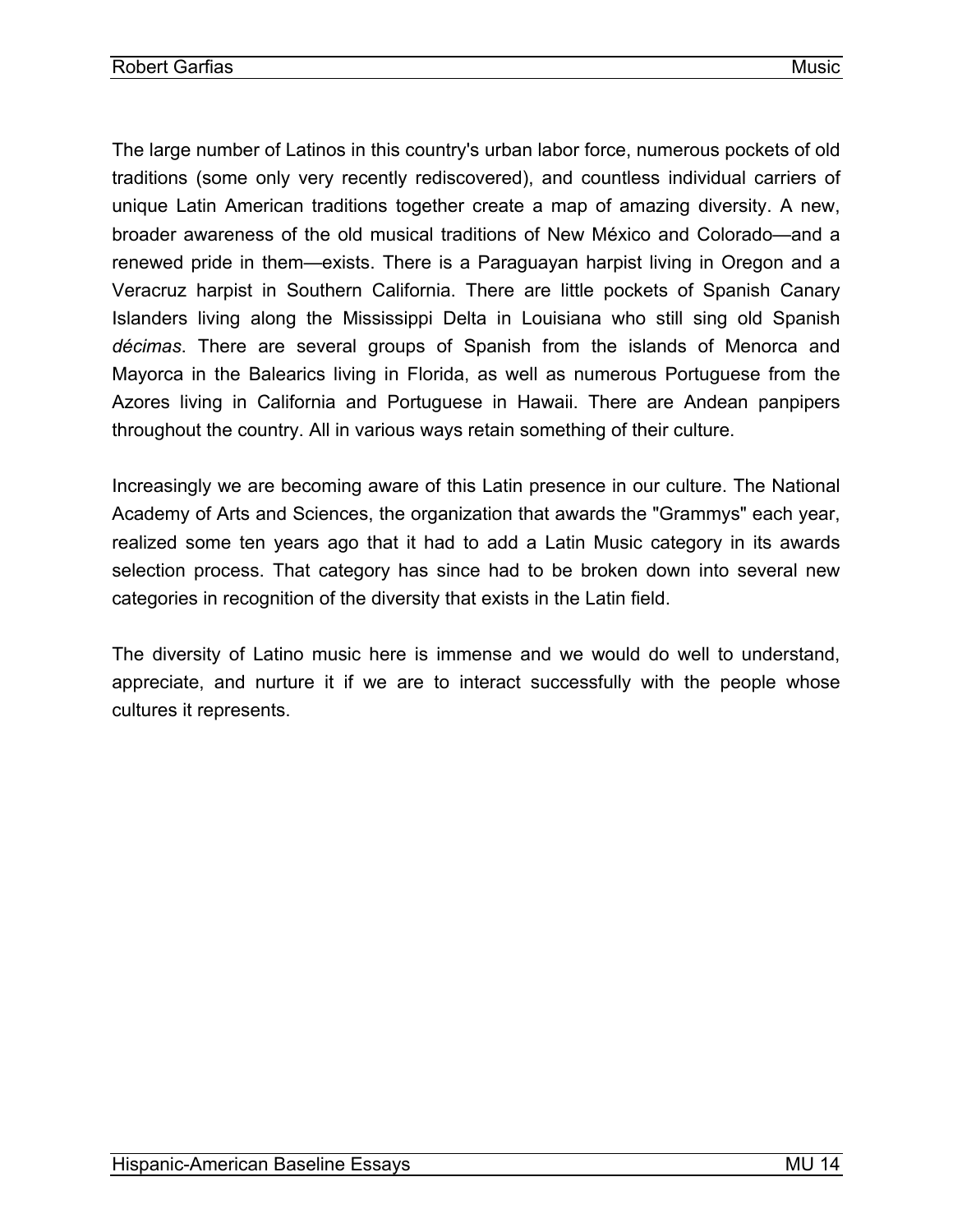## **TEACHER'S RESOURCES**

<span id="page-17-0"></span>To learn more about the specific regional styles in Latin American music, let's look at a few of them more closely. This is not a subject that can be researched easily at your local library or even the library of a large research university. When we deal with Latin American music, we are not dealing with a standard repertoire that is recorded at regular intervals. Many traditional and folk styles are recorded once, almost by chance, and then may not be recorded again for many years. Certain styles—like Mexican mariachi and currently salsa and Andean music—are almost constantly available. Others like Chilean *tonadas*, Venezuelan *joropos*, or the *jaranas* of Yucatán will rarely be found in even the largest record shops. This means that each recording is something of a unique treasure.

Tape recordings of the musical examples that follow are available. If one set was not included with this essay, these recordings can be obtained through the Professional Library at Portland Public Schools.

As you prepare to teach about Latin American music, you will find that few books deal with the subject and that the coverage that exists is neither thorough nor balanced. However, I have included a few titles that may be of some help. The best way to present Latino music is to remain flexible and imaginative, for in that way you can make a strong and lasting impression.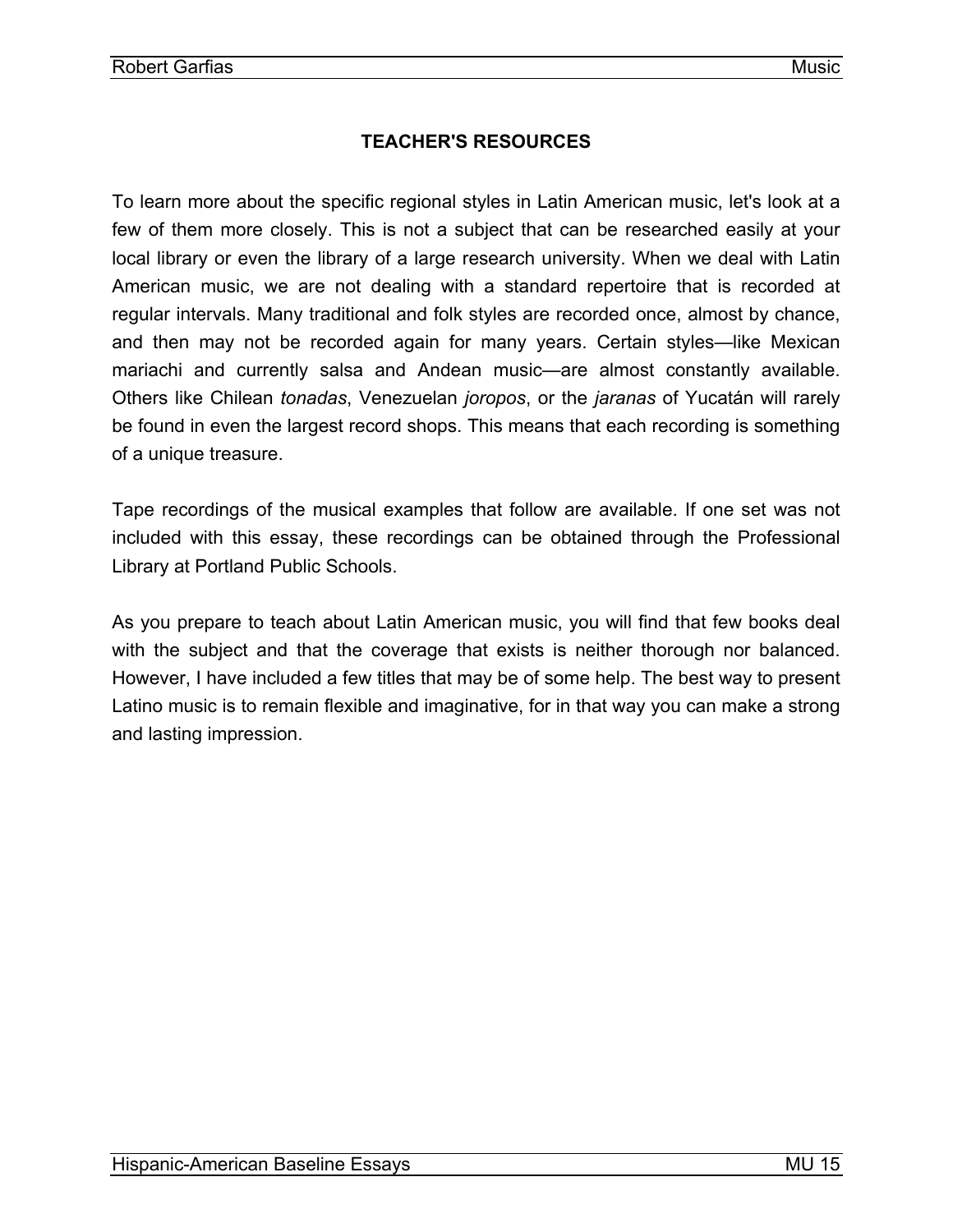#### *México*

## <span id="page-18-0"></span>**Indigenous Cultures**

#### *The Lacandón*

One extremely exciting glimpse of ancient Mayan musical influences can be found in the music of the Lacandón, a group of indigenous peoples who live about two days' horseback ride from the closest town in the southernmost part of México. Until the late nineteenth century, the Lacandón were nearly unknown, while today they are one of the rare surviving groups of Maya Indians. The 200 remaining individuals believe that tigers will appear and destroy the world and that this is the end of the world desired by Kisin, lord of the underworld. Only the prayers of the Lacandón can avert this catastrophe, but soon all the Lacandón will be gone.

#### *Musical Example*

1. Song to Appease the Tiger

## *The Yaqui*

Another fascinating indigenous group, the Yaqui, live in the northwest of México, mostly in the state of Sonora, and also in southern Arizona. The *Pascola* and deer dance of the Yaqui is a ceremony that seems to represent a mixture of native and colonial practices. The dances are performed in connection with feast days that are Christian in origin— Easter, Saints Days, weddings, a child's funeral. During the ceremony itself, pre-Hispanic flute and drum music is played, along with music played on the harp and violin, instruments introduced to México by the Spanish.

The ceremony takes place in a large ramada, an area covered with dried palm branches that serve as a roof. The leader of the ceremony, called the maestro, stands by the altar with the singers, who are called *cantora*s. On the other side of the ramada enclosure are grouped the participants in the secular Pascola and deer dances. The Pascola dances are accompanied by the music of the harp and violin, while the deer dance uses the music of a water drum and scraper. At the same time that the deer dance music is going on, the Pascolas are dancing to the music of the *tampa'leo*, a flute and drum played by a single person. This player fingers an end-blown flute in one hand while beating a small drum with a single stick held in the other.

During the first part of the ceremony, the Pascola dancers wear their masks on one side of their heads while dancing to the harp and violin. Later when they dance to the tampa'le o flute and drum, they face the deer with their masks on straight. Sometimes they appear to be frightened by the deer dancer.

From the time he is selected for the honor of being the deer dancer, the chosen individual never smiles and is always dignified. He represents the deer at all times.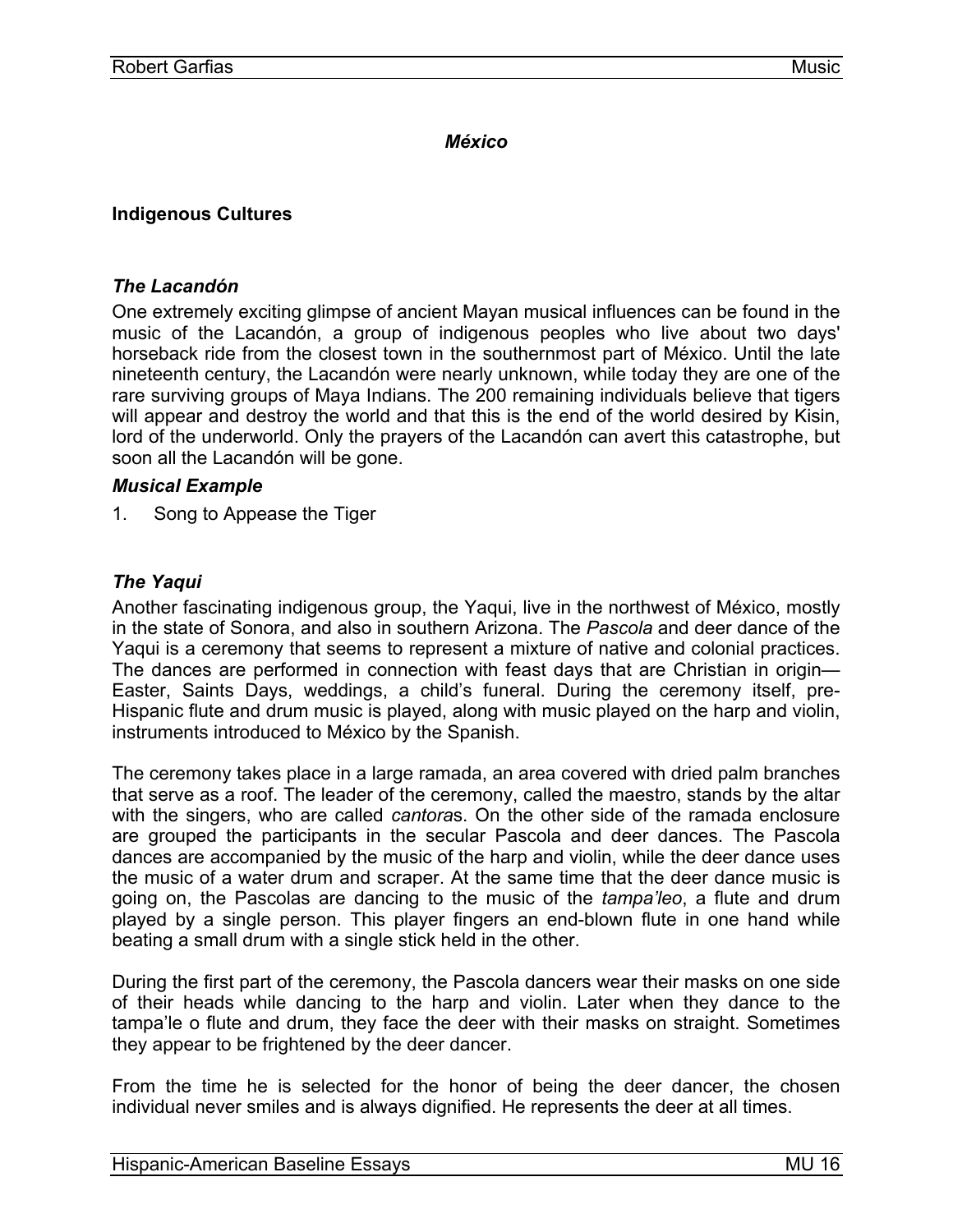<span id="page-19-0"></span>In the U.S., recorded examples of Yaqui music can be found on Canyon and Indian House labels.

#### *Musical Examples*

- 2. Pascola Dance. Yoh' Hopoli (Mother Night Bird)
- 3. Maso (Deer), Tene Woi Yueria (Cocoon Bug). Water drum and scraper

#### *The Tzotzil Indians of Chiapas*

In the southern-most region of México, in the state of Chiapas close to the Guatemalan border, is an area that remains rich in indigenous cultures. Here in the highlands, distinct and separate from the "Mexicans" (mostly mestizos living in the lowlands), there are a number of indigenous groups and several distinct languages, the most prominent being *Tzotzil* and *Tzeltal*. The Indians of each village consider themselves a separate culture from those of the other villages, and even when they travel to the central city of San Cristobal de las Casas or to México City they can be recognized by their special costumes, which identify their separate villages.

The music used by the Tzotzil- and Tzeltal-speaking people, while distinct in many details, comes from a common cultural family. The Tzotzil and Tzeltal, along with other groups like the *Quiché* of Guatemala and the Lacandón, descend from the great Mayan civilization that dominated this area of México and Central America but had waned by the time the Spanish arrived. These peoples of Chiapas, the Yucatán, Guatemala and Honduras are the representative survivors of the great Mayan civilizations that flourished throughout the region.

The religious ceremonies of these peoples make use of the harp, violin, and guitar, instruments introduced in the old colonial schools that were built especially for the Indians. All three instruments are made of unvarnished wood, have steel strings, and look much as they might have when the early Jesuit priests first taught the Indians to make them.

During religious ceremonies a marching band with brass instruments may play Mexican marches outside the church. These *Ladinos*, as the Indians call them, are, Mexicans from the lowlands, usually mestizos, whom the Indians hire to provide festival music for their important holidays.

Outside, the music and the sound of fireworks fill the town plaza, but it is inside the church that the real ceremonies occur. And while the church *appears* to be a simple Roman Catholic one, the statues of the saints are all dressed in the costumes of the local village, the floor of the church is strewn with pine boughs, and the fragrance of pine resin incense fills the air.

At one side of the church, seated on a slightly raised platform, are the musicians—as many as ten or fifteen players of the harp, violin, and guitar. The musicians sing and play a series of songs that appear similar and repetitive. But, like leaves on a tree, no two are exactly alike.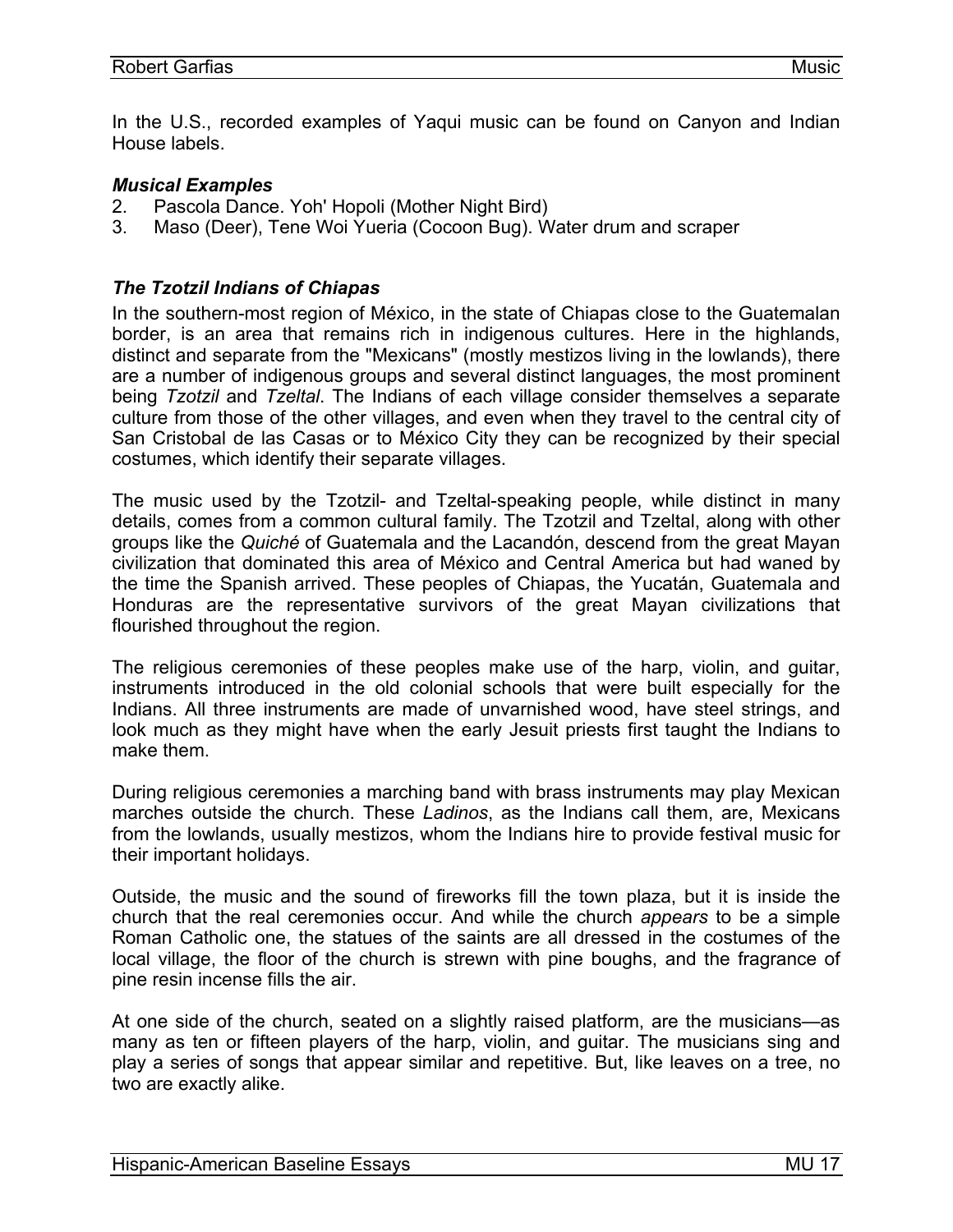<span id="page-20-0"></span>*Note:* There is a Nonesuch LP of Music of Chiapas.

#### *Musical Example: Tzotzil Music*

4. Zinacantan: Harp, violin, guitar with singing

#### **Mariachi**

Originating in the states of Jalisco and Michoacán in southwestern México, the mariachi ensemble has grown to such immense popularity within and beyond México that mariachi music has become synonymous with México. The ensemble evolved over the years from a small string band of combined violins, guitars, and harp to what has today become the more or less standard ensemble of two trumpets, two or more violins, guitar, *vihuela* (a small guitar), and *guitarrón*, a large bass guitar. Although in the minds of most Mexicans the combination of trumpets, violins, and guitars of different sizes has come to represent the sound of mariachi, the music's evolution was gradual and sporadic. At various times, harp, flute, clarinet, and even trombone have been used.

The ensemble and its music have become so much the subject of local regional pride that even the origin of the word mariachi has been the subject of broad speculation, with arguments ranging from the French *mariage*, or wedding, to a native Tarascan word from the region of Cocula, thought by some to be the birthplace of the mariachi. The traditional repertoire of the mariachi ensemble consisted of the local sones of the Michoacán and Jalisco regions. A son is a type of composition in a moderate-to-rapid 6/8 rhythm in which the melody and accompanying rhythm vary by the alternation in various patterns of three groups of two eighth notes and two groups of three. Among the most famous and well-known sones of the many from the Jalisco and Michoacán regions are *La Negra*, *El Pasa Calles*, *El Pasajero*, and *Las Olas*.

Since the mariachi became one of the most widespread of traditional ensembles, it has been adapted to a variety of music. From the 1930s the mariachi was extensively used in the popular Mexican film genre and came to be the standard accompanying ensemble for such well-known Mexican singers as Jorge Negrete, Pedro Infante, José Jimenez, and Miguel Aceves Mejía. In addition to the traditional sones of Jalisco and Michoacán, the mariachi was called upon to perform romantic Mexican songs with a rustic country flavor, called *rancheras*, as well as historical or romantic ballads, called corridos, and—as popular Mexican taste came to include them—Cuban boleros and various types of music that became popular in México.

The brilliant sound of guitars, violins and trumpets so captivated countless listeners, that the mariachis' popularity soon spread beyond southwestern México. Before long they could be heard almost anywhere in México. Today there are several mariachi groups in the United States, even a regular one playing at the Epcot Center in Orlando, Florida. Mariachis appear wherever there are large Mexican-American communities, from Washington state to Texas. There is even an important annual mariachi festival in San Antonio, Texas.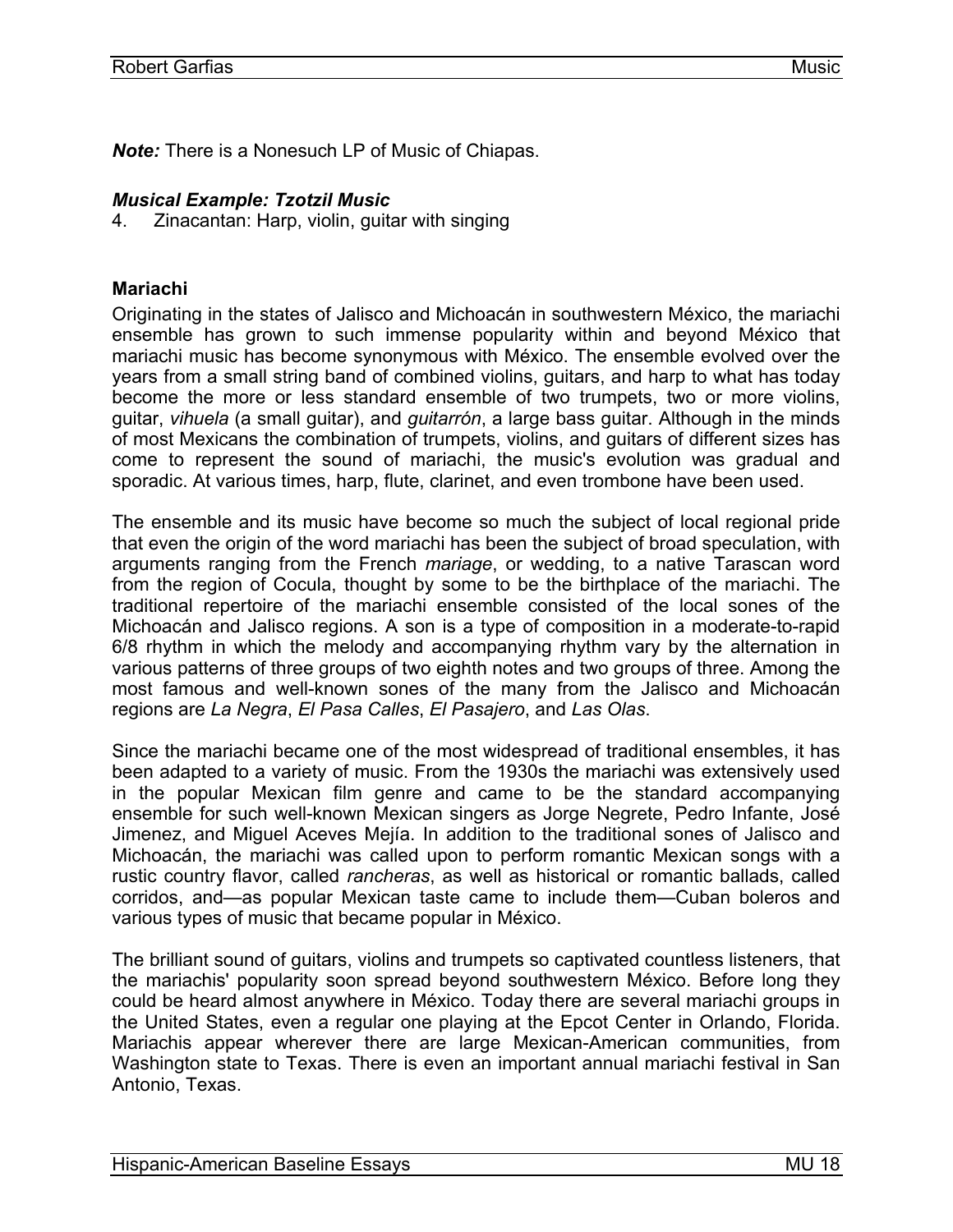<span id="page-21-0"></span>Mariachis are also well known in other Latin America countries. There is even an openair restaurant in downtown San José, Costa Rica, where every night several mariachi bands gather to compete for the pleasure and attention of the audiences who go there to hear them.

There are numerous recordings of mariachi available in the U.S. The Mariachi Vargas de Tecalitlán is one the most famous. Although nowadays mariachis play any kind of music, recordings of the traditional sones and jarabes can still be found.

#### *Musical Example*

5. Son Mariachi: Las Olas Los Torcazos Michoacanos

#### **Sones Jarochos**

In the humid, tropical region of the state of Veracruz on the Gulf of México, another wellknown form of Mexican music evolved. The term *Jarocho* is used to describe the region, its people, and its culture, including its music. The Jarocho musical style uses an ensemble of guitars, a smaller guitar that plays a hard percussive melody, and a harp, which provides melody and the bass line.

All the musicians in the ensemble also sing. The sones of the region include sections of each song in which the lead singer, and at times all the singers, have the opportunity to improvise poetry in a tradition that dates back to sixteenth-century Spain. Using a fixed pattern of syllables, the singer is expected to improvise couplets, and when engaged in a contest with others, must think of a couplet while another singer is performing. At the rapid tempo at which these sones are performed, the task of improvisation becomes a challenge.

The tradition of improvising couplets originated in Spain and spread from the court to become a form of entertainment adopted by humbler folk, but in the Caribbean this form of sung improvisation was taken up with particular vigor. We find it in the *punto* and décima of the peasants in the mountain regions of Cuba, in the seis and aguinaldo among the mountaineers of the Island of Puerto Rico, and in the *Polo* and *Galerón* on the Island of Margarita in Venezuela. In Cuba and in Veracruz, one finds groups of professional musicians on street corners singing songs of praise about passersby. However, if the praise is not acknowledged with a monetary gift, these songs can quickly turn to insult and humorous derision, causing great embarrassment to the person being sung about and great amusement to everyone else.

Many of the sones of the Veracruz region have their origin in the famous popular dance of southern Spain, the *fandango*. In the Andalusian region of Spain, local villages and towns each developed their own regional versions of the fandango, which came to be known by the name of that town: *Malagueña* from Málaga, *Granadinas* from Granada, *Rondeñas* from Ronda, and so on. In the Jarocho region, besides the well-known *Fandango Jarocho*, certain other compositions, likewise based on the fandango, became local favorites. Among them were *El Cascabel* or the rattlesnake, *El Coco*, or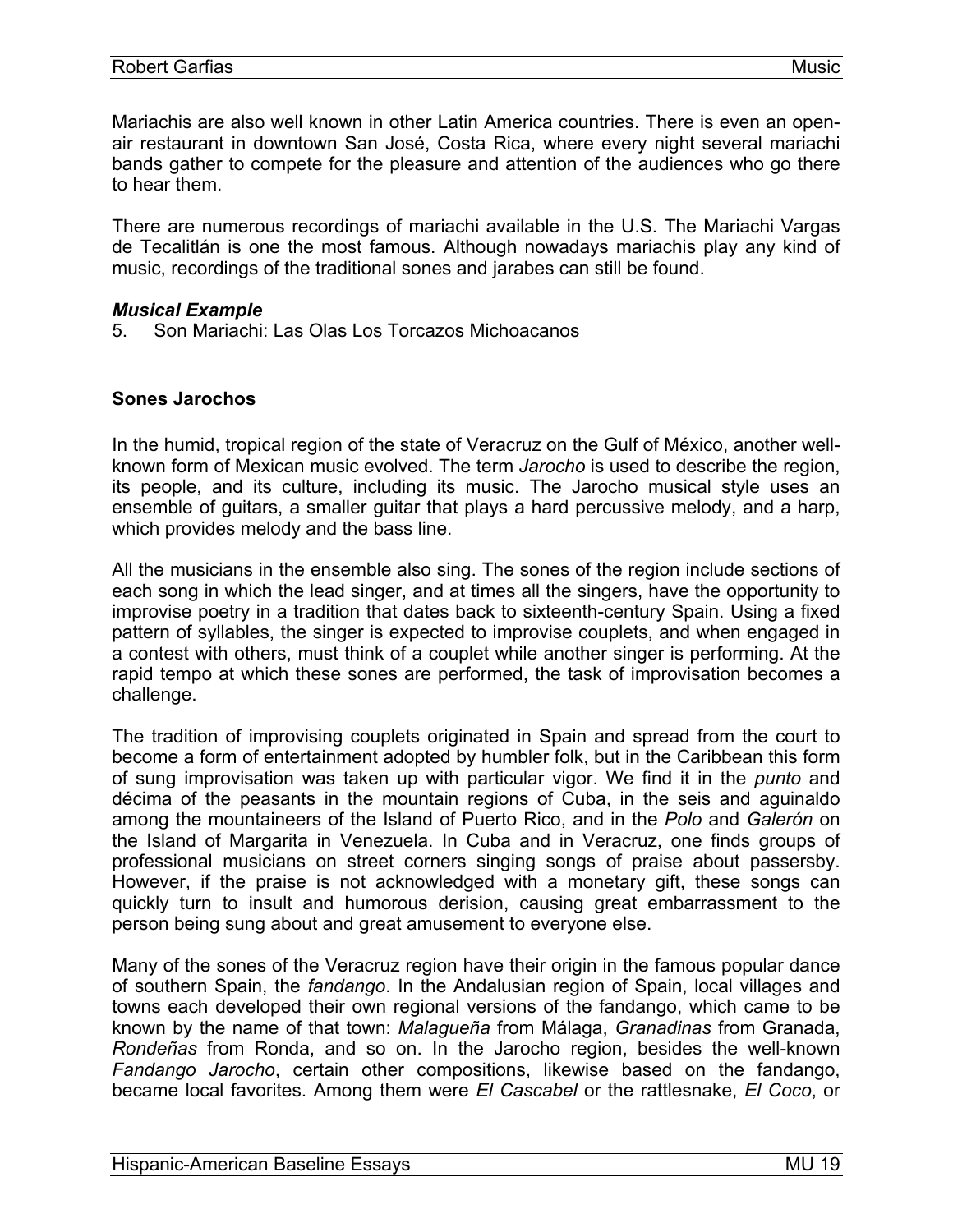<span id="page-22-0"></span>the coconut, and *La Petenera Jarocha*.

One of the sones Jarochos—*La Bamba*— has become world famous. This son differs from other sones Jarochos in that its rhythm is quadratic—that is, it can be counted in 4/4, rather than the 6/8 of other Mexican sones. *La Bamba* is a very old and traditional son from Veracruz and was well known there and then in México long before Richie Valens made his famous California recording and Luis Valdez decided to make a film on Valens' life and name it *La Bamba*.

Today such popular Mexican-American groups as Los Lobos from the Los Angeles area regularly mix traditional regional sones, like those from the Jarocho region, into their very contemporary presentation. In doing so, they have expanded the taste of young Chicano audiences and made them aware of the depth and power of the older forms.

#### *Musical Examples*

- 6. La Bamba. Lino Chavez
- 7. Richie Valens: La Bamba. 1958

#### **The Brass Bands of Northern México**

There is a traditional form of music centered in the region around the state of Sinaloa in northwestern México that consists of simple songs performed by a brass ensemble of trumpets, clarinets, baritone horns, trombones, tubas, and drums. While in other regions of the world, including other parts of México, this kind of ensemble would be expected to play military marches, in the Sinaloa area it plays from a repertoire of old traditional songs, many associated with the 1910 Mexican Revolution, that are at once folk song and popular love song. In recent years, the sound of the *tambora* as the ensemble is known, has become increasingly popular and has begun to replace the mariachi as the most popular traditional ensemble for general entertainment.

#### *Musical Examples: La Tambora de Sinaloa*

- 8. El Novillo Despuntado
- 9. Por Una Mujer Casada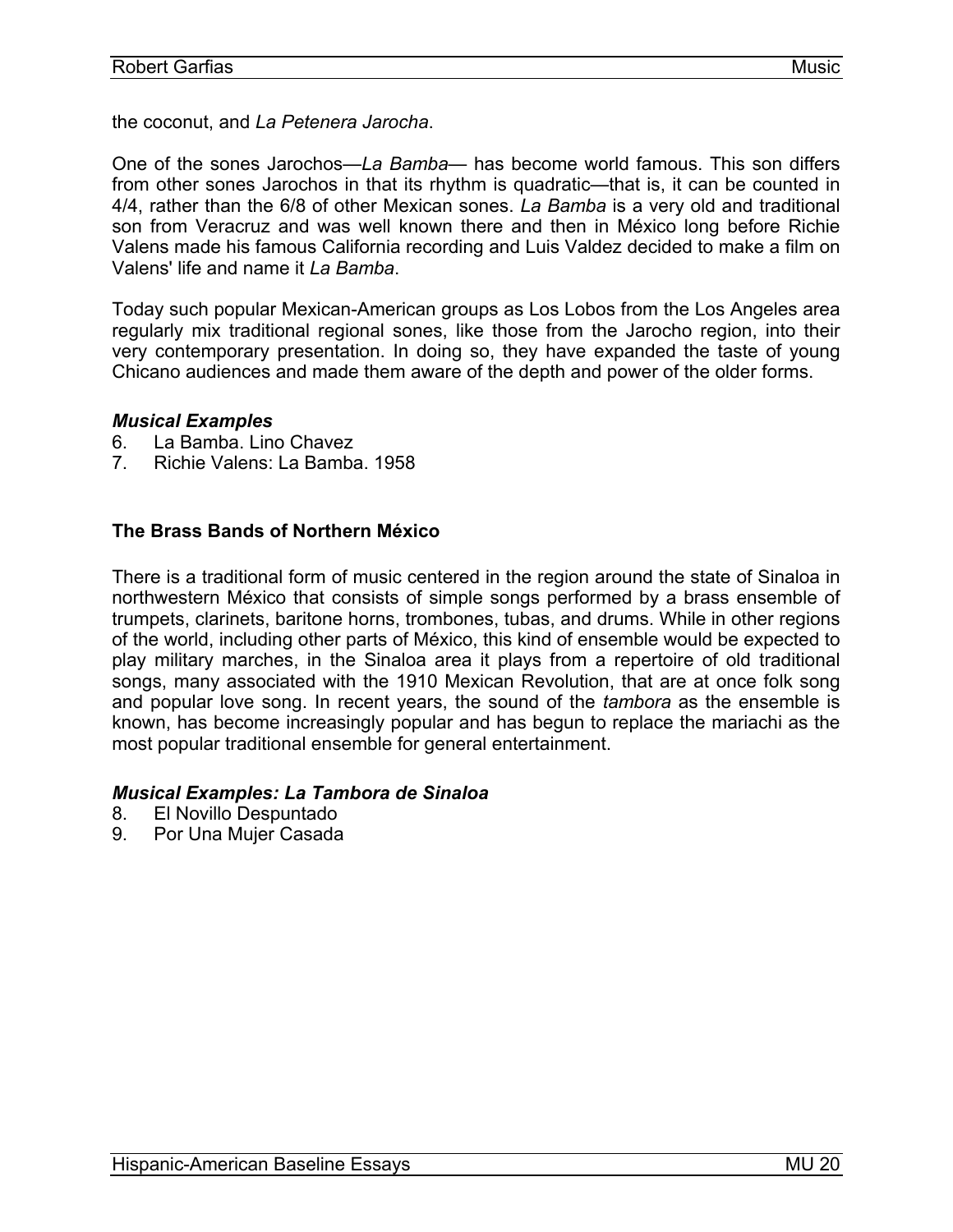## **Marimba Music of México and Central America**

<span id="page-23-0"></span>The *marimba* is an instrument that traditionally was played only in the southeastern region of México—in the states of Oaxaca, Tabasco, and Chiapas—and on into Guatemala, Eastern Belize, Honduras, Nicaragua, and Costa Rica. Over the years, the marimba has functioned as a musical and cultural link between all these countries in Central America and México.

This instrument is a xylophone with wooden keys, which are struck by a pair of mallets in the player's hands. Often, a single large marimba covers several octaves and is played by three or even four men. Sometimes two large marimbas are paired in an ensemble and played by a group of seven musicians. The deep resonating, throbbing, and buzzing sound of the marimba playing the local sones has come to be associated with the southern region of México and with Central America.

Given its Latin American association, it is interesting that this instrument is actually African in origin, having been brought by Africans who probably served as part of the labor force in the Pacific and Gulf Coast regions of Central America. In the older simple marimbas, still played by the indigenous peoples of the highlands of Guatemala and among the indigenous peoples of Nicaragua, the instrument has a strip of rattan around one side that serves as both a handle and a brace on which the player can sit while playing the instrument. Each key is suspended over an individual resonator, traditionally made of a dried hollow calabash or squash shell in which a small hole has been cut. This hole is covered with a thin membrane that vibrates when the key is struck. These two elements, the rattan strip and the vibrating membrane, along with the name marimba all point to the instrument's African origin. Although in its more popular version the instrument's rattan carrying strip is no longer used, the vibrating membrane and the name marimba retain that early link.

The marimba apparently was taken up by the Indians, who learned about it and its techniques from the enslaved Africans with whom they were forced to serve as a common labor force. The instrument was used in connection with the Indians' religious rituals, practices that purported to be Christian but retained strong pre-Hispanics elements. From this ritual use of the marimba, the Indians began to adapt its music for village fiestas. Gradually a new mestizo or lowland style of music evolved.

The sound of the marimba is considered in the traditional culture of southern México and Central America to be something of great importance; it is a sound that forms a cultural link between these otherwise quite separate nations. The haunting sounding of the vibrating membranes of the marimba resonators and the frequently used tremolo of the keys has inspired the phrase, *maderas que cantan con voz de mujer,* "wood that sings with the voice of a woman."

During the 1930s and 1940s a group of musicians from Guatemala, the Hurtado Brothers, carried the sound of the marimba to large audiences in the United States, where the Hurtados eventually took up residence. Their performances became a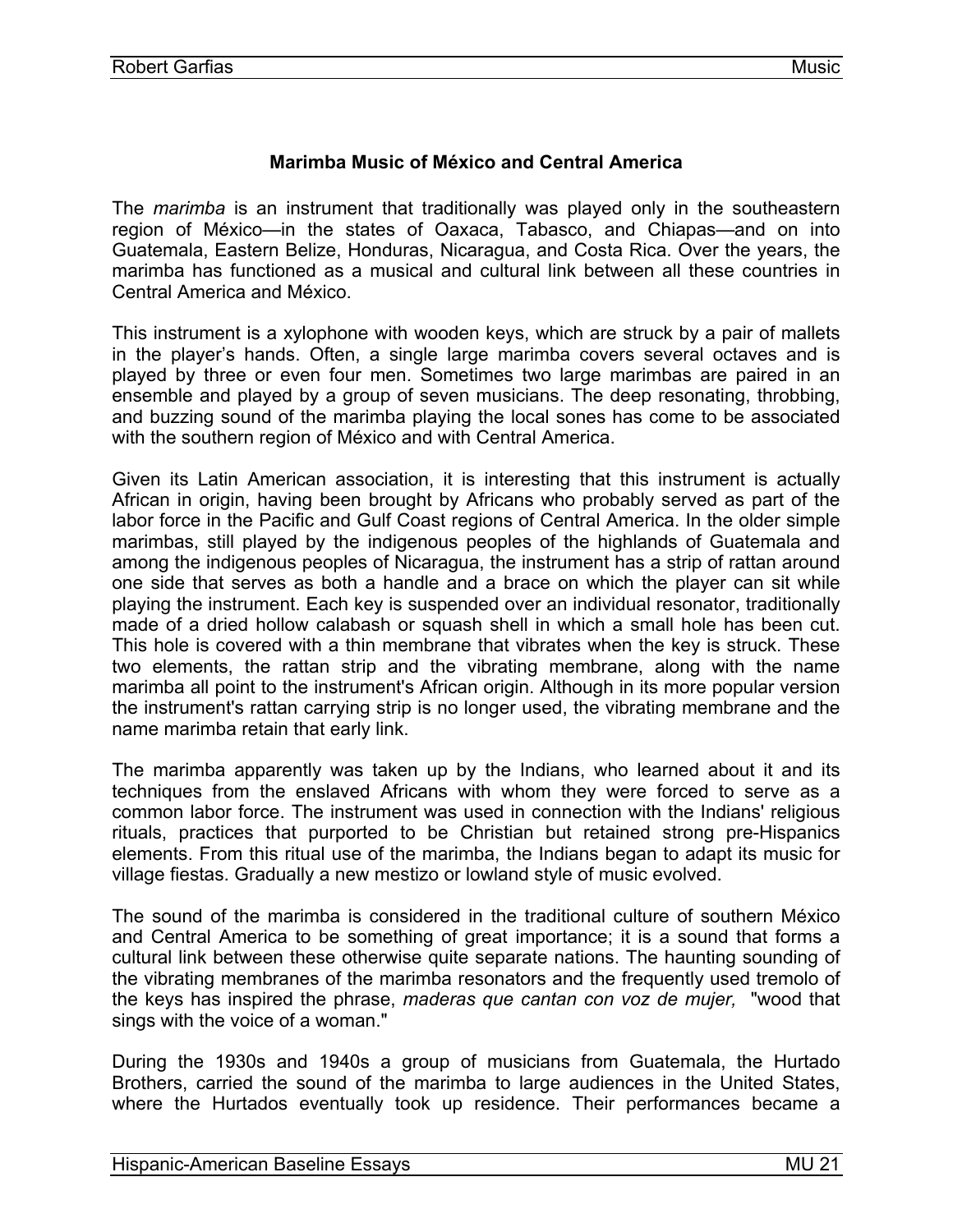rallying point for the southern Mexicans and Central Americans living in the United States.

Each of the regions of Central America and of southern México evolved its own repertoire of traditional songs, with the strongest traditions being in the Tehuantepec region of Oaxaca in México, the highlands of Guatemala, and the Masaya region of Nicaragua. The Tehuantepec region of México is a tropical lowland close to the Pacific Ocean. Here, the sones played on the marimba were traditionally used in many aspects of social life. Although their primary function was to provide dance music for the enjoyment and entertainment of those attending festivals, certain occasions called for specific sones. Some were played in connection with weddings; some for ceremonies and festivities held one or two days before the wedding and others for ceremonies one or two days afterward.

One of the most famous marimba sones from México is from the Tehuantepec region. This song, called *La Sandunga*, is also derived from the old Spanish fandango. Although the Sandunga is known all over México as a slow romantic folk ballad, traditionally in Tehuantepec it was a semi-rapid dance in which ornate variations on the melody were alternated with fanfare-like *zapateados*, rapid steps performed by the clicking of the toe and heel against the dance floor.

#### *Musical Example*

10. Tehuantepec Marimba: La Zandunga with zapateados

In the Masaya region of Nicaragua the marimba still retains the rattan carrying strip. The resonators under each key, however, are carved of wood but made to resemble the original gourds. The instrument is played by a single player accompanied by two guitars. The traditional pieces of this region, although not actually called sones as they are in México and Guatemala, resemble them very much in their use of 6/8 rhythm with alternating rhythmic patterns of two groups of three beats contrasted by three groups of two beats.

#### *Musical Examples*

- 11. Nicaragua: Masaya; El Jarabe Chinchón. Hnos. Pérez
- 12. Belize, Son Jose Soccotz, Vaquería. Alma Beliceña
- 13. Chichicastenango, Guatemala. Música de las cofradías
- 14. Chiapas: El Niño Dormido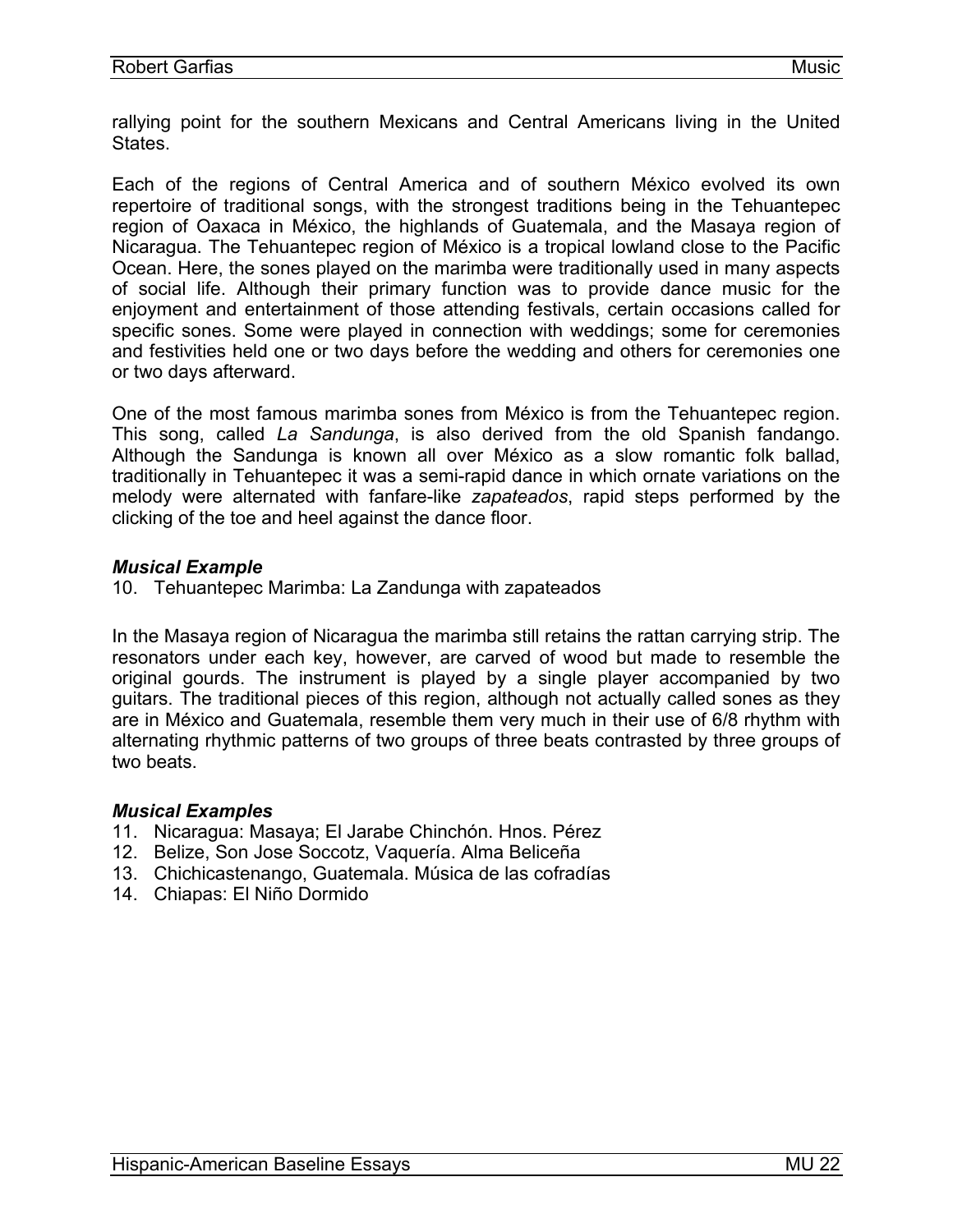## **Música Norteña, or the Texas-Mexican Border Style**

<span id="page-25-0"></span>In the southern area of Texas in the valley of the Rio Grande, a unique kind of music evolved that most Mexicans in México associate with the northern territory of the country and those in the United States associate with Chicanos and their struggles. South Texas is an area of the United States in which the Mexican population has never been a minority and consequently the basic Mexican culture has remained strong, as have regular cultural ties with México.

This music—called música norteña—is rooted in part in México. Its style draws from the traditional and popular music of the original inhabitants of Texas (before it was annexed from México), from later Mexican musical styles brought to the area from México, and from the German and Bohemian polka bands scattered around south Texas. From all these elements came a new style—one with clear polka threads mixed with the Mexican ballad, or corrido, and more recently popular Mexican forms like the *huapango*. The huapango is a unique form of son from the inland area of Veracruz, one whose singing style has strong Indian elements.

The ensemble for this type of music became generally standardized to include the *bandoneón*, a Spanish accordion fitted entirely with buttons instead of a piano keyboard like the German accordion; the *bajo sexto*, a twelve-string guitar; and other guitars that would provide rhythmic and harmonic accompaniment and a bass line. This lively ensemble has become the mainstay of Mexican dances from Michigan to Texas and from Washington state to Louisiana.

Música Norteña came to include all these elements fused into a style that expressed the aspirations and hardships of all Mexican-Americans in the United States. Although it was originally a south Texas phenomenon, it was later adopted by the migrant farm workers and disseminatied all over the United States. As Mexicans became more aware of the conditions of Chicanos living in the United States, this music came to be known on both sides of the border as both symbol and expression of this population. In recent years two of the outstanding originators of the Texas-Mexican tradition—singer Lydia Mendoza and accordionist Narcisco Martinez—were honored with a National Heritage Award by the National Endowment for the Arts.

#### *Musical Examples*

- 15. Flaco Jimenez: La Nopalera. Accordion w/guitar and bass 1938
- 16. Los Pinguinos del Norte: El Gallito Huapango. 1970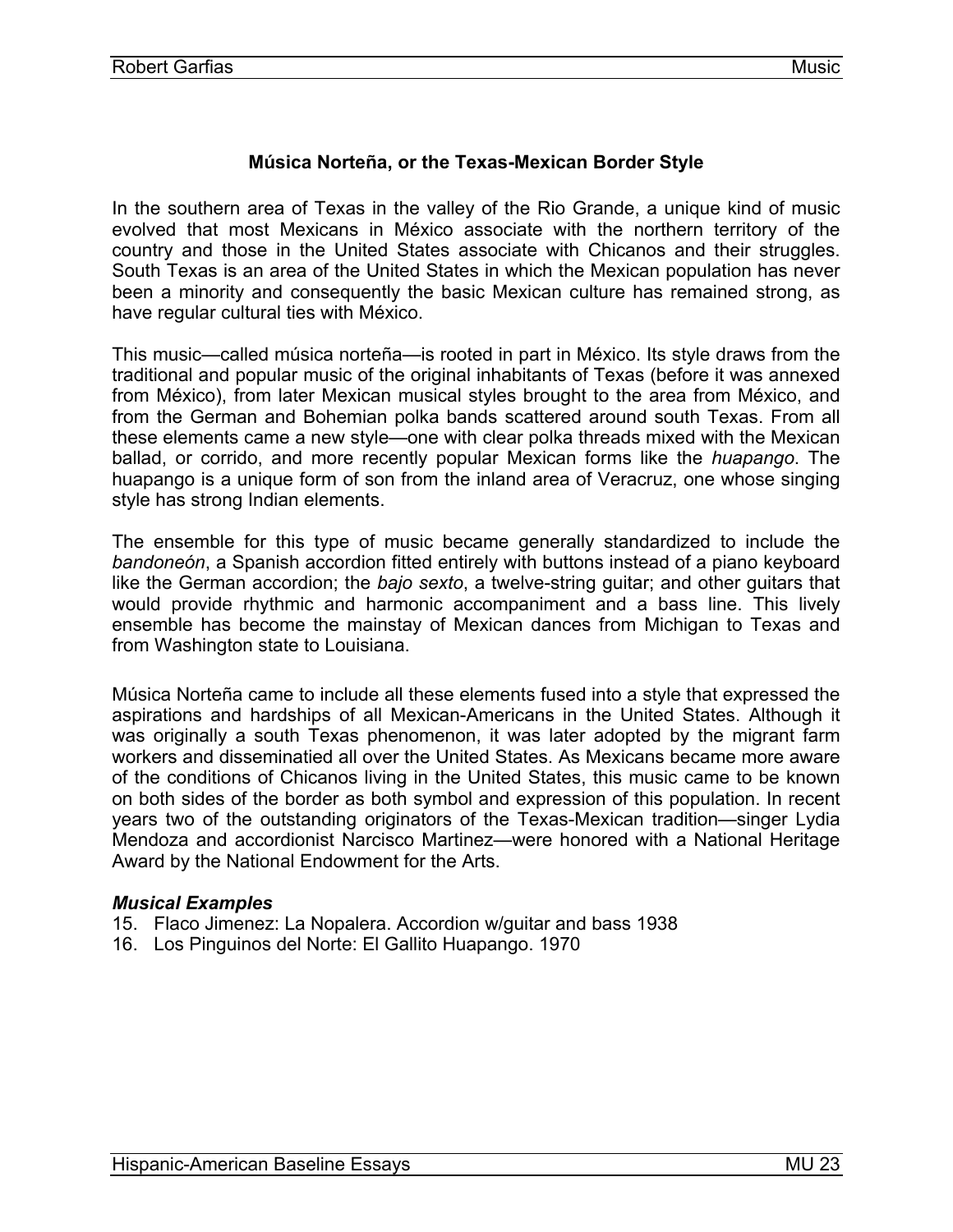## **Spanish Music of New México**

<span id="page-26-0"></span>In the mountains of northern New México and southern Colorado lives a group of people whose history goes back to the time when the region was part of New Spain and México was not yet independent of Spain. For many years they were isolated from the larger urban culture of the United States and from regular contact with new cultural developments in México. Perhaps as a result, they preserved strong vestiges of a tradition that goes back to a time when only a few Anglo-Americans had ventured west.

The Spanish music of New México draws from a common repertoire of song and dance types that were popular in many regions of the Western world during the nineteenth century: waltzes, schottisches, and mazurkas. However, the version of these dances played in southern Colorado and northern New México came filtered through the contemporary polite urban culture of México, which itself was strongly influenced by what was popular in Spain at that time.

#### **Hispanic Musical Traditions of the Caribbean**

**Puerto Rico** 

#### *The Highland Culture*

The jíbaro of the highlands of Puerto Rico preserves a rich musical heritage, one that is uniquely Puerto Rican but reflects the island's Spanish cultural roots. The Spaniards who settled in Puerto Rico, like those who went to Cuba, came mostly from southern Andalucía and brought with them strong elements of that region's culture. The jíbaro music is played by small ensembles consisting mostly of *cuatros* and guitars. The cuatro is a small double-course guitar with pairs of strings that are tuned in unison or octaves, are strung closely together, and are plucked as a single string. To this ensemble of guitar-type instruments are added a *güiro*—a wooden instrument shaped like a dried gourd (which may have been its predecessor) onto which a number of grooves have been cut and over which a small metal comb is scraped to produce a rhythmic rasping sound. Recently it has become popular to add to jíbaros the sound of bongo drums and often a clarinet or trumpet. But even in the purer setting of cuatros, guitars, and güiro, the influence of Afro-Caribbean rhythm is unmistakable.

The repertoire of the jíbaros of Puerto Rico also shows clear Andalusian origins. All the music is vocal and the frequent use of improvised eight-syllable couplets of ten lines each, called décimas, links the Puerto Rican tradition to sixteenth-century Spanish poetic practice. Two of the most frequently encountered forms are the aguinaldo and the seis. The aguinaldo, or Christmas offering, is based on an old form of Spanish Christmas carol.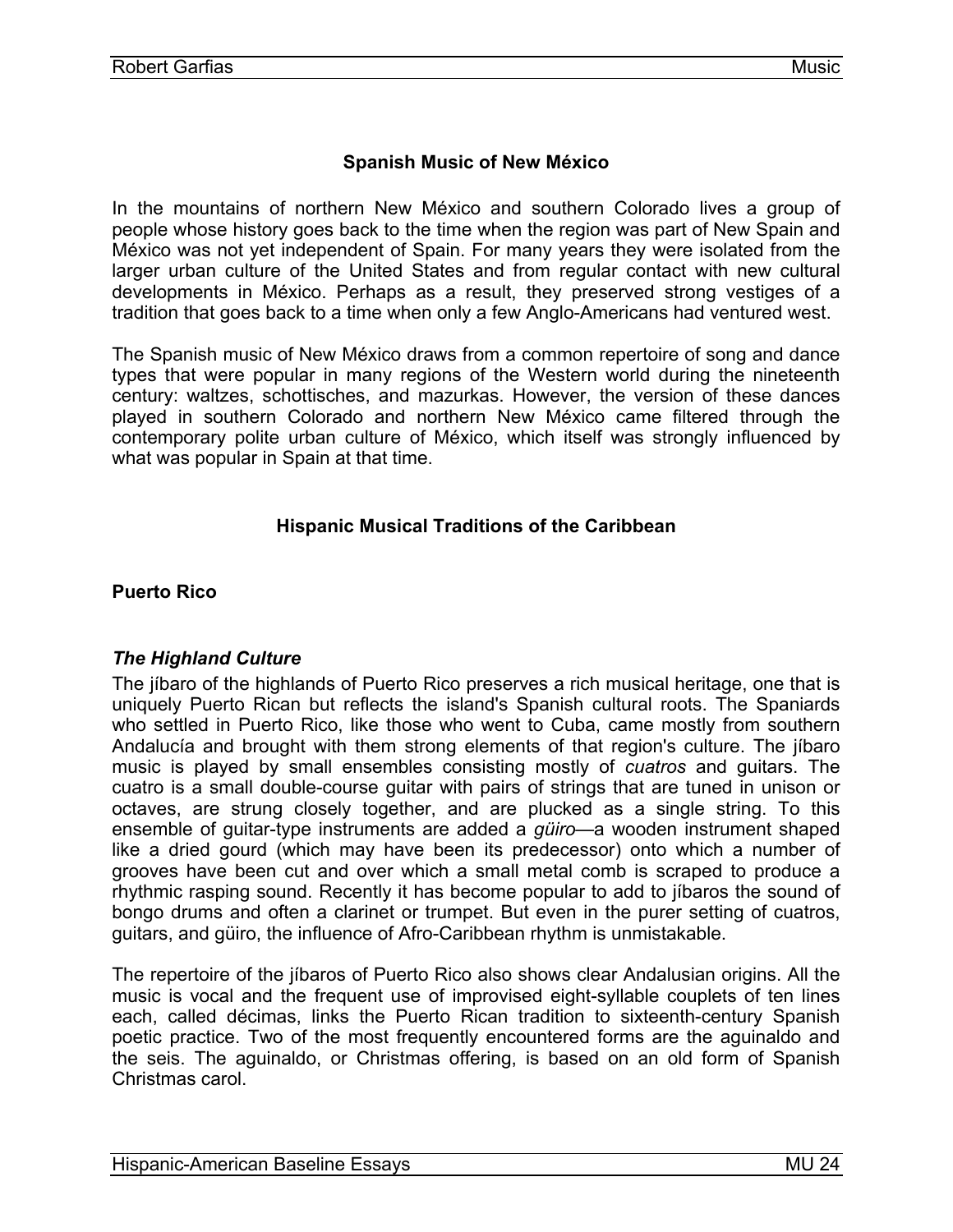<span id="page-27-0"></span>The seis, which literally means "six," is in fact a great number of different tune types or melodic motifs, each of which can be used as the basis for sung poetic improvisation. The individual seises have no titles but are identified by the name of the type they represent, and when performed in Puerto Rico, most are named after a particular town on the island. Thus we have the *Seis Bayamones*, named for the town of Bayamón, the *Seis del Dorado*, named for El Dorado, the *Seis Fajardeño* for Fajardo, etc. The naming of these seises after towns parallels the practice in Spain of naming different types of fandango after the particular town or region of Andalucía where the variant form was developed. In point of fact many of these seises were originally fandangos.

Some seises are named according to the manner of dance that complements them, such as the *seis chorreao* (like flowing water), *seis enojao* (angry), or *seis zapateao* (danced with rapid heel and toe action). In the case of the *Seis de Controversia*, the form is a contest between two singers who alternately improvise décimas, each embroidering and responding to the previous singer's lines. Some seises are named after the musicians who popularized them such as the *Seis de Andino* and the *Seis Villarán*. Thus two performances of the same type of seis will be different because the text of the singer will be different.

The aguinaldo, along with another old Spanish form, the *villancico*, are terms that came to be associated with traditional Christmas celebrations. The term villancico refers to an old Spanish song form and the word aguinaldo refers to a gift of the type that might be made at Christmas. Eventually in Puerto Rico, the term aguinaldo came to dominate as a Christmas carol. There exists in Puerto Rico a rich body of these Christmas tunes, many of which are also known in other parts of Latin America. Aguinaldos are in either major or minor tonalities and are played and sung accompanied by the same ensemble that performs the seises, although the aguinaldos, since they are considered religious, are not regularly used for dancing.

During the Christmas season a *parranda*, a group of family, friends, and neighbors, takes out instruments and sings and plays these Christmas carols, going from house to house in an area, usually being invited in for food and drink at each house, and perhaps ending with a feast of succulent roast pig. Gradually, these aguinaldos came to be used as vehicles for the improvisation of décimas and have come to be used almost interchangeably with the seises.

Among the famous names in Puerto Rican mountain music are Ramito, La Calandria, Chuito, el de Bayamón. New groups appear and many excellent ones have begun to record in the U.S. for select Puerto Rican audiences.

#### *Musical Examples*

- 17. Aguinaldo: De las Montañas Venimos. Cuatro, tres, bongo, guiro
- 18. Seis: De tan alto a tan bajo. Ramito con Tonito Ferrer y sus Jíbaros Modernos

#### *Afro-Puerto Rican Music*

Two important forms from the coastal areas of Puerto Rico where African influence is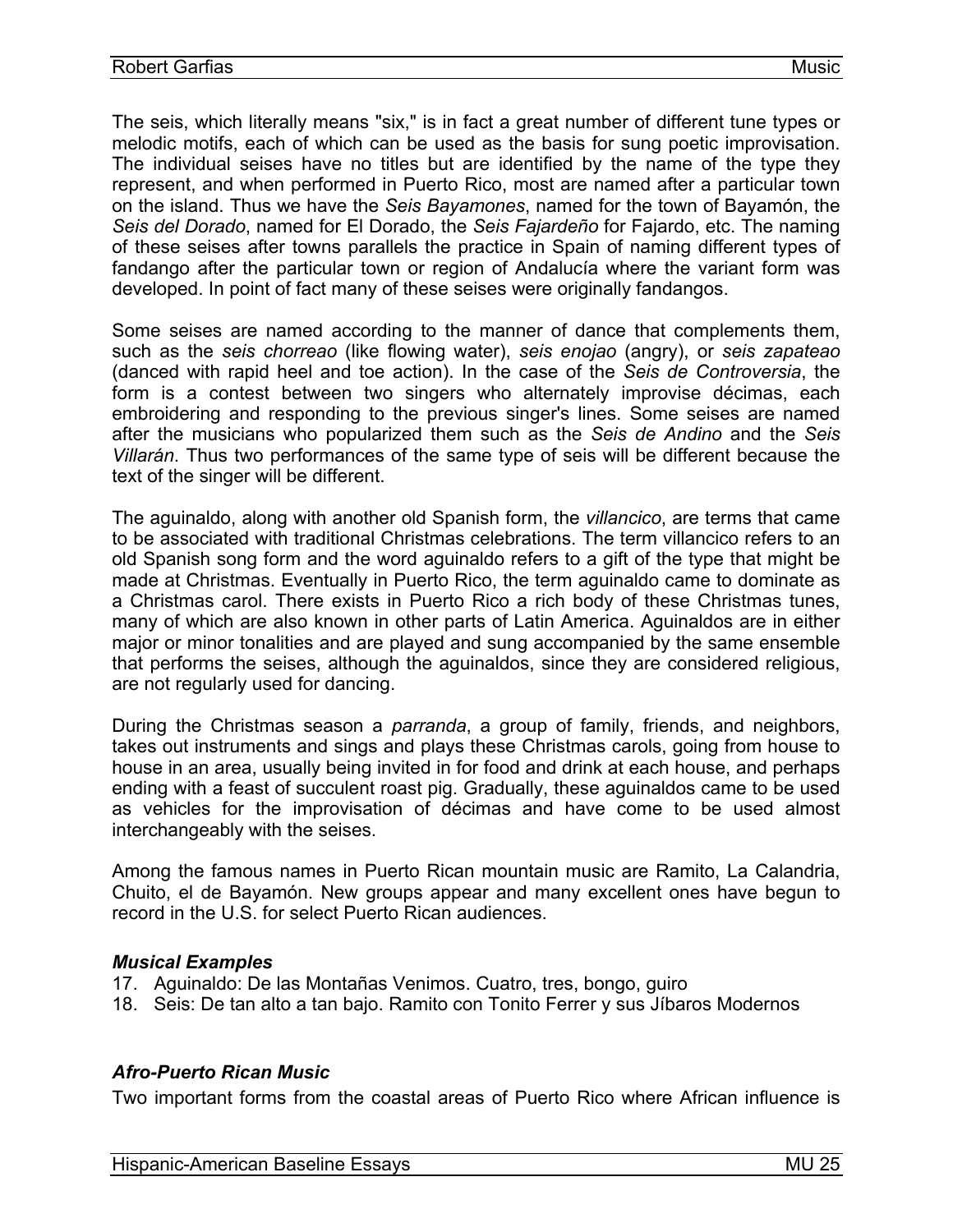notably strong are the plena and the bomba. While the African basis of the forms is clear, distinct Spanish elements can be noted as well and can be described as a mixture of European and African musical practices.

The plena is traditionally associated with the region around the city of Ponce in the southwestern portion of the island, although there are also plenas from others areas, notably around San Juan. In its purer form the plena was performed by a group of singers who accompanied themselves on large Spanish tambourines, called *panderos* or *panderetas*. However, the plena is also performed on numerous combinations of guitars, guiros, and accordions and Afro-Caribbean percussion, bongos, timbas, and *cencerros*. The playing of the pandero in Spain is itself an African borrowing. The instrument originated in the Moroccan tambourine, the *bendir*, which was introduced into Spain some time during the 700 years or so when the Moors were in control of large portions of southern Spain.

The text of the plenas concerns any current or local matter. The lead singer, traditionally called the *inspirador*, begins the song and then the chorus responds. The plena makes use of a characteristic rhythm that emphasizes beats one and three and is organized into a pattern that suggests it may have grown into a relationship with or have been corrupted by the merengue of Haiti and the Dominican Republic. One of the most famous names associated with the plena in Puerto Rico is Canario (Manuel Jimenez). Today, the rhythm of the plena has been adapted to the music of the bands that play in the larger cities of Puerto Rico, and compositions in the plena rhythm are arranged in a style similar to that used for other forms of Afro-Caribbean music.

#### *Musical Examples*

- 19. Traditional Plena: La plena nació en Cidra
- 20. Modern Plena: Se Escapó un León. Cortijo y su Bonche

The bomba is also an Afro-Puerto Rican form, this one associated with the northern area of the island around the city of San Juan. One of the strongholds of the original bomba is the village of Loiza Aldea near San José. The bomba seems to have fewer clear Spanish elements in it than the plena and would seem to be the outcome of cultural expression of a people who knew the African rhythmic tradition but who now had to use Spanish as a common language. The original performers of this form were among those Africans brought to Puerto Rico to work the sugar cane. The ensemble consists of drums, sticks that are beaten on the sides of the drums, and maracas. The pattern, as well as the drums used traditionally to perform it, are known as bomba. Some players also beat on the side of the drums with small sticks to create a secondary pattern, and maracas—or rattles—are also employed. Originally performed by singers to the accompaniment of these drums and maracas, the bomba, like the plena, has gradually become adapted to the popular dance style of Puerto Rico and its rhythm serves as the basis for new compositions.

The musical style known as salsa has clear and strong Cuban roots, which, however, its avid fans might not be aware of at all. Whenever a plena or bomba is played at a salsa dance, it is generally recognized as being a distinctly Puerto Rican rhythm.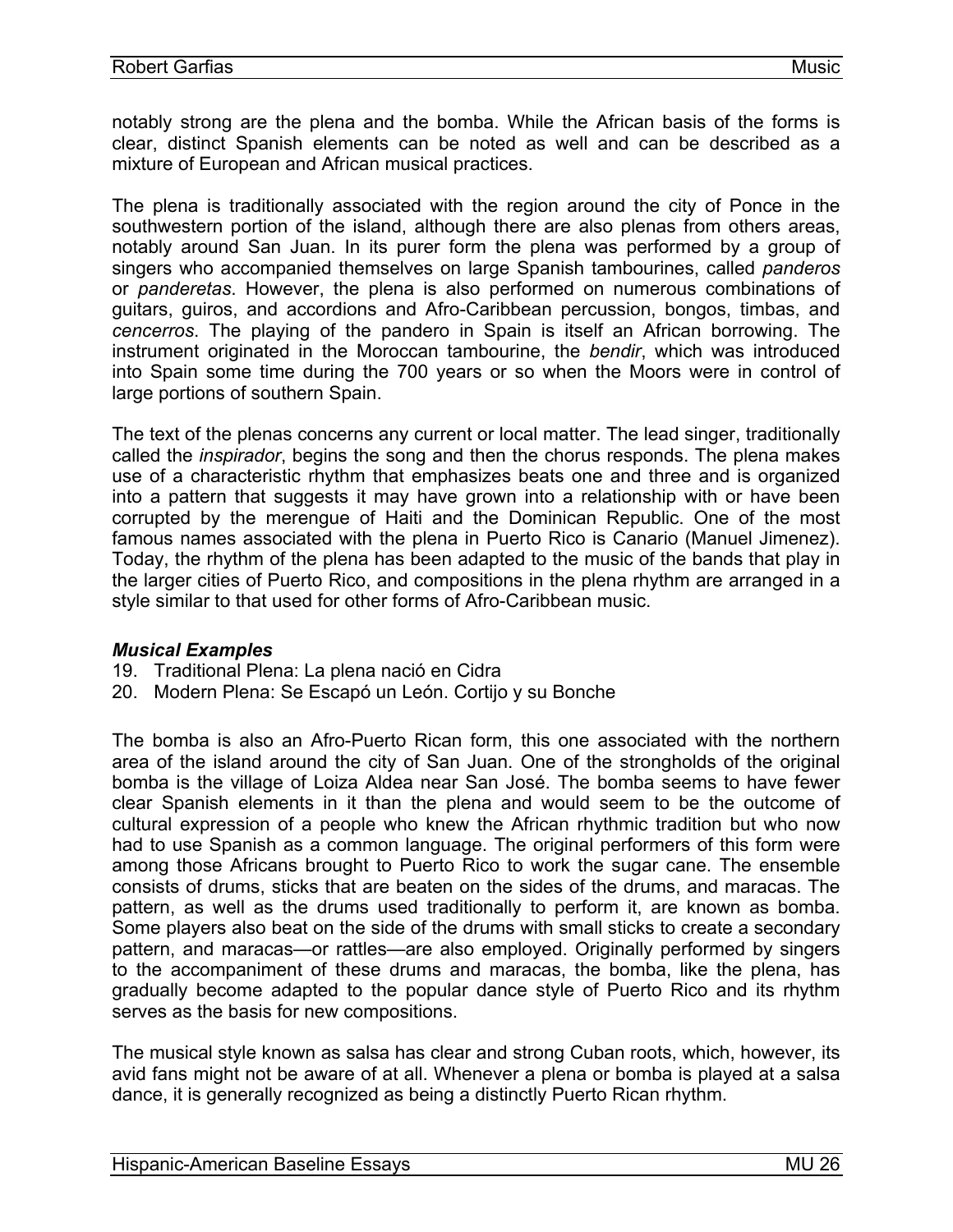<span id="page-29-0"></span>Afro-Puerto Rican music today is difficult to separate from the more international salsa style. Among the more well-known recording artists are Cortijo, Ismael Rivera, El Gran Combo, Eddie Palmieri, and Charlie Palmieri.

#### *Musical Examples*

- 21. Bomba Adios mis ojitos. Drums, sticks and maracas. Musicians and singers from Loisa Aldea, Puerto Rico
- 22. Modern Bomba: Jala jala. Ismael Rivera y sus Cachimbos.

#### **Cuba**

#### *Guajiro Music*

In the highlands that run through the central section of Cuba live mountaineer peasants known as *guajiros*. In these rural areas of Cuba it is the guajiros who have retained the purest elements of the old Spanish traditions. Here, as in Puerto Rico and the Veracruz area of México, the old Spanish tradition of the improvisation of décimas has been kept alive. Two musical settings of these old Spanish forms are known among the guajiros. The décima is a set of couplets of ten syllables each sung in free rhythm while the punto is a sung improvisation in a fixed rhythmic pattern accompanied by guitars.

#### *Musical Example*

23. Punto: Cuba. El Indio Nabori

#### *The Danza*

While Cuban villagers and farmers in the highlands retained the old Spanish-flavored forms like the punto and décima, Cubans city dwellers gradually developed their own polite society and, while also drawing on Spanish roots, reacted to the new forms appearing in Spain and in other Spanish colonies. During the nineteenth century from within the musical ambiance in Europe, which included the waltz, polka, mazurka, and schottische, Cuban polite society, like its counterpart in Puerto Rico, evolved its own particular dance form, the danza. Drawn from an older popular Spanish dance called the *contradanza*, the Cuban and Puerto Rican danza was a polite social dance rhythm with the unmistakable tinge of something new, in fact something African. In this way the Cuban-Spanish danza—like ragtime in the United States, particularly in the refined notated piano version that many came to know—was a musical step toward recognizing the growing African culture that was making itself felt all over this country.

From the danza came a new popular social dance, the *danzón*. This dance was popular from the end of the nineteenth century and into the 1930s, when it was gradually replaced by newer Afro-Cuban forms. For many years it was the formal social dance music of the upper classes in Cuba. Based on the rhythm of the danza, but with more pronounced African elements incorporated, the music was played by a small salon orchestra of mixed strings and winds with the addition of a pair of timpani, or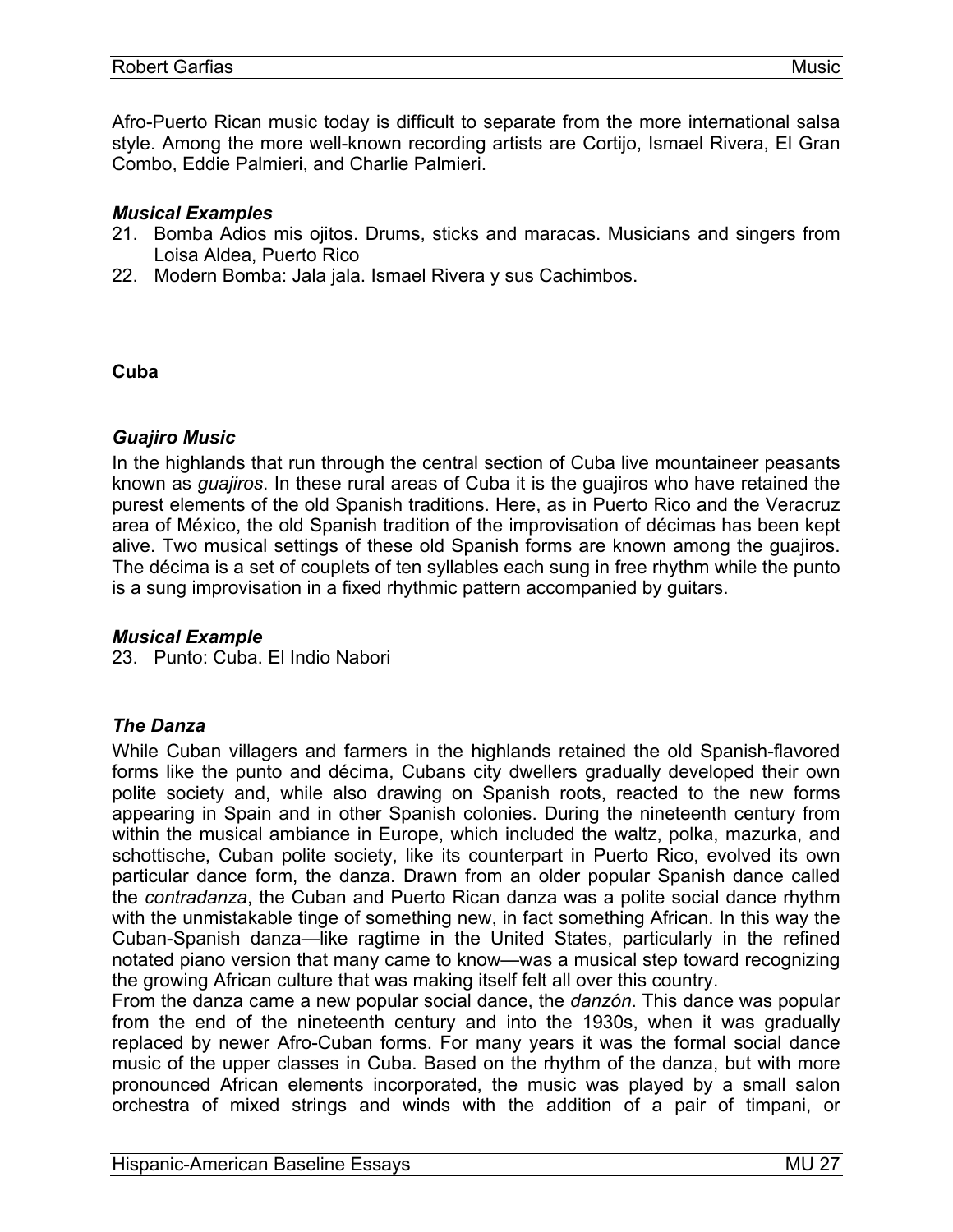<span id="page-30-0"></span>kettledrums, without pedals. The danzón soon caught on all over Latin America. Aaron Copland's famous composition, *El Salón México*, is based on the danzón and on Copland's recollection of attending a dance hall in México City during the 1920s at which everyone was dancing the Cuban danzón.

It is impossible to say whether these forms represented a conscious taming of the African elements encountered or were simply the extreme limits to which the current tradition could be taken away from the European. Most likely both theories are correct and the evolution of the danza simply represented a natural process of acculturation. What is significant is that in Cuba this new step, occurring probably about the same time that the African drum ensembles in Cuba were beginning to adapt Spanish melodic types and singing patterns into their music, was the beginning of a process that gave rise to many of the most popular dance forms in Latin America and the world.

#### *Afro-Cuban Forms*

It is in the creation of a body of new forms, based on Spanish song types and African rhythms, that the uniqueness of Cuban music lies. One of the fundamental rhythmic patterns of that music is the rumba. One of earliest known manifestations of the rumba pattern occurred when Afro-Cubans played drum patterns on wooden boxes. Eventually the guitar and a few other instruments were added, and the dance form known as the rumba came into being.

Small street bands called *comparsas* consisted of a group of musicians singing in Spanish and playing on drums of the conga type as they walked or marched or danced through the streets of cities like Havana. From these street bands grew an entire range of Cuban bands that mixed elements of Spanish melody and harmony with African rhythmic patterns, which in turn began to influence the development of Cuban melody and harmony. The comparsas' repertoire consisted primarily of two song/dance types. The first was *guaguanco*, which blended with the rumba to become one the most important and most influential dance types of Cuban music, known as the *rumbaguaguanco* or usually just as rumba. The second form was a kind of marching or processional music called the conga, which became an important dance type of its own.

#### *Musical Example*

24. Guaguanco with Comparsa: Agua que va caer. Patato and Totico with Arsenio Rodriguez

Of the hundreds of different types of Cuban dance ensemble, only a few can be described and only rather broadly. Probably the guitar was the first European instrument to be grafted onto the Afro-Cuban drum ensembles after these were established in the comparsas and rumba ensembles. The addition of the guitar strengthened the European harmony and melodic line, without weakening the African rhythmic elements. The guitar also allowed the blending in of call and response singing patterns and melodic type that were African in origin as well.

One of the significant ensembles of Cuban music, and one that had a very important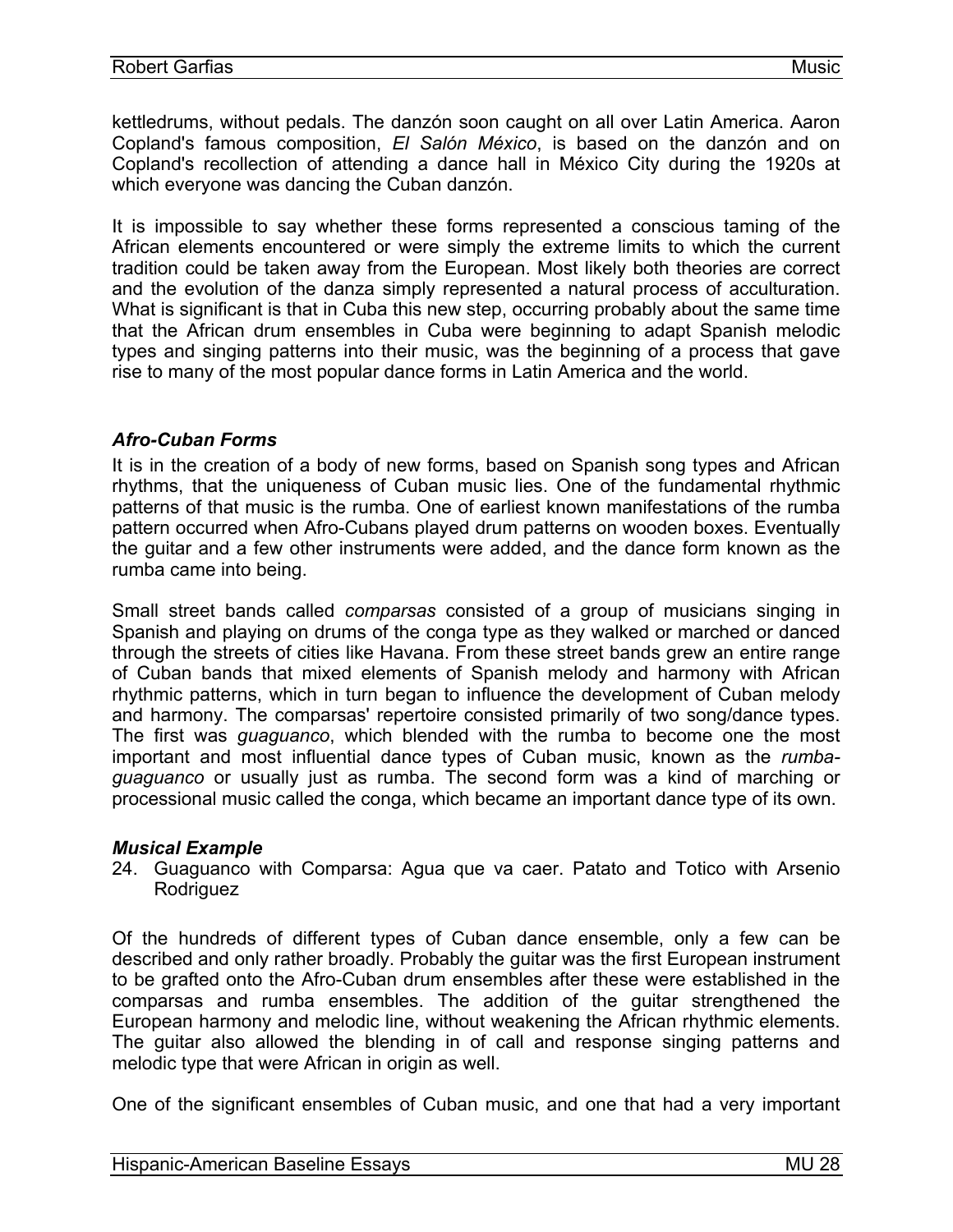role in the popularization and dissemination of the Cuban music known as salsa, was the small *conjunto*, a combination of one or more guitars and voices to which are added maracas, bongos, and perhaps a trumpet. From evidence in recordings we note that a great number of these trios and conjuntos were playing in the 1920s and are still playing in Cuba today.

#### *Musical Example: Cuba. Small Conjunto*

25. Son: Voy Pa' Mayarí. Compay Segundo

The trumpet in Cuban music was often added to the singing street bands, the comparsas, particularly in the playing of congas. The trumpet in Cuban music adds a distinctive element, one that is paralleled only by the use of the trumpet in the mariachi music of México. From the comparsa band the trumpet went on to be used frequently in trios and small conjuntos. In addition, a new kind of dance band evolved. This was the *sonora*, best exemplified by one particular group, the Sonora Matancera, which formed in the 1920s in Cuba and went on to become one of the best-known Cuban bands in all of Latin America. Extensively recorded and widely imitated outside Cuba as well, this sound of Cuban percussion, with guitar, piano, and two trumpets contributed substantially to the development of salsa in the 1960s and 1970s and was the inspiration for Willie Colon's later group using two trombones.

During the 1940s and 1950s a new kind of Cuban music, the mambo, was made famous by Pérez Prado. The music was played by a band that resembled a full American (U.S.) dance or jazz band with saxophone, trumpet, and trombone sections, to that had been added a Cuban percussion section. This music inspired a new dance form all over the world, but had a particular impact on American (U.S.) jazz during the 1940s and 1950s. After that, Cuba evolved a new kind of dance orchestra, one that came out of the *danzónera*, the little orchestra used to play danzones. This orchestra was the charanga, an ensemble of Cuban percussion with piano, a quartet of violins, and a flute. The new dance forms that accompanied it were the pachanga and the chacha-chá.

After the blockade of Cuba in 1958, no new forms came out of the country because musicians could not travel freely, but also because changes were going on within Cuba that altered the context in which this music had originated. Before long the hunger for Latin music led to a rediscovery of Brazil and bossa nova, while in other parts of Latin America forms like the cumbia from Colombia and the merengue from the Dominican Republic, Haiti, and Puerto Rico began to fill in some of the void left by the absence of Cuba as a major musical force. Slowly however, the force and impact of Cuban music were reawakened. Kept alive mostly by Cuban musicians living in New York, who were joined by musicians from the Dominican Republic, Puerto Rico, Colombia, and eventually all Latin America and even the United States, the Cuban music tradition lives on in the form of salsa and continues to be the most significant single influence on all the music of Latin America.

The list of Cuban musicians one could pursue is long, although today most of the recordings are difficult to find. Some of the names to look for are Celia Cruz, The Sonora Matancera, El Septeto Nacional, Trio Matamoros, Los Guaracheros De Oriente,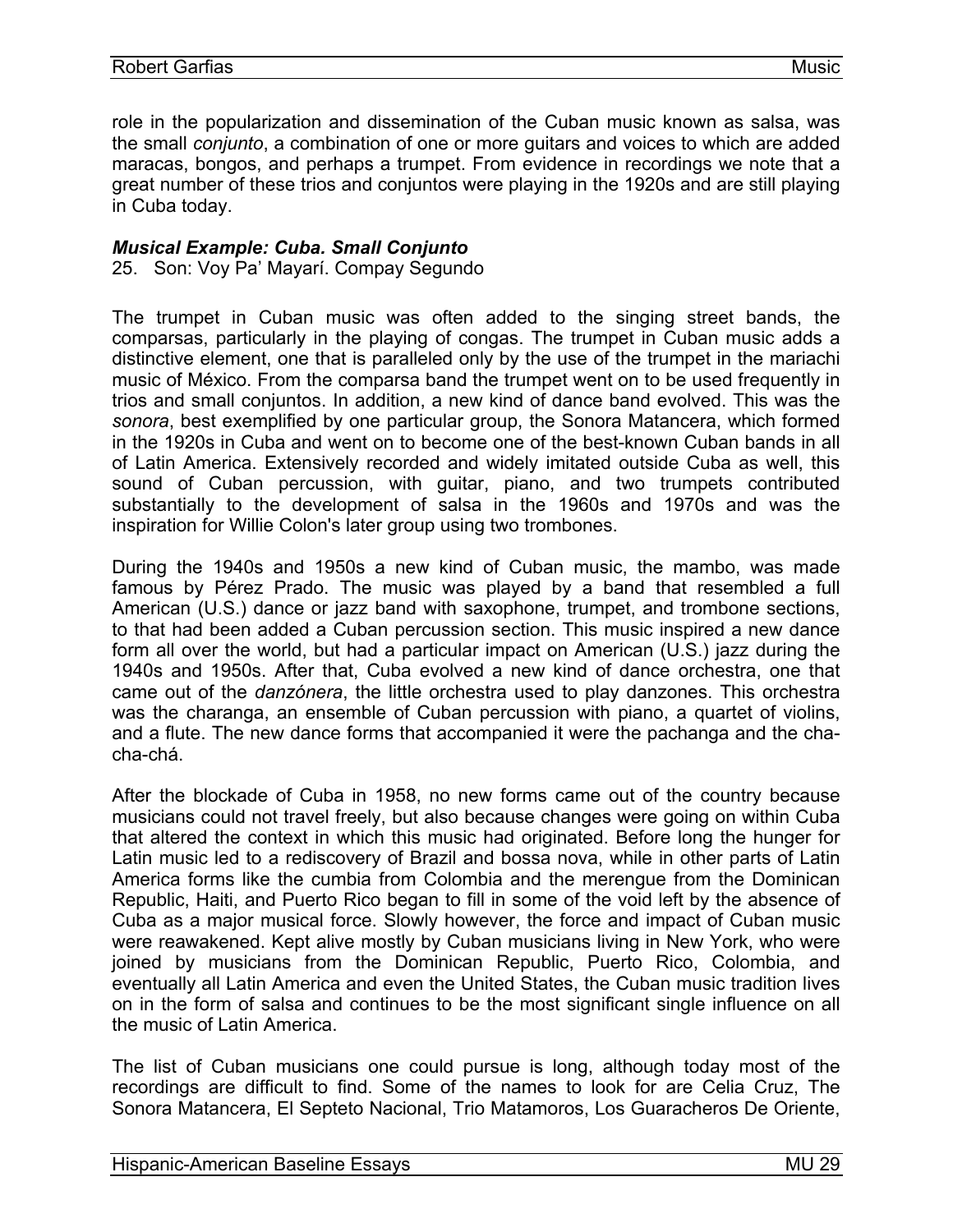Guillermo Portabales, Acerina y su Danzonera, Compay Segundo, and—among the newer groups from Cuba—Irakere.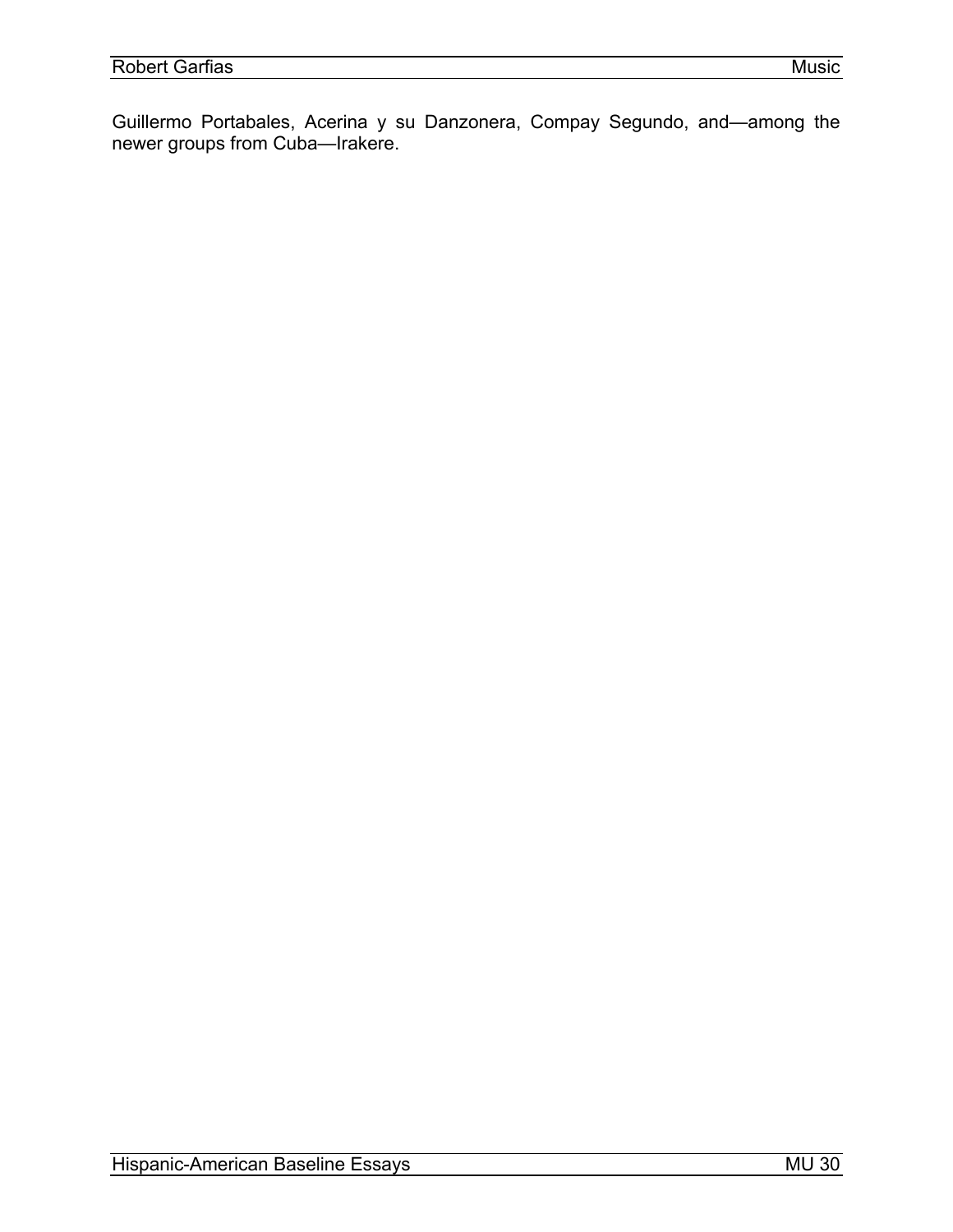## **The Music of Brazil**

<span id="page-33-0"></span>As in other Latin American cultures the European traditions are noted in their strongest and most undiluted form in two cultural strata, folk music and the oldest surviving forms of urban popular music. In Brazil both these types exist. In the Sertao region of the Northeast, there is an old Portuguese-rooted form of improvised competitions known as *cantoria o desafio,* which parallels the jíbaro music of Puerto Rico and the guajira music of Cuba. Scattered throughout the vast expanses of Brazil are isolated towns and villages settled by people who brought with them folk dances and songs from Portugal. Of the many forms of this type of music that survive, the strongest are to be found in the northeastern inland region of Brazil, the home of the Brazilian cowboy or *cagnaceiro*. This is a lively folk music in style, which uses the rustic sounds of the *sanfona*, the Brazilian accordion, the guitar, and the tambourine. In sound and style the country music of this region bears an odd resemblance to the música norteña of the Texas Mexican border.

#### *Musical Example: Brazilian Country Music*

26. Rio Grande do Sul: Sofrimento; Asrasta-pe

At the end of the nineteenth century and in the early twentieth, the popular music of the larger urban centers like Rio de Janeiro used forms that were strongly Portuguese in flavor yet had borrowed from other Latin American forms. The romantic *modinha* is an example of a type of lyrical love song that is closely related to the *milonga* of Argentina. Both forms, like many others, may have derived from the Cuban habanera or tango. There was other music, too, like the *lundu*, which formalized the African rhythms that were being heard all over Brazil, particularly in the large coastal cities. While the older Portuguese-influenced forms of the Brazilian countryside remained relatively pure, the urban popular forms changed quickly and the newer forms increasingly showed greater degrees of Afro-Brazilian influence.

#### *Musical Example: Old Brazilian Popular Music*

27. Modinha: Maringa. Clara Petraglia

As in Cuba and Haiti, the influence of the enslaved Africans from the Nigerian Yoruba groups soon became well organized and found a means of coexisting with Catholicism. In Brazil these religious groups were known as *candomble* and *macumba*. These traditions continue to be very strong in Brazil, and in terms of the contemporary culture the survival of this strongly African-influenced musical tradition has permitted an easily accessible contact point with the roots of the Afro-Brazilian culture.

Since around 1910 the popular music of Brazil has had an important influence on international popular music. The first Brazilian dance form to gain broad international acceptance was the samba. Originating as a dance of the Black communities of the larger cities like Rio, the samba came to be associated with troupes of dancers, or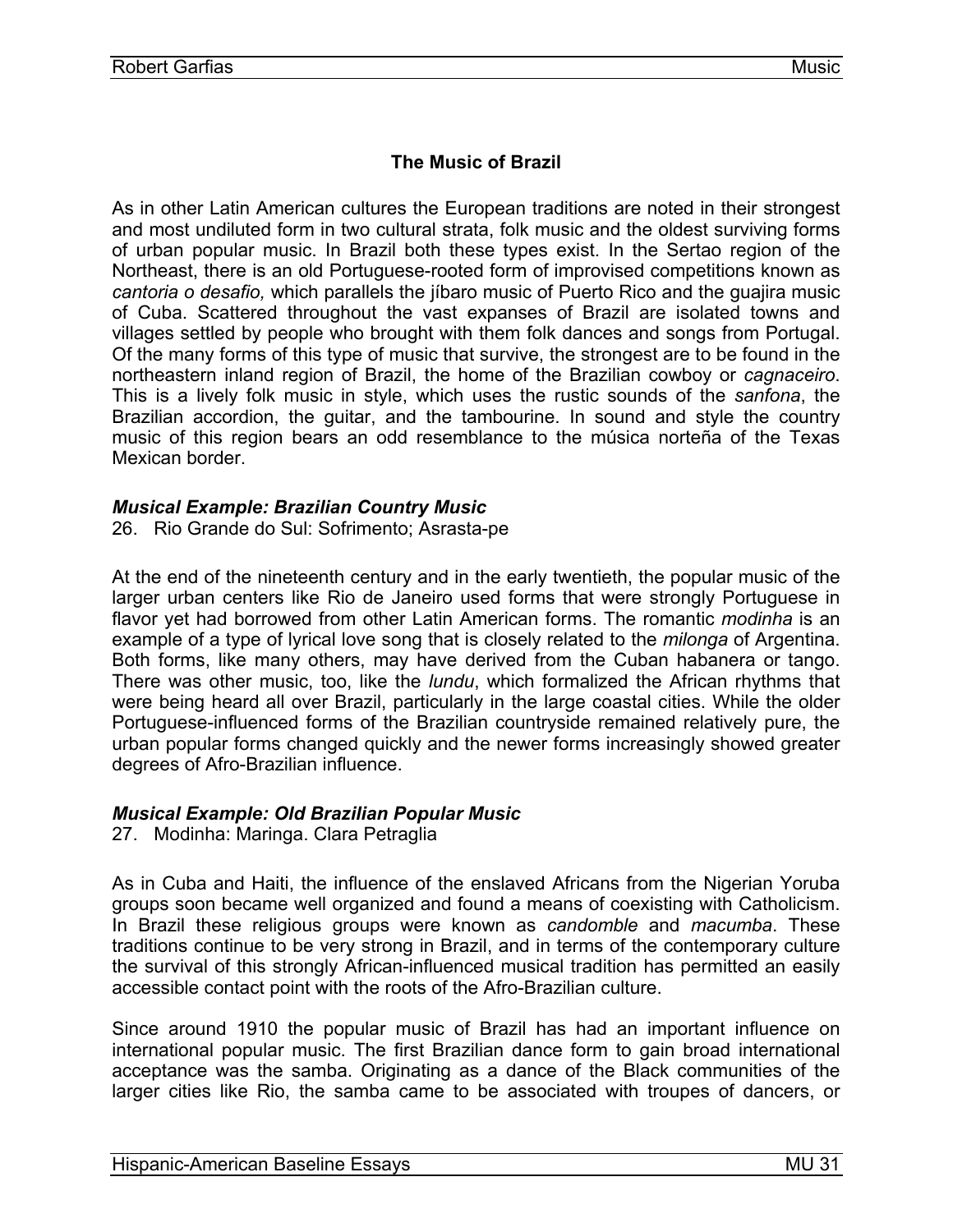"schools of samba," as they were called. In fact, more like associations or societies, these groups of neighborhood people spent hours together practicing new dance steps and rhythms and making costumes for each year's competition during *carnaval*, the popular week-long festival celebrated just before the beginning of Lent. The parade of elaborate costumes, combined with intricate dance steps and new songs, makes the competition during carnaval intense and exciting. The famous Mardi Gras in New Orleans is in this tradition.

#### *Musical Example*

28. Escola de Samba: Mangueira

These sambas caught on with the Brazilian public and soon an entire genre of popular music emerged that used the samba rhythm but had lost almost all connection with the religious festival that had inspired the original dance form. As the samba grew in popularity in Brazil, it also drew attention and interest in the United States and Europe. During the 1930s the samba hit a wave of popularity in the United States heightened by the appearance of popular Brazilian singer Carmen Miranda. For several decades the samba became the mainstay of Brazilian popular music and in the early 1960s was a strong influence in the development of the new Brazilian popular music form known as bossa nova. The entire history of popular music in Brazil presents an interesting parallel to that of the United States. While most often reflecting a strong element of what we can generally think of as the samba rhythm, Brazilian popular music regularly changed melodic and harmonic styles in response to changing popular taste. While changing taste in popular music is something to be noted everywhere, the waves and dips of popularity in Brazil most closely resemble those in the United States.

#### *Musical Example: Brazilian Street Band*

29. Choro: Assim Mesmo (Luis Americano). Jacob do Bandolim

Bossa nova, in particular, had a long and lasting influence on American (U.S.) popular music. Originating during the 1960s as a softer form of the samba with modern harmony and melodic phrasing influenced by American (U.S.) "cool" jazz, the music also reflected a strong political message of protest. Frequently many of the best and most famous Brazilian singers had to leave the country or find their records banned by the government. During the 1960s American (U.S.) jazz musicians like Miles Davis, Charlie Byrd, and Stan Getz became interested in bossa nova and helped to introduce this new form into the United States. Stan Getz, in particular, with his recording of Antonio Carlos Jobim's *Girl From Ipanema* with Joao and Astrud Gilberto started a wave of popularity in the United States that lasted almost twenty years. As its popularity waned in the U.S., it gradually settled into a niche in which the bossa nova rhythm was used as the standard kind of background for the slow-tempo love song. This trend lasted until rock completely took over the popular music world by the early 1970s.

While the popularity of bossa nova in the United States came and went, the music continued to win favor in Brazil, went through several phases, and was expressed in the performances and compositions of a great many musicians, some of whom could not really be thought of as performing in the bossa nova style. The term itself began to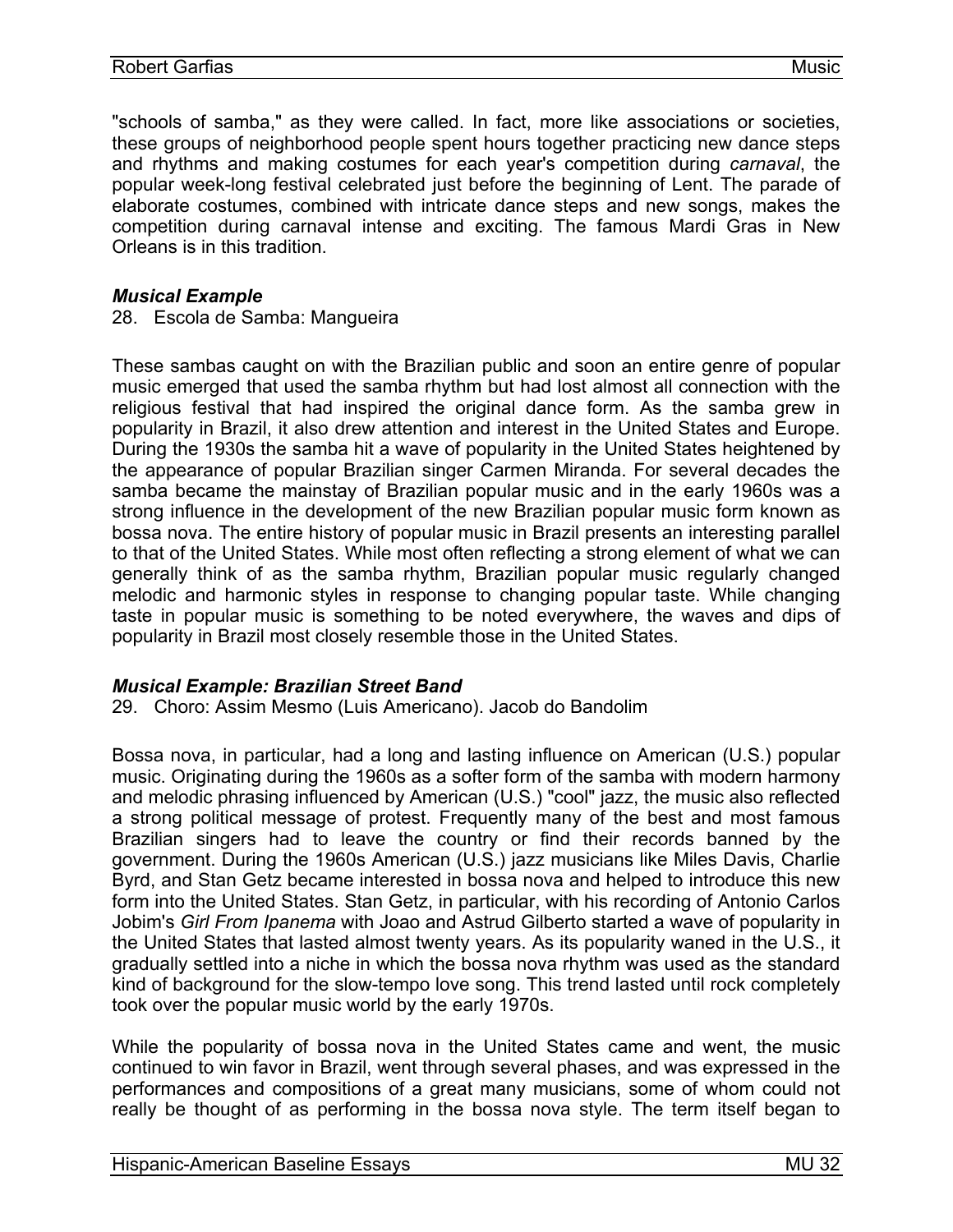wane in Brazil but the creative force of the new music went on in the music of such composers and performers as Antonio Carlos Jobim, Elis Regina, Baden Powell, Nara Leao, Jair Rodrigues, Chico Buarque, George Ben, and Gilberto Gil.

#### *Musical Example: Post Bossa Nova*

30. Elis: Briga nunca mas—(Antonio Carlos Jobim)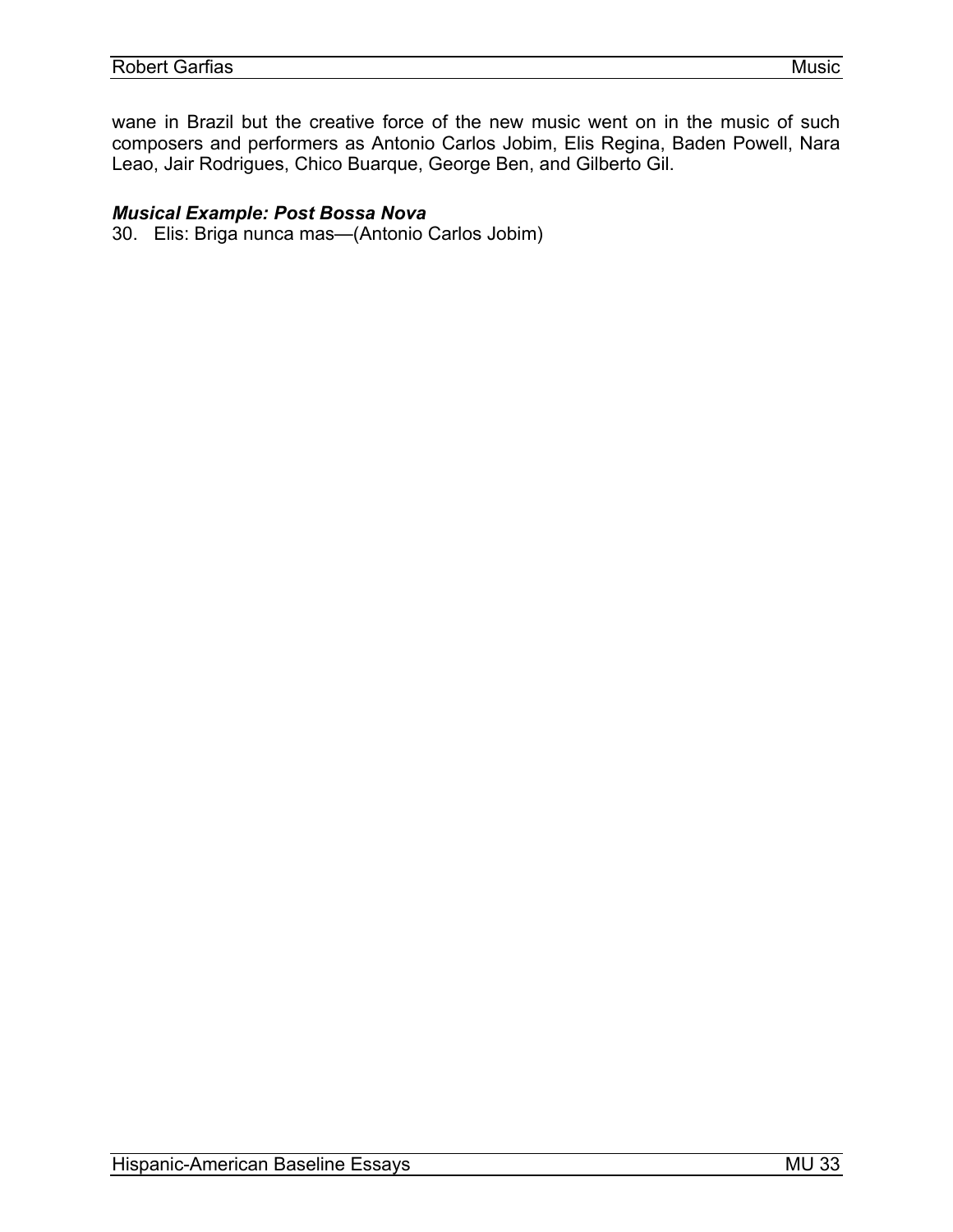## **Music of the Andean Regions**

<span id="page-36-0"></span>The Andean melodic type has a unique sound, one that listeners from outside the region often regard as haunting. This perception may help to account for the music's recent popularity in Europe, Japan, and the United States.

#### *Musical Example: Perú, Quechua Indians*

31. Cuzco Quechua: Inti-Raymi. Festival of the Sun. Children's voices with conch shells.

Two pre-Hispanic forms were important and continue to be used. These were the *yaravi* and the *huayno*. Yaravi is usually translated as "lament." It is at once an elegy and a love song, sung or played in a slow pattern of irregular beats with the haunting tune characteristic of the Andean region. This Andean melodic type is strongly pentatonic, yet gives the illusion of alternately shifting from the minor to the relative major. Later, after the addition of Spanish influence in Andean music, this major-minor shifting became delineated and emphasized by the addition of Western harmony, which formalized the major-minor pattern.

It may be that the yaravi was older than the Inca empire. During the time of the Incas and before the arrival of the Spanish, it is said that in special performances the Inca himself would sing a yaravi for his people. A llama would be tied to a stake in the center of the arena. The llama would begin bleating and the Inca himself would approach and, to the rhythm of the bleating of the llama, would sing his yaravi. The yaravi continues to be a very important expression of deep feeling in the Andes, and its sound inspires a strong feeling of nostalgia and regret over the loss of past glories.

One of the important and unique instrumental types used by the Andean peoples is the panpipe. Called *sikuri* in Quechua and *antara* in Aymara, this instrument is a set of tubes of cane, grafted together. These instruments were usually played in interlocking pairs, with one player playing some of the notes and the other player filling in with the others in a relationship in which neither part dominated and both were interdependent. In early depictions of panpipe players—on Peruvian ceramics, for example—we see them dancing and playing but with a string running from one instrument to the other, emphasizing the interdependence of the instruments as well as the players. Retaining the interlocking principle, the panpipes were often played in large ensembles as well, often with very large panpipes and with the addition of drums.

#### *Musical Example: Andean Pan Pipes*

32. Chukarubaile. Santiago, Potosí, Bolivia

The lively huayno and the melancholy yaravi epitomize the melodic type current in the Andes. Variants of this music and of the panpipe bands that play it can be found in Perú, Northern Chile, Ecuador, and even the Orinoco Valley of Venezuela. In each region of the Andes there are variant forms of melody and unique forms and combinations of instruments. These original forms survive in many regions of the Andes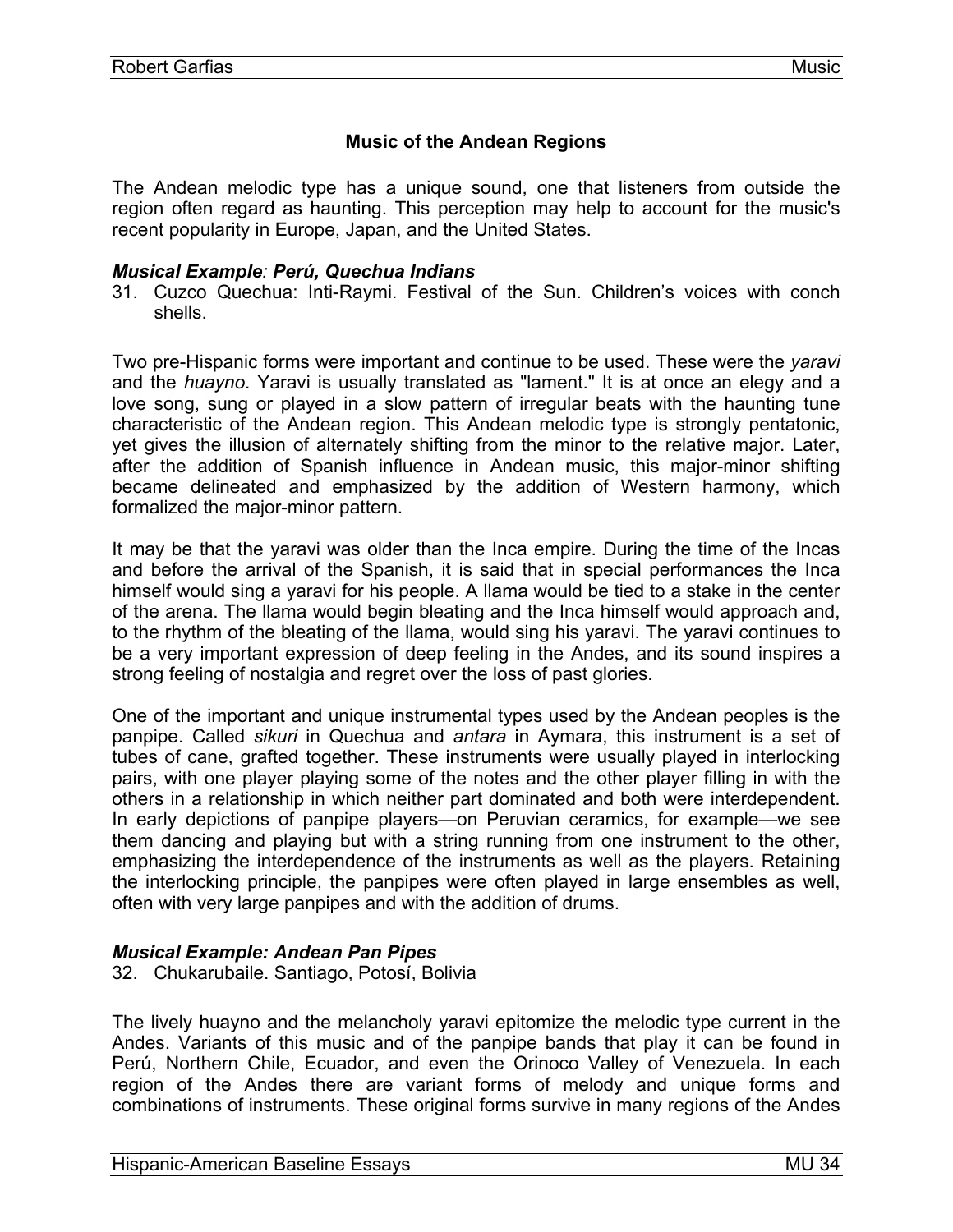<span id="page-37-0"></span>and in others came to be combined with instruments introduced by the Spanish, eventually giving rise to the pan-Andean type of music so often heard today. Still, the yaravi and huayno are often heard. In the instrumental performances, the doleful yaravi would often have a short *cacharpari*, a lively tune in quick tempo, added to it as a kind of send-off or coda. The lively cacharpari lends the performance a humorous note, a positive contrast to the sorrow or self-pity of the yaravi.

#### **The Spanish Influence**

The Spanish did in the Andes what they did in México and Paraguay, where they also encountered large indigenous populations. They set up special schools to stamp out the original inhabitants' religious beliefs and to teach Western culture, including Spanish music. As in these other regions, the Spanish schools taught the playing and making of the violin, guitar, and harp. The harp and guitar caught hold with the Indians and were absorbed into the Andean musical style, playing and expanding upon the same repertoire of the *quena* and panpipes.

The playing technique of the guitar is standard, a contrasting of *punteado* or plucking with *rasqueado*, or strumming, called *punteo* in México and Cuba. In spite of this standard Latin American guitar technique, the sound of the Andean melodic type gives the music a distinctive character. However, it is in the playing of the harp that we find something new. The standard harp technique has the left hand playing an arpeggiated bass line against a melodic line in the right hand. This is the technique taught by the Spanish that forms the basis of almost all harp playing in Latin America, from the Yaqui Indians of Sonora to the harpists of Paraguay. In the Andean region, by contrast, the right hand of the harpist plays the melody in plucked and tremolo style in imitation of the quena or panpipes while the left hand plays in a broken pattern in imitation of the Andean drums. The use of a new technique grafted onto instruments introduced from the West is yet another indication of the strength of indigenous traditions, even in the face of the determined power of the Spanish conquest.

#### *Musical Examples: Andean Mountain Music*

- 33. Yaravi. Perú, Cuzco Dept. Two quenas, violin, harp, and cajita (tube of bamboo struck with two sticks). Ends with Cacharpari
- 34. Cuzco, Perú: El Balicha. Female voice, quenas, violins, harp, and drums

#### **A Thriving Tradition**

Throughout the Andean region, from northern Chile to Ecuador, the Andean musical traditions continue to thrive. During the 1970s, beginning with a new interest that began largely in France, Andean music experienced a revival. Numerous groups (the largest number by far including no Andeans) began making recordings and giving concerts. Groups like the American Sukay quickly spawned an array of imitators, and Peruvian panpipe ensembles soon could be heard everywhere. One very positive fallout of this interest is that in addition to the revivalist groups, one can find an authentic band of Peruvian Indians playing in a night club in Berlin or a group of Ecuadorian Indians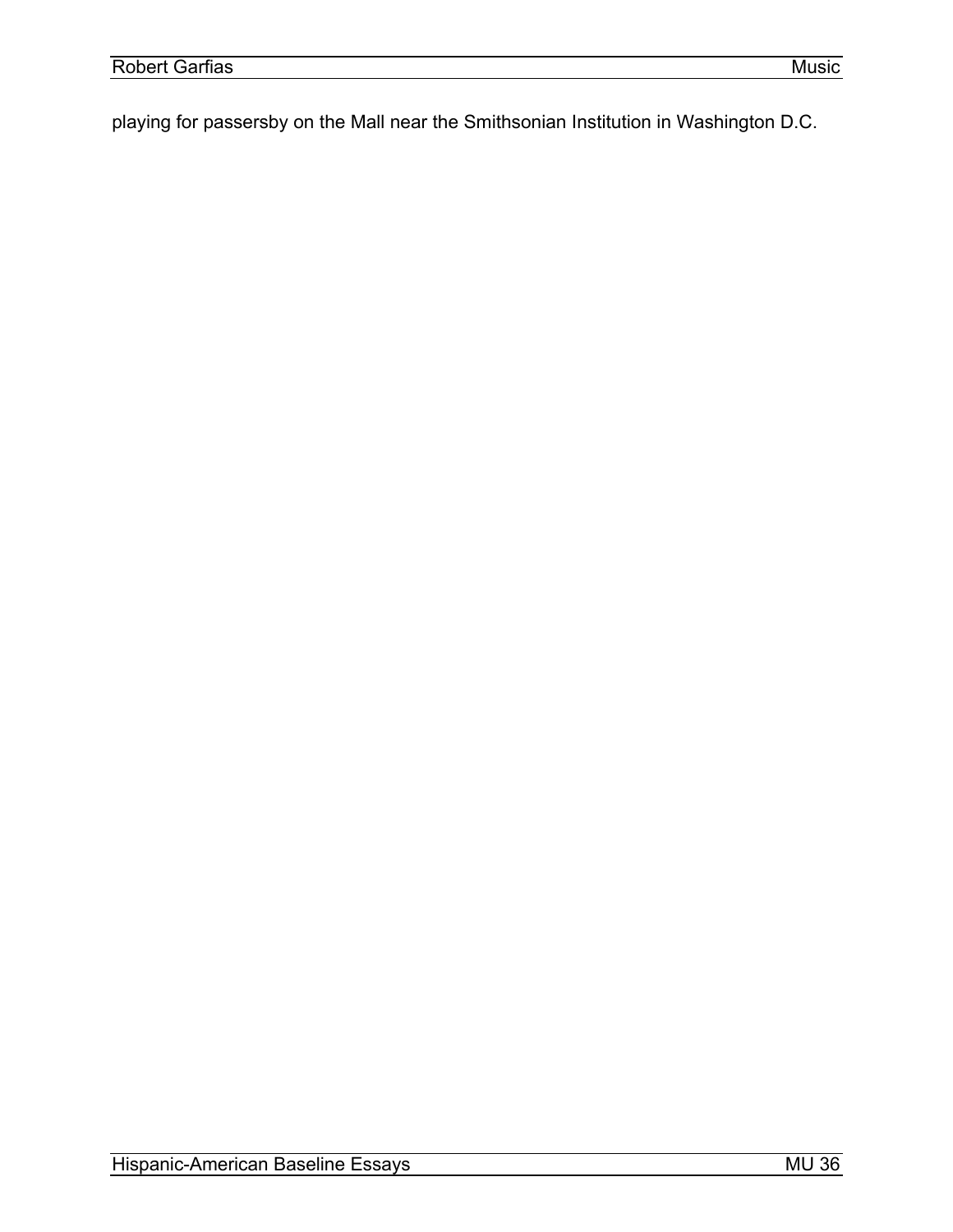## **MUSICAL EXAMPLES**

#### <span id="page-39-0"></span>**México—Indigenous Music**

- 1. Lacandón. Song to Appease the Tiger
- 2. Pascola Dance. Yoh' Hopoli (Mother Night Bird)
- 3. Maso (Deer), Tene Woi Yueria (Cocoon Bug). Water drum and scraper
- 4. Zinacantán: Harp, violin, guitar w/ singing

#### **Mexican and Central American Regional Styles**

- 5. Son Mariachi: Las Olas. Los Torcazos Michoacanos
- 6. La Bamba. Lino Chavez
- 7. Richie Valens: La Bamba. 1958
- 8. La Tambora de Sinaloa: El Novillo Despuntado
- 9. La Tambora de Sinaloa: Por Una Mujer Casada

#### **Marimba Music from México and Central America**

- 10. Tehuantepec Marimba: La Zandunga with zapateados
- 11. Nicaragua: Masaya; El Jarabe Chinchón. Hnos. Pérez
- 12. Belize, Son Jose Soccotz :Vaquería. Marimba Alma Beliceña
- 13. Chichicastenango, Guatemala. Música de las cofradías
- 14. Chiapas: El Niño Dormido

#### **Mexican Music in the United States**

- 15. Flaco Jimenez: La Nopalera. Accordion w/guitar and bass 1938
- 16. Los Pinguinos del Norte: El Gallito. Huapango. 1970

#### **Latino Music in the Caribbean: Puerto Rican Mountain Music**

- 17. Aguinaldo: De las Montañas Venimos. Cuatro, tres, bongo, guiro
- 18. Seis: De tan alto a tan bajo. Ramito con Tonito Ferrer y sus Jíbaros Modernos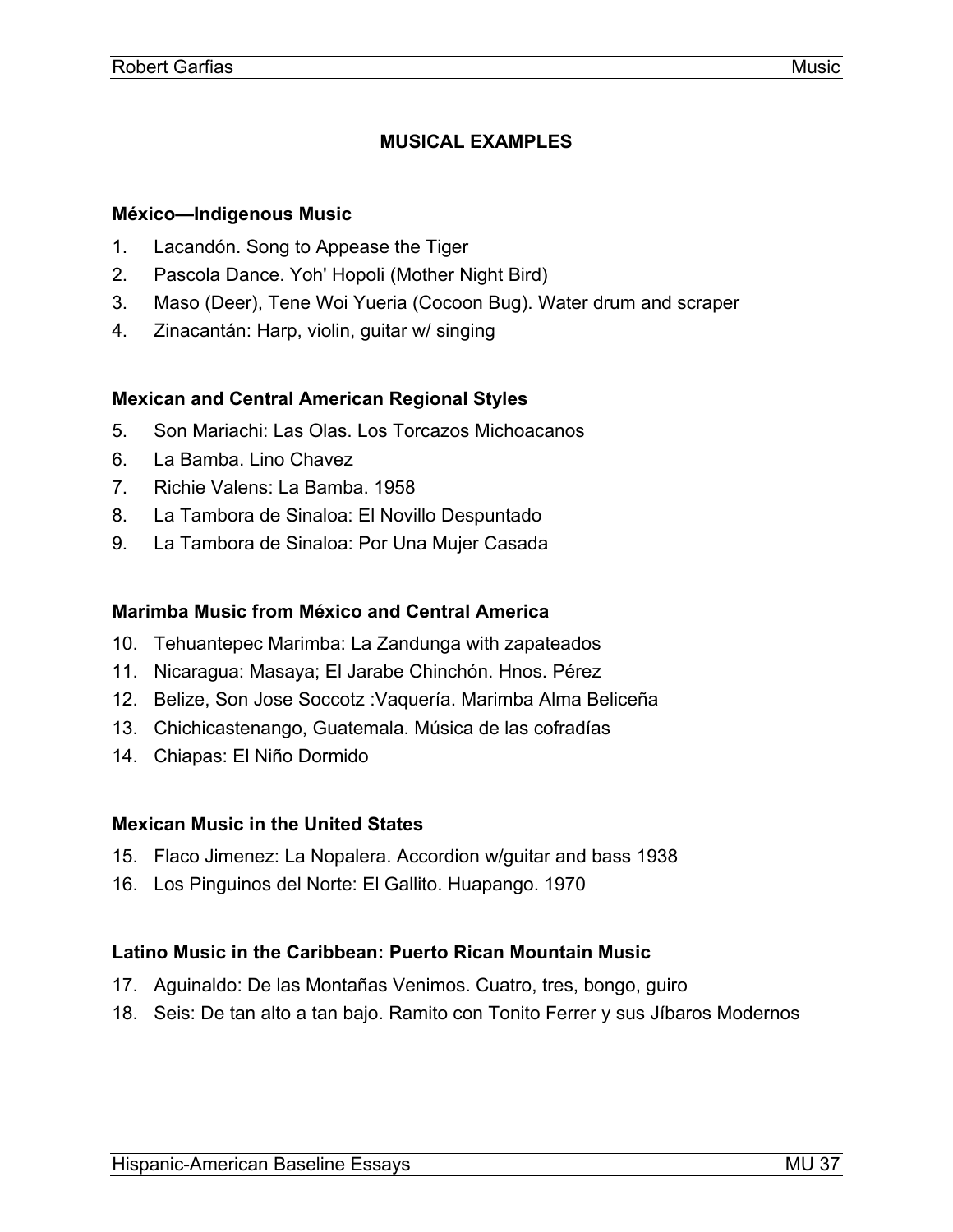#### <span id="page-40-0"></span>**Afro-Puerto Rican Music**

- 19. Traditional Plena: La plena nació en Cidra
- 20. Modern Plena: Se escapó un león. Cortijo y su Bonche
- 21. Traditional Bomba. Adios mis ojitos
- 22. Bomba: Jala jala. Ismael Rivera y sus Cachimbos

#### **Cuban Music**

- 23. Punto : Cuba. El Indio Nabori
- 24. Guaguanco with Comparsa: Agua que va caer. Patato Totico with Arsenio Rodríguez
- 25. Son: Voy Pa' Mayarí. Compay Segundo

#### **Brazilian Music**

- 26. Rio Grande do Sul: Sofrimento; Asrasta-pe
- 27. Escola de Samba: Mangueira
- 28. Modinha: Maringa. Clara Petraglia
- 29. Choro: Assim Mesmo (Luis Americano). Jacob do Bandolim
- 30. Elis: Briga nunca mas (Antonio Carlos Jobim)

#### **Andean Music**

- 31. Cuzco, Quechua: Inti-Raymi. Festival of the Sun Children's voices with conch shells
- 32. Pan Pipe Ensemble. Chukarubaile. Santiago, Potosí, Bolivia
- 33. Yaravi. Mountain Perú, Cuzco Dept. Two quenas, violin, harp and cajita (tube of bamboo struck with twosticks) ends with Cacharpari
- 34. Cuzco, Perú: El Balicha. Female voice, quenas, violins, harp and drums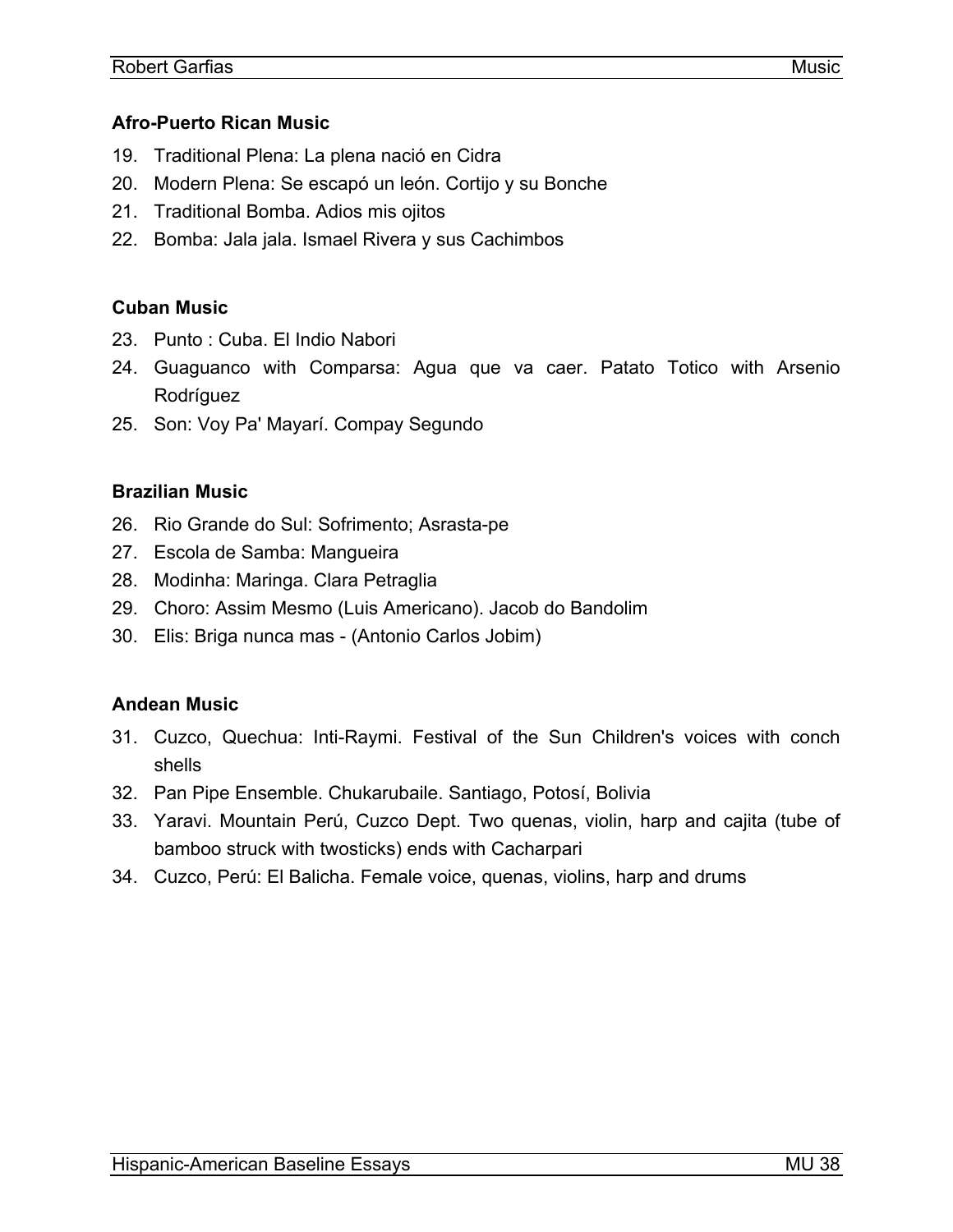## **REFERENCES**

<span id="page-41-0"></span>Charters and Kunstadt. 1981.*Jazz: A history of the New York scene*.

Handy, W.C. 1972. *Blues*. Collier Books.

Cajigas Langner, Alberto. 1961. *El folclor musical del Istmo de Tehuantepec. México*.

Cuba Carpentier, Alejo. 1972. *La música en Cuba*. México.

Garfias, Robert. 1971. *Marimba music of México*. University of Washington. 2 Lps and notes.

 . The Marimba of México and Central America. *Latin American Music Review*. 4-2 1983.

Garrido, Juan S. 1973. *Historia de la música popular en México, 1896-1973.* México.

- Grenet, Emilio. 1940. *La música popular cubana*. La Habana. Introduction and piano transcriptions.
- Lomax, Alan. 1993. *MisterJelly Roll Morton*.
- Mendoza, Vicente T. 1961. *La canción Mexicana*. México.
- Oliver, Paul. *Savanah syncopators.*
- Ortiz, Fernando. *Instrumentos de música Afrocubanos*. Havana.

Roberts, John Storm. 1982. *Black music in two worlds*.

Zaldivar, Gabriel. 1934. *Historia de la música en México*. México.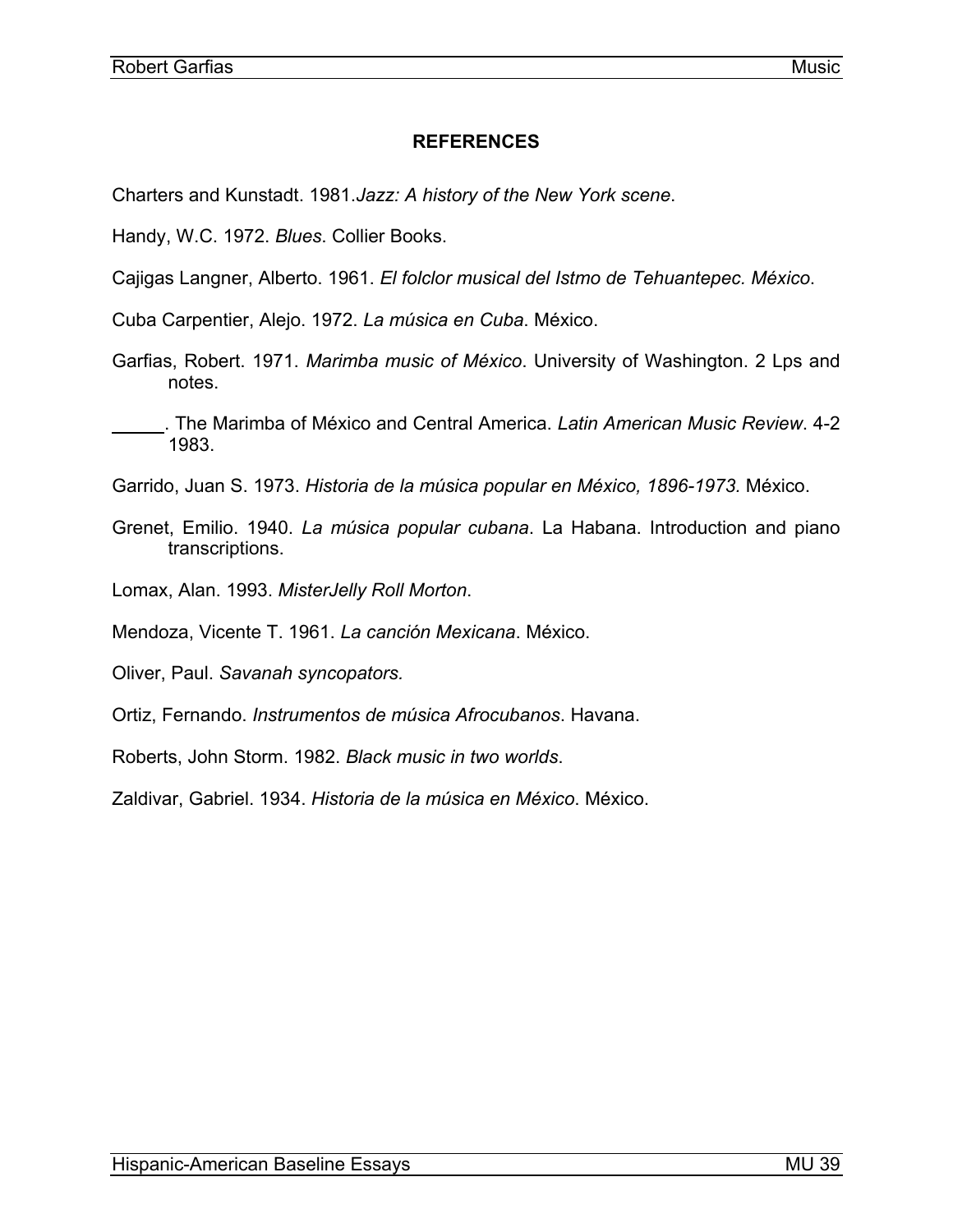#### <span id="page-42-0"></span>**ANNOTATED LIST OF ENGLISH LANGUAGE REFERENCES FOR LATIN AND CARIBBEAN MUSIC (Relative to the Study of Hispanic Music in the United States)**

- Averill, Gage. 1990. Haitian dance bands, 1915-1970: Class, race, and authenticity. *Latin American Music Review* 10(2): 203-35.
- Béhague, Gerard. 1973. "Bossa and bossas: Recent changes in Brazilian urban popular music. In *Ethnomusicology* 17(2): 209-33). Discusses the Brazilian bossa nova and its sociological implications.
	- . 1973. Latin American folk music. In *Folk and Traditional Music of the Western Continents*. 2d ed. Ed. by Bruno Nettl. Englewood Cliffs: Prentice Hall. An important survey with many musical analyses of African-derived musical traditions from Brazil and information on Andean music.
		- . 1980. Brazil. In *New Grove Dictionary of Music and Musicians*. New York: Macmillan. A comprehensive discussion of the folk and popular music of Brazil.
- Bergman, Billy. 1985. *Hot sauces: Latin and Caribbean pop*. New York: Quarto Marketing Ltd. (Willam Morrow and Company, Inc.).This small paperback book is written by journalists and scholars familiar with the Latin and Caribbean music scene in New York and other U. S. urban areas. It is very readable and is valuable for its sociological approach to popular music, with articles on reggae, soca, salsa, and other styles.
- Duany, Jorge. 1984. Popular music in Puerto Rico: Toward an anthropology of salsa. *Latin American Music Review* 5(2): 186-215. A cultural study of salsa, written by a Puerto Rican scholar and Ph.D. in Latin American studies from the University of California.
- Friedman, Robert. 1978. "If you don't play good they take the drum away": Performance, communication and acts in *Guaguancó*. In *Discourse in Ethnomusicology: Essays in Honor of George List.* ed. Caroline Card, John Hasse, Roberta L. Singer, and Ruth M. Stone. Bloomington: Indiana University Ethnomusicology Publications Group. A valuable study of Cuban musical performance in New York City by an ethnomusicologist who has performed for years with Cuban ensembles.
- George, Luvenia A. 1987. Learning about Mexican and Puerto Rican folk music. Chapter 7 in *Teaching the Music of Six Different Cultures*. Danbury, Connecticut: World Music Press, Multicultural Materials for Educators. One of the major works in multicultural music education; contains some oversimplifications in some of the chapters but is a good book for ideas. Discusses and presents lesson plans for teaching Black, Jewish, American Indian, Hawaiian, and Puerto Rican music and more. Written by a public school teacher.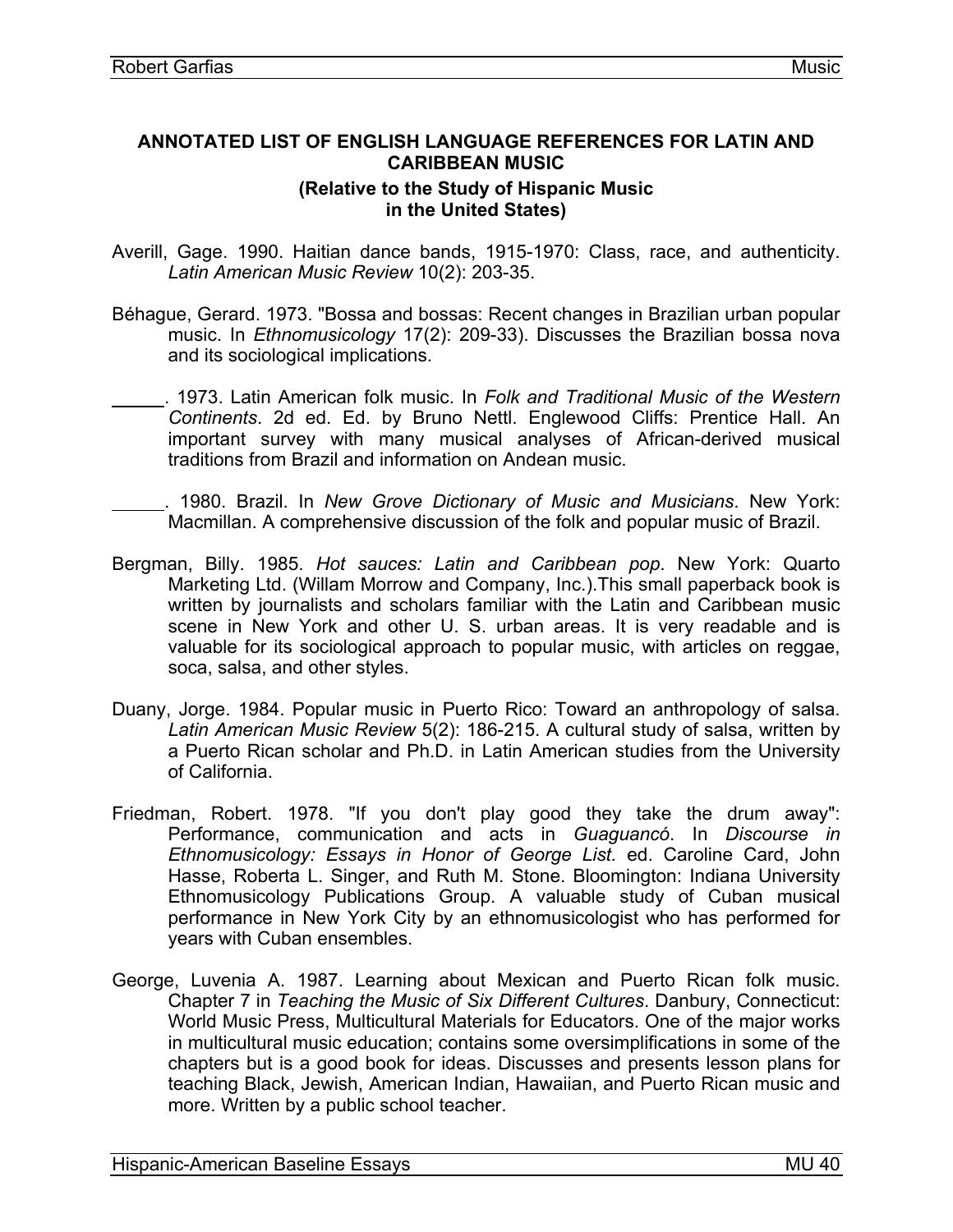- Gerard, Charley and Marty Scheller. 1989. *SALSA! The rhythm of Latin music.* Crown Point, Indiana: White Cliffs Media Company. A detailed musical study of salsa rhythms, with cassette tape.
- Glasser, Ruth. 1990. Paradoxical ethnicity: Puerto Rican musicians in post World War I New York City. *Latin American Music Review* 11(1): 63-72.
- Harpole, Patricia and Mark Fogelquist. 1989. *Los mariachis! An introduction to mariachi music.* Danbury, Connecticut: World Music Press. A valuable and instructive booklet, with cassette tape, on how to understand and play Mexican mariachi music.
- Kilpatrick, David. 1989. *El mariachi: Traditional music of México*. Vols. 1 and 2. Pico Rivera, California: Fiesta Publications. A large-scale study intended for those learning how to play Mexican mariachi. Volume 1 presents background information about history, cultural context, musical style, and performance practice, while Volume 2 includes dozens of songs transcribed into Western notation.
- List, George. 1983. *Music and poetry in a Colombian village. A tri-cultural heritage*. Bloomington: Indiana University Press. A very valuable book because of its analysis of how three cultures have merged to create unique musical styles. This book approaches Unifying Theme Number 6 by Dr. Cortéz as it relates to Colombia, and could serve as a model for "ethnic convergence" in the United States.
- Loza, Steven. 1992. From Veracruz to Los Angeles: The reinterpretation of the *Son Jarocho*. *Latin American Music Review* 13(2): 179-94. A recent study of a transplanted Mexican musical style by a Chicano UCLA ethnomusicology professor and performer.
- Manuel, Peter, ed. 1993. *Essays on Cuban music. North American and Cuban perspectives*. Lanham, Maryland: University Press of America. An extremely valuable book with contributions by nine scholars on many aspects of recent Cuban and Cuban-American musical expressions.
- Olsen, Dale A. 1980. Folk music of South America—A musical mosaic. In *Musics of Many Cultures: An Introduction*. Berkeley: University of California Press. A readable survey of music and musical life in South America, divided into European-derived music, African-derived music, and Indian-derived music and musical nationalism as expressed in folk music. This is one of the most important books on world music cultures—written by twenty specialists, covering as many cultures. Available in paperback for a low price—less than \$20.
- . 1990. "An Introduction to Latin American and Caribbean Musics in Florida: Multicultural Approaches in the Music Classroom," *Research Perspectives in*  American *Music Education* 1:14-18 (Fall). [This article takes a look at many of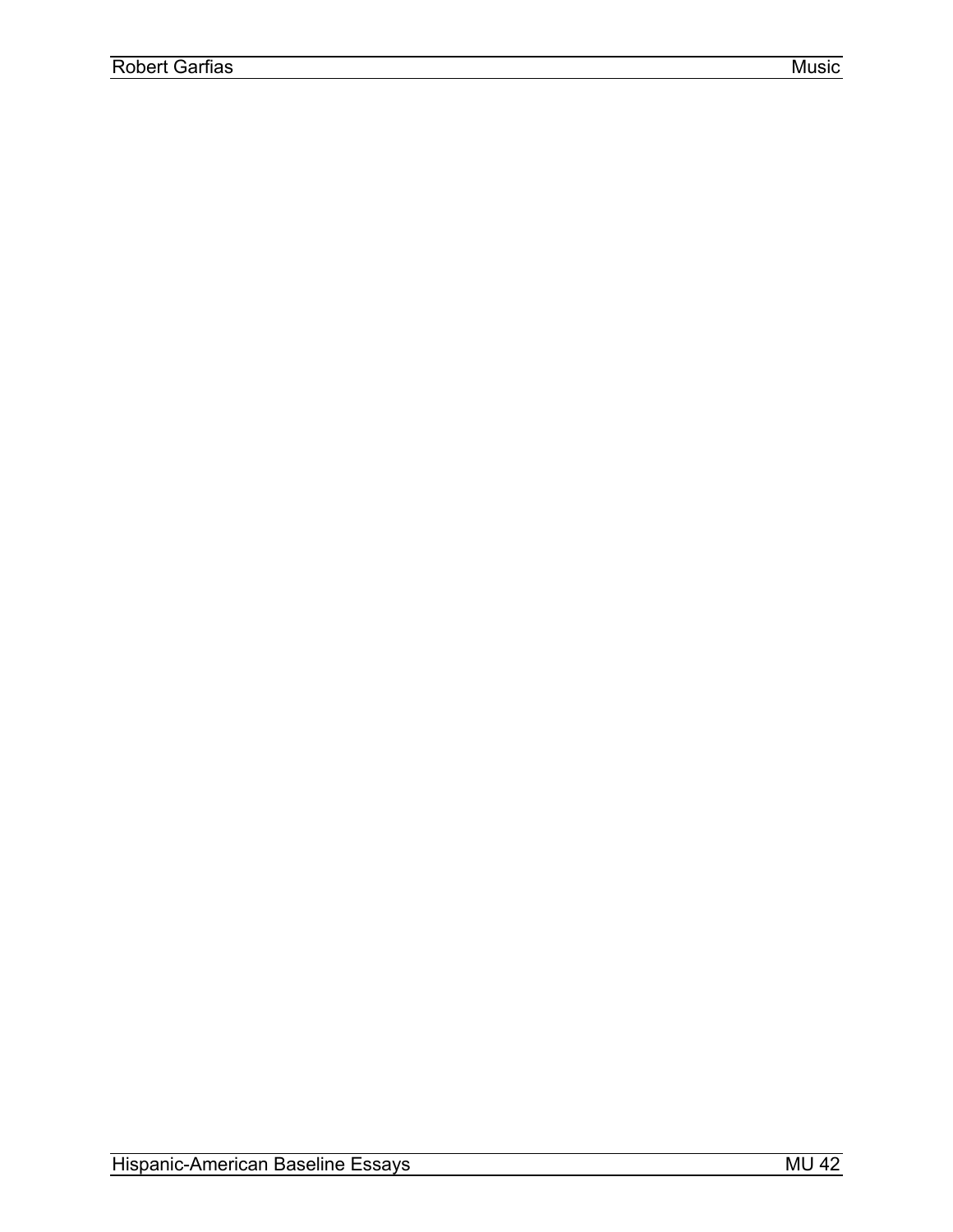the Latin and Caribbean Musics in Florida, and explains how they should be used by Florida public school teachers in their music classes.]

- . 1991. Teaching the music of Hispanic-Americans. Chapter 3 in *Teaching Music with a Multicultural Approach,* William M. Anderson, ed. Reston, Virginia: Music Educators National Conference. A very current and important source because of instructive performances by excellent traditional musicians. The chapter includes essays by Daniel E. Sheehy ("Overview of Hispanic-American music: Mexican *mestizo* music and Afro-Cuban music"), Linda O-Brien-Rothe ("Hispanic-American music in the classroom"), and Dale A. Olsen ("Cultural diversity, performance cohesiveness, and Andean panpipe music" and "Lesson plans for Hispanic- American music"), with videotape of teaching and performances by Mexican and Afro-Cuban ensembles in Washington, D.C.
	- . 1993. *Musics of many cultures: Study guide and workbook*. Dubuque, Iowa: Kendall/Hunt. This study guide came out in July. Based on instructional design methodology, this accompanying text to May's book states objectives, gives guidance, and has study questions, sample test questions, and listening exercises for each chapter in *Musics of Many Cultures: An Introduction*.
	- , Charles A. Perrone, and Daniel E. Sheehy. 1987. *Music of Latin America: México, Ecuador, Brazil.* Study guide for *Sounds of the World*. Reston, Virginia: Music Educators National Conference. Contains three cassette tapes of Latin American music and interviews by immigrants in Los Angeles and Washington, D.C., recorded and produced by Karl Signell from his "Music in a New World" series for National Public Radio. The entire series is a valuable set for music educators because it covers many kinds of minority music in the United States, performed and discussed by immigrant musicians. Each tape set is accompanied by a study guide that gives background information and explanations on how to incorporate the musical examples into the classroom.
- and Selwyn Ahyoung. 1989. Latin America and the Caribbean. Chapter 3 in *Multicultural Perspectives in Music Education*. William M. Anderson and Patricia K. Shehan Campbell, eds. Reston, Virginia: Music Educators National Conference. Contains an overview and ten lesson plans on teaching various kinds of music from South America and the Caribbean
- Pacini Hernández, Deborah. 1988. Social identity and class in *Bachata*, an emerging Dominican popular music. *Latin American Music Review* 10(1): 69-91. A study of recent popular music in the Dominican Republic that can be related to Dominican musical activities in Miami and elsewhere in the U.S.
	- . 1991. *La lucha sonora:* Dominican popular music in the post-Trujillo era*. Latin American Music Review* 12(2): 105-123. A study of recent popular music in the Dominican Republic that can be related to Dominican musical activities in Miami and elsewhere in the U.S.

Peña, Manuel. 1980. Ritual structure in a Chicano dance. *Latin American Music Review*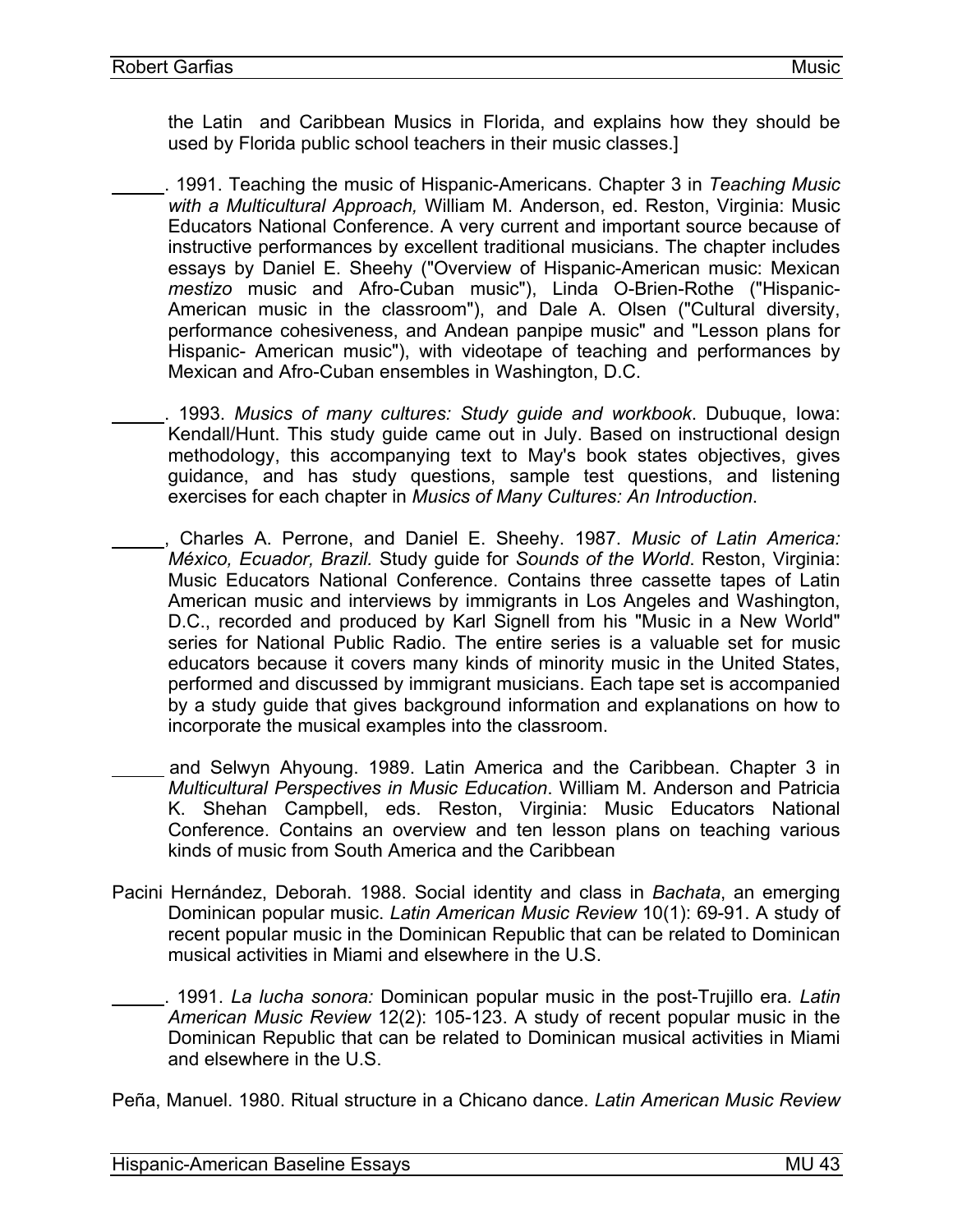1(1): 47-73.

 . 1981. The emergence of conjunto music, 1935-1955. In *"And Other Neighborly Names;" Social Process and Cultural Image in Texas Folklore*, Richard Bauman and Roger Abrahams, eds. Austin: University of Texas Press, 280-99.

 . 1982. *The Texas-Mexican conjunto: History of a working-class music*. Austin: University of Texas Press.

 . 1985. From *ranchero* to *Jaitón*: Class and ethnicity in Texas-Mexican music. *Ethnomusicology* 29(1): 29-55.

 . 1987. Music for a changing community: Three generations of a Chicano familo *orquesta*. *Latin American Music Review* 8(2): 230-245. A study of Chicano family musical traditions in California and Texas.

- Perrone, Charles A. 1986. An annotated discography and bibliography of Brazilian popular music. In *Latin American Music Review* 7(2).
- and Enylton de Sá Rego. 1985. *MPB: Contemporary Brazilian popular music*. Albuquerque: Latin American Institute. Many popular Brazilian musical expressions are important to Brazilian communities in Boston, New York, and elsewhere in the U.S. This study approaches the various styles from historical, sociological, and textual points of view. Many translations of song texts are included.
- Pinckney, Jr., Warren R. 1989. Puerto Rican jazz and the incorporation of folk music: An analysis of new musical directions. *Latin American Music Review* 10(2): 236- 266.
- Quintero Rivera, A.G. 1989. "Music, social classes, and the national question of Puerto Rico. Working Paper No. 178. Washington, D.C.: Latin American Program, Woodrow Wilson Center for Scholars.
- Roberts, John Storm. 1972. *Black music of two worlds*. New York: Morrow Books. A very readable book that presents an introduction to the music of Africa and discussions about the Black music of North America, Central America, South America, and the Caribbean. Contains some oversimplifications and generalizations but a useful book nevertheless because it ties together North America, South America, and the Caribbean.

 . *The Latin tinge: The impact of Latin American music on the United States.* 2d ed. Tivoli, New York: Original Music. Another very readable book that focuses on the history of Latin American and Caribbean popular music in the United States.

Roseman, Marina. 1983. The New Rican village: Artists in control of the image-making machinery. *Latin American Music Review* 4(1): 132-167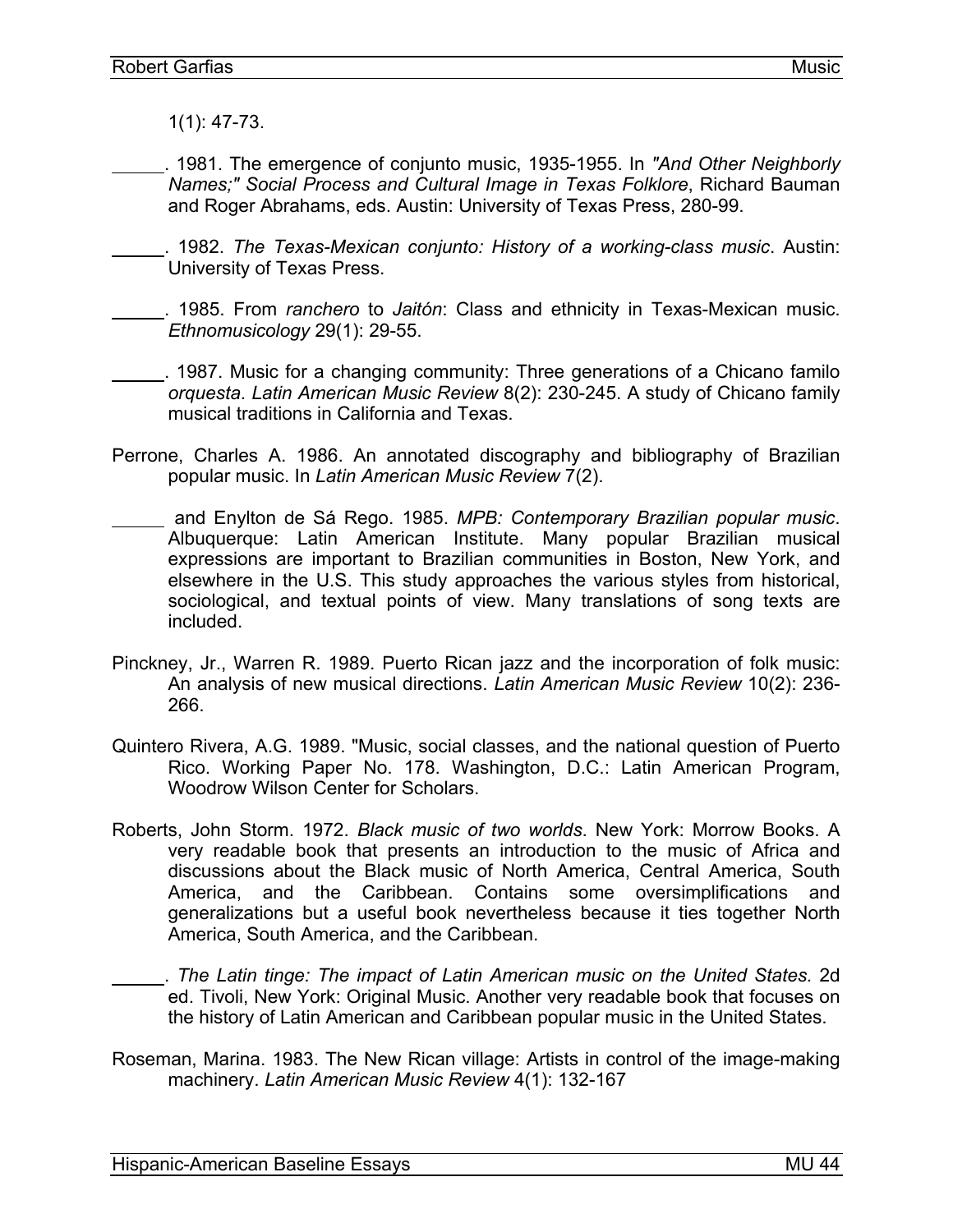- Schechter, John M. 1992. Latin America/Ecuador, Chapter 9 in *Worlds of Music: An Introduction to the Music of the World's Peoples*. 2d ed. Jeff Todd Titon, ed. New York: Schirmer Books. A survey of many musics of Latin America, with emphasis on Ecuador. This book is intended for college-level music cultures courses, but is very useful and suitable for high school courses. Two accompanying compact discs are available at an extra cost.
	- . 1992. *The indispensable harp*. Kent: Kent State University Press. The most indepth study of the harp in Latin America, including elaborate historical data, modern usage, musical styles, and performance practices.
- Sheehy, Daniel E. 1979. *The Son Jarocho: The history, style, and repertory of a changing Mexican musical tradition*. Ann Arbor: University Microfilms International. A general historical and synchronic survey of the main folk music form from the state of Veracruz, including many musical transcriptions.
- Shehan Campbell, Patricia. 1991. *Lessons from the world. A cross-cultural guide to music teaching and learning.* New York: Schirmer Books. A valuable guide to teaching multicultural music. Tells why it is so important to do so and how we can learn from the way other cultures teach music.
- Singer, Roberta. 1983. Tradition and innovation in contemporary Latin popular music in New York City. *Latin American Music Review* 4(2): 183-202.
- Sommers, Laurie. 1986. Caribbean music in Miami. In *Florida Folk Festival,* pp. 13-17. Tallahassee, Florida: Bureau of Florida Folklife, Division of Archives, History and Records Management, Florida Department of State. A survey of the various types of Caribbean music in Miami, published in a newsprint format for audience at the Florida Folk Festival in 1986.
- Urfé, Odilio. 1984. Music and dance in Cuba. In *Africa in Latin America: Essays on History, Culture, and Socialization.* Manuel Moreno Fraginals, eds. Trans. by Leonor Blum. New York: Holmes & Meier Publishers, Inc. A thorough introduction to musical history in Cuba, concentrating on the folk and popular forms that are derived from the African presence.
- Wilcken, Lois E. 1992. Power, ambivalence, and the remaking of Haitian Vodoun music in New York. *Latin American Music Review* 13(1):1-32. The major study of the religious and folkloric musical ideas and attitudes of Haitians in New York City.